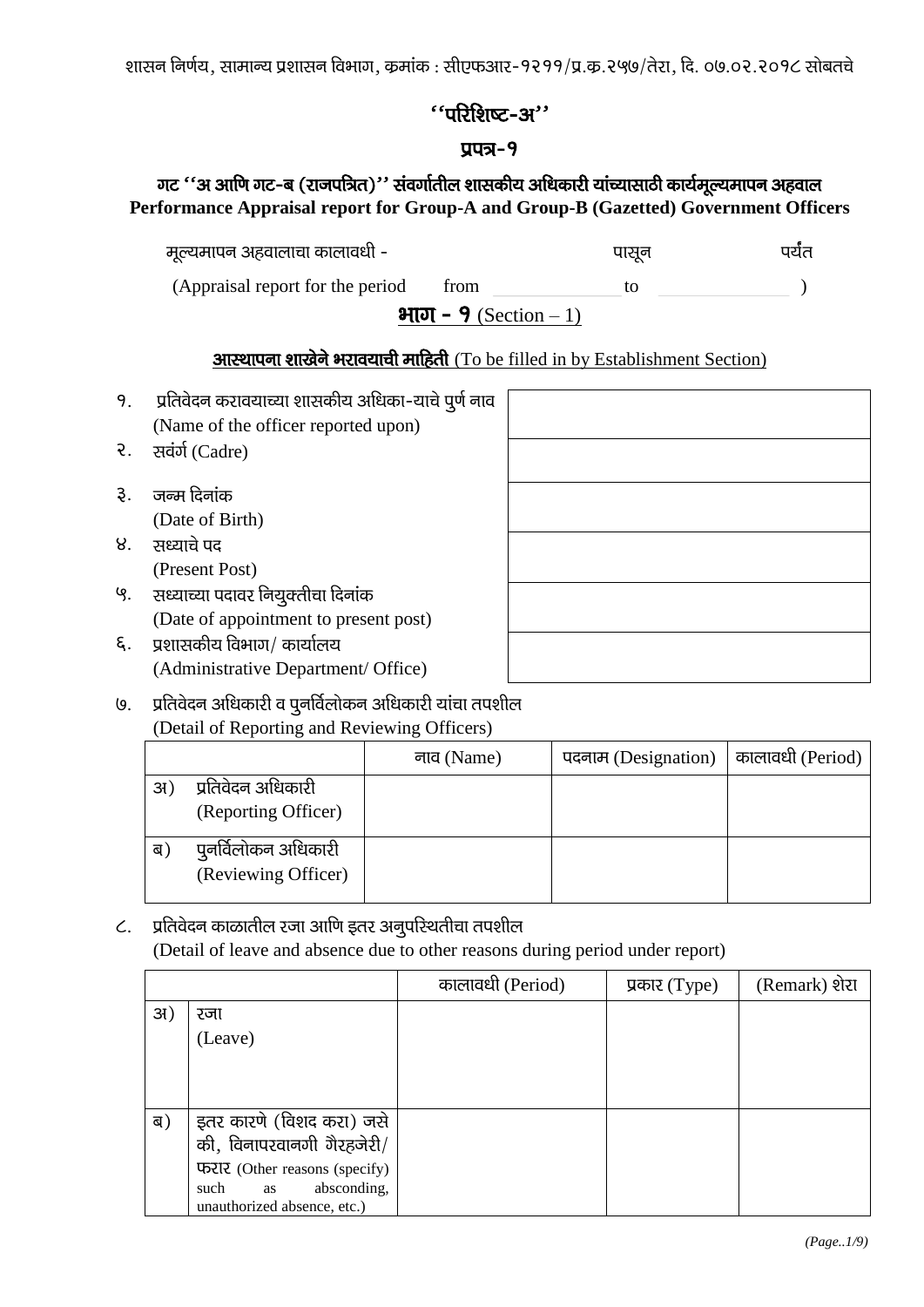#### ९. प्रतिवेदन काळात घेतलेल्या प्रशिक्षणाचा तपशील (Detail of training undergone during period under report)

| अ.क. | कालावधी (Period)<br><sup>न</sup> rom) पर्यंत (to)<br>पासून (From) | संस्था (Institute) | विषय (Subject) |
|------|-------------------------------------------------------------------|--------------------|----------------|
| 9.   |                                                                   |                    |                |
| ર.   |                                                                   |                    |                |
| ३.   |                                                                   |                    |                |

१०. संबंधित अधिका-याने मूल्यमापनाच्या मागील वर्षापर्यंत प्रतिवेदन/ पुनर्विलोकन अधिकारी म्हणून न लिहिलेल्या  $\overline{v}$ गोपनीय/ मूल्यमापन अहवालाचा तपशील

(Detail of Confidential/ Assessment Report not Written/ Reviewed, as Reporting/ Reviewing officer, by officer under report up to previous assessment year)

| अ.क. | कालावधी (Period)<br>पर्यंत (to)<br>पासून (From) | प्रतिवेदन / पुनर्विलोकन<br>(Reporting/Review) | अधिकारी/ कर्मचारी यांचे नाव<br>व पदनाम (Name and<br>Designation of Officer/<br>employee) |
|------|-------------------------------------------------|-----------------------------------------------|------------------------------------------------------------------------------------------|
| 9.   |                                                 |                                               |                                                                                          |
|      |                                                 |                                               |                                                                                          |
|      |                                                 |                                               |                                                                                          |
| ર.   |                                                 |                                               |                                                                                          |
|      |                                                 |                                               |                                                                                          |
|      |                                                 |                                               |                                                                                          |
|      |                                                 |                                               |                                                                                          |

 $19.$  मागील वर्षाच्या दि. ३१ मार्च अखेरचे वार्षिक मालमत्ता विवरणपत्र संबंधित प्राधिका-याकडे सादर केल्याचा दिनांक (Date of filling Assests and Liability statement of previous year to concerned authority)

दिनांक $(Date)$  :-

fdकाण (Place) :- vkcharel :- vkcharel :- vkcharel ; अस्थापना / संस्करण अधिकारी यांचे नाव, पदनाम व स्वाक्षरी

Name, Designation and signature of Establishment/ processing officer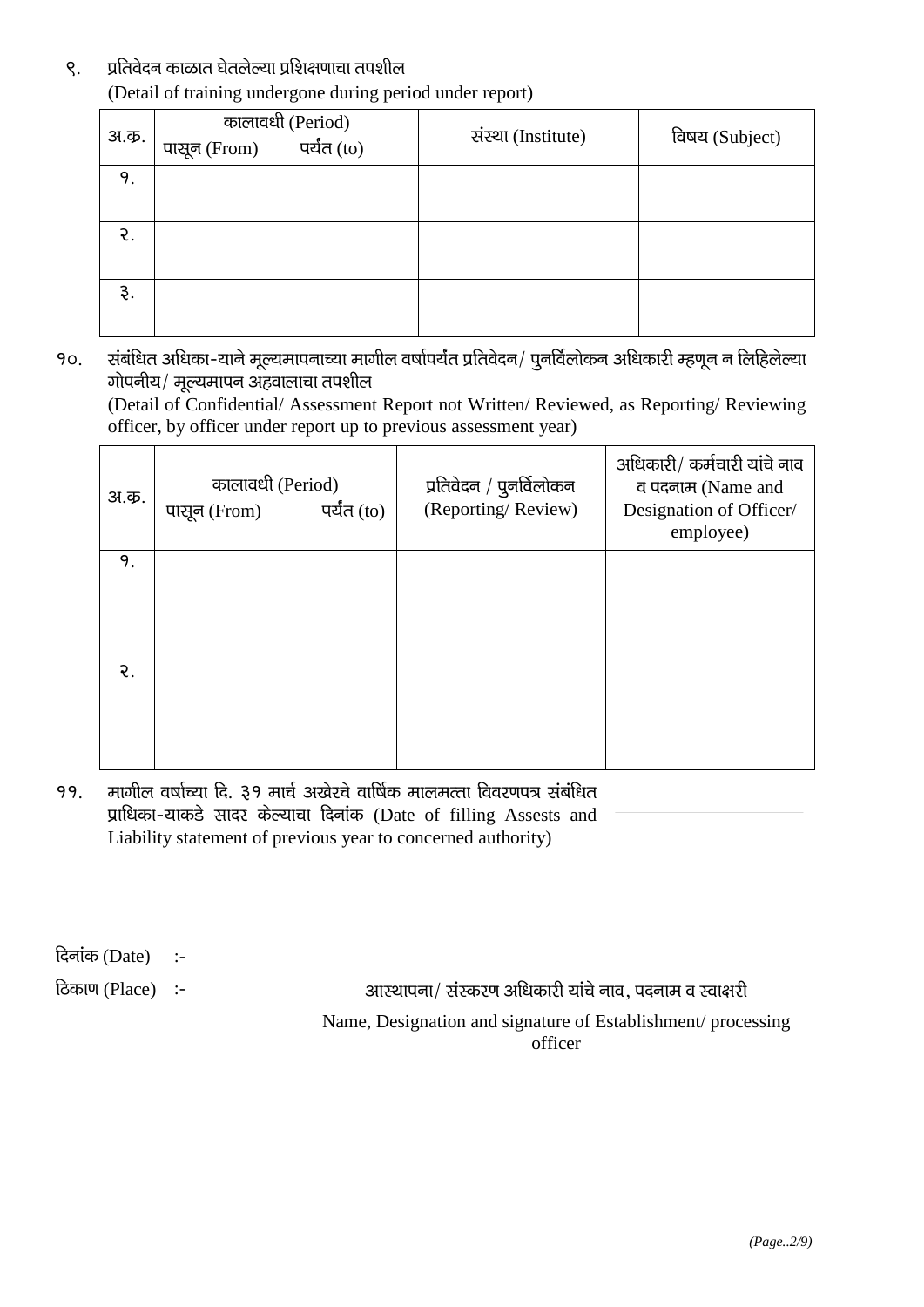# भाग - २ (Section  $- 2$ )

# **स्वंयमूल्यनिर्धारण अहवाल (Self – Appraisal Report)**

### (ज्यांचे प्रतिवेदन व पुनर्विलोकन होईल त्या अधिकारी यांनी भरावयाची माहिती)

(To be filled in by officer reported upon and reviewed)

9. धारण केलेल्या पदावरून करणे अपेक्षित असलेल्या कामाचे थोडक्यात विवरण (५० शब्द) (Brief description of tasks required to be performed while holding the post.)

 $\Omega$ . albi $\Phi$ / प्रतिवेदनाच्या कालावधिकरिता कार्य नियोजन आणि कार्यसिध्दी (Work plan and output during the year or period reported upon) :-

|                      |                                        | प्रदेये (Deliverables) | प्रत्यक्ष पूर्ण केलेले |                                  |
|----------------------|----------------------------------------|------------------------|------------------------|----------------------------------|
| अ.क.<br>(Sr.<br>No.) | करावयचे काम<br>(Task to be performend) | सुरुवातीची (Initials)  | मध्य-वर्ष (Mid Year)   | उद्दीष्ट (Actual<br>Achievement) |
| 9.                   |                                        |                        |                        |                                  |
| $\mathcal{E}$ .      |                                        |                        |                        |                                  |
| $\mathfrak{F}.$      |                                        |                        |                        |                                  |

३. वर्षभरात/ सदर कालावधित पार पाडलेल्या ४-५ महत्वाच्या व उल्लेखनीय कामांचे संक्षिप्त वर्णन (१०० शब्दात) (List 4-5 important and noteworthy works done during the period)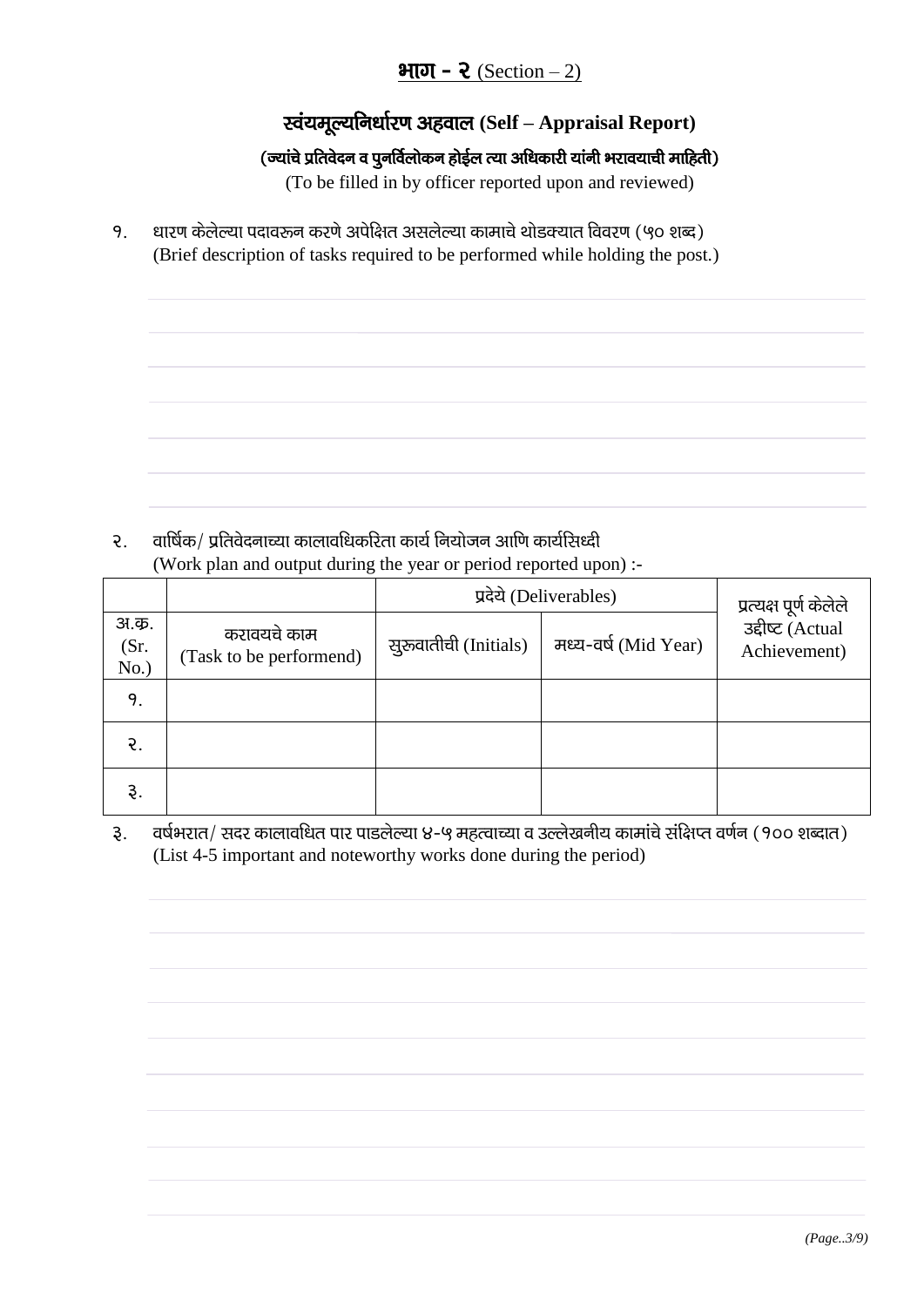| 8.               | जे उद्दीष्टे पूर्ण होऊ शकली नाहीत, त्याकरीता आलेल्या अडचणी<br>(Difficulties faced in not achieving certain targets)                                                                                                                         |  |  |
|------------------|---------------------------------------------------------------------------------------------------------------------------------------------------------------------------------------------------------------------------------------------|--|--|
| ଓ.               | कार्यक्षमता वाढविण्याकरीता स्वत:स आवश्यक वाटते असे प्रशिक्षणचे क्षेत्र<br>(Mention areas of required training which you feel necessary for higher efficiency)<br>लगतच्या सेवाकालावधिसाठी (For near future in service period)                |  |  |
|                  | दीर्घकालीन सेवाकालावधिसाठी (For long term service period)                                                                                                                                                                                   |  |  |
| ξ.               | आपण प्रतिवेदन अधिकारी असलेल्या अधिका-यांकरीता/ कर्मचा-यांकरीता वार्षिक<br>कार्यनियोजन तयार केले आहे काय ? :- होय / नाही<br>(Have you prepared Annual Work Plan for officers/ employees for whom<br>you are reporting officer ? :- Yes / No) |  |  |
| $\overline{Q}$ . | मागील वर्षाच्या दि. ३१ मार्च अखेरचे वार्षिक मालमत्ता विवरणपत्र संबंधित प्राधिका-याकडे<br>सादर केले आहे काय ? होय / नाही, सादर केले असल्यास दिनांक                                                                                           |  |  |

(Whether Assets and Liability statement of previous year, submitted to concerned authority?  $-$  Yes / No, Date of submission, if submitted)

दिनांक (Date):-

ठिकाण (Place) :-

अधिका-याची सही, नाव व पदनाम Signature, Name and Designation of officer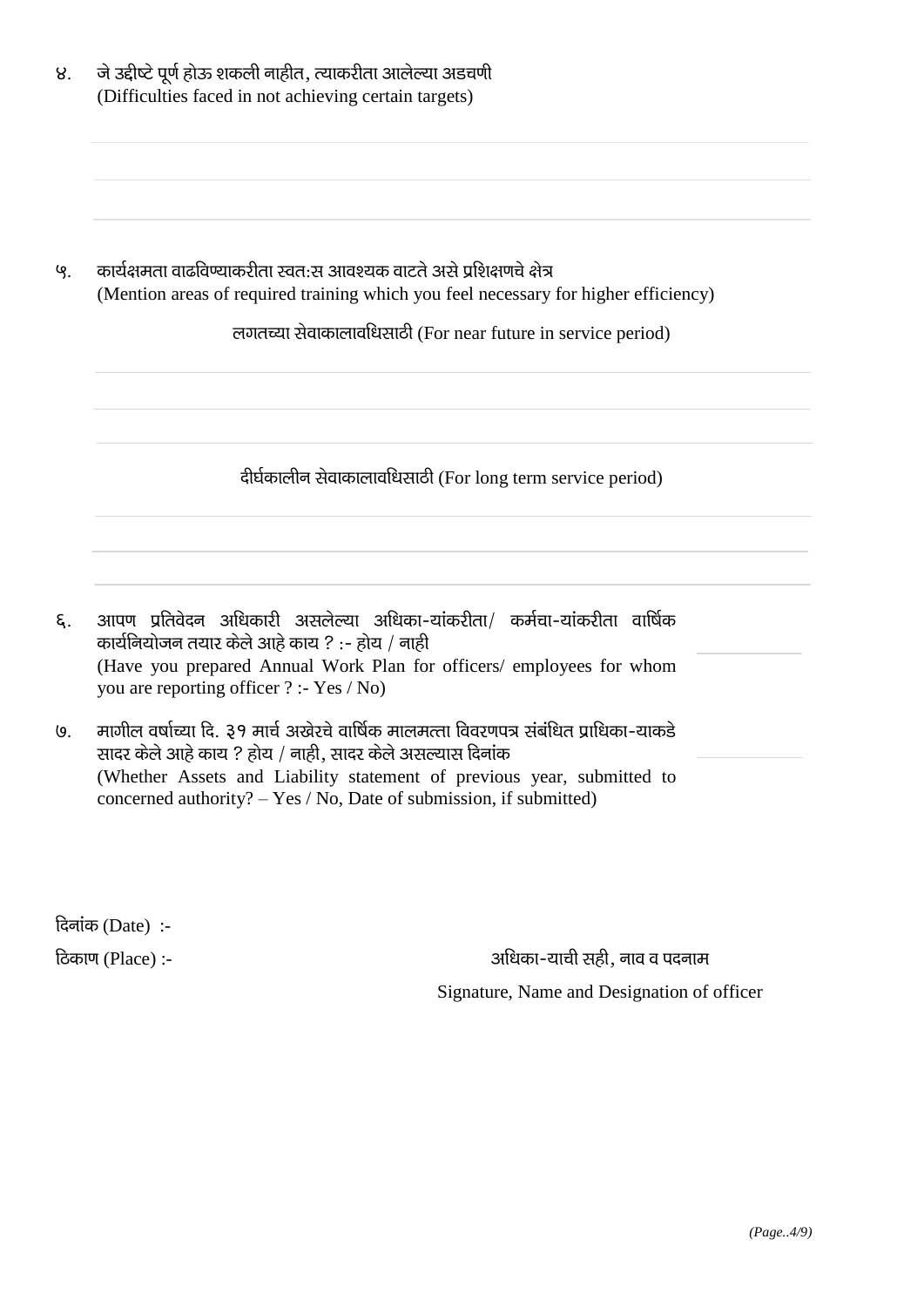# $\mathbf{\mathsf{H}}\overline{\mathsf{U}}$  –  $\mathbf{\mathsf{R}}$  (Section – 3)

# प्रतिवेदन अधिका-याने लिहावयाचा मूल्यमापन अहवाल

Performance Appraisal Report Prepared by reporting officer

१. भाग - २ मध्ये नमूद करण्यात आलेल्या स्वयंमूल्यनिर्धारण अहवालाशी आपण सहमत आहात काय ? नसल्यास,  $a$ रतुरिथतीदर्शक अभिप्राय द्यावेत.

(Whether you agree with self-assessment recorded in part two? If not, then state factual position)

२. प्रतिवेदन कालावधित पार पाडलेल्या महत्वपूर्ण व उल्लेखनीय कामांसंदर्भात आपले स्पष्ट अभिप्राय द्यावेत. (Offer Your remarks on important and noteworthy works mentioned in sef-assessment report)

३. प्रतिवेदित अधिकारी/ कर्मचारी यांचे त्यांच्या कामाच्या संदर्भात लक्षणीय अपयश निदर्शनास आले असल्यास वस्तूरिथतीदर्शक अभिप्राय द्यावेत.

(Has the officer/ employee reported upon met with significant failures in respect of his work? If Yes, please furnish factual details)

४. संबंधित अधिका-यांनी कार्यक्षमता वाढविण्याकरीता आवश्यक असलेल्या प्रशिक्षणाचे क्षेत्रास सहमत आहात काय ? (Do you agree with the skill up-gradation needs as identified by the officer ?)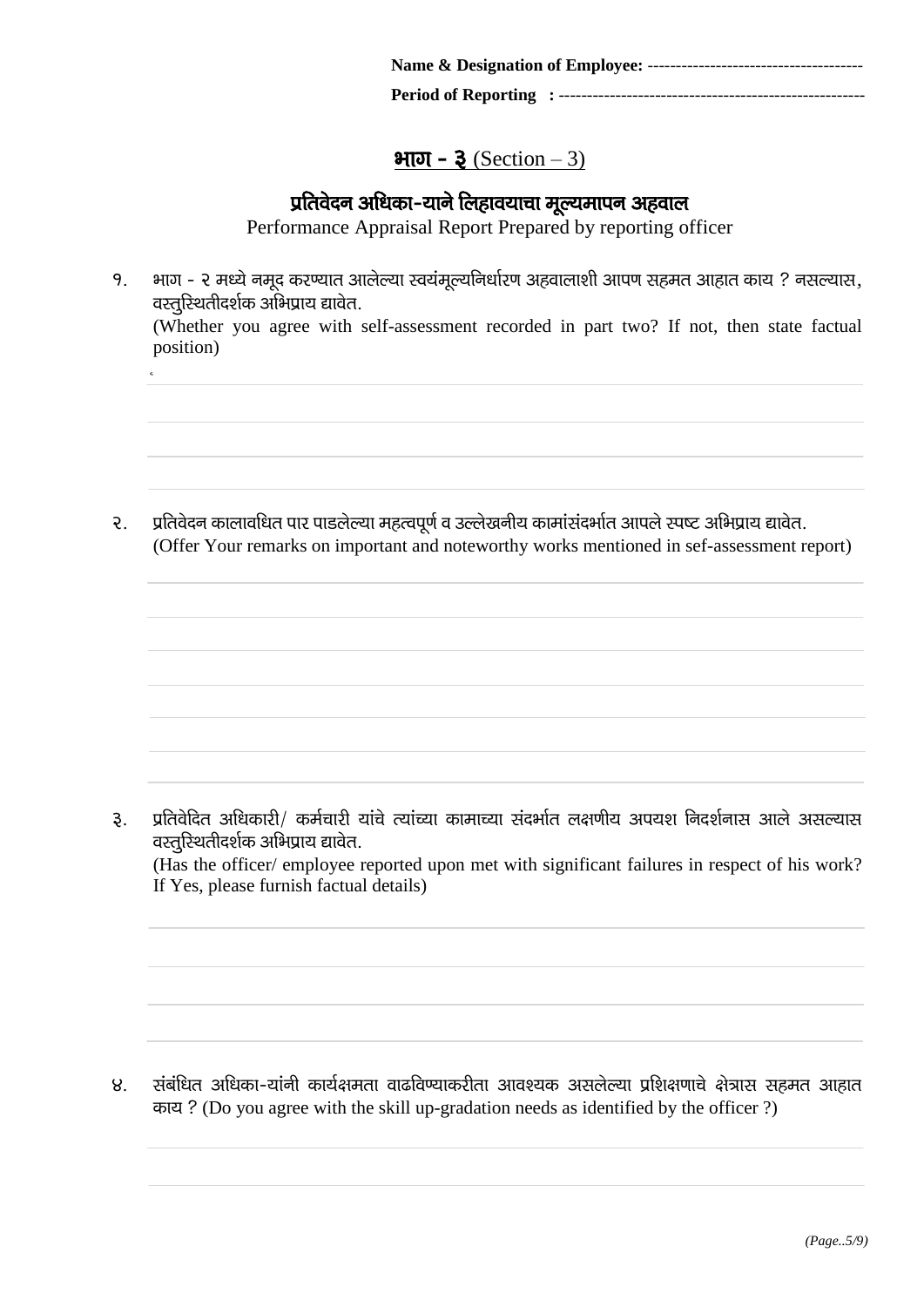### ५. अधिकारी/ कर्मचारी यांची कार्यपूर्तता, कार्यक्षमता व वैयक्तिक गुणवैशिष्टये याबाबतचे गुणांकन. (Gradation on works completed, efficiency and personal attributes by officers/ employees)  $\frac{1}{2}$  9-90 या मर्यादेत गुणांकन देप्यात यावे. }

| अ.क.<br>(Sr.<br>No.) | मुद्दे<br>(Points)                                                                                          | प्रतिवेदन<br>अधिकारी<br>(Reporting<br>Officer) | पूनर्विलोकन<br>अधिकारी<br>(Review<br>Officer) | पुनर्विलोकन<br>अधिका-यांची<br>स्वाक्षरी<br>(Signature of<br>Review Officer) |
|----------------------|-------------------------------------------------------------------------------------------------------------|------------------------------------------------|-----------------------------------------------|-----------------------------------------------------------------------------|
| 9.                   | उद्दिष्टांनुसार नेमून दिलेल्या कार्याची पूर्तता<br>(Accomplishment of planned work)                         |                                                |                                               |                                                                             |
| $\mathcal{R}$ .      | केलेल्या कामाचा दर्जा                                                                                       |                                                |                                               |                                                                             |
|                      | (Quality of Output)                                                                                         |                                                |                                               |                                                                             |
| રૂ.                  | केलेली उल्लेखनीय/ वैशिष्टेपूर्ण कामे<br>(Accomplishment of exceptional work/<br>unforeseen tasks performed) |                                                |                                               |                                                                             |
|                      | कार्यपूर्तता या घटकाचे सरासरी गुणांकन<br>(Average gradation on Work completion)                             |                                                |                                               |                                                                             |

31) कार्यपूर्तता (Work completion) (भारांक ४०%) (weightage 40 %)

ब) वैयक्तिक गुणवैशिष्टये (Personal attributes) (*भारांक ३०%)* (weightage 30 %)

| अ.क.<br>Sr.<br>No. | मुद्दे<br>(Points)                         | प्रतिवेदन<br>अधिकारी<br>(Reporting<br>Officer) | पुनर्विलोकन<br>अधिकारी<br>(Review<br>Officer) | पुनर्विलोकन<br>अधिका-यांची<br>स्वाक्षरी<br>(Signature of<br>Review Officer) |
|--------------------|--------------------------------------------|------------------------------------------------|-----------------------------------------------|-----------------------------------------------------------------------------|
| 9.                 | कामाबाबतचा दृष्टीकोन                       |                                                |                                               |                                                                             |
|                    | (Attitude to work)                         |                                                |                                               |                                                                             |
| $\mathcal{E}$ .    | जबाबदारीची जाणीव                           |                                                |                                               |                                                                             |
|                    | (Sense of responsibility)                  |                                                |                                               |                                                                             |
| $\mathfrak{F}.$    | सर्वसाधारण वर्तणूक व व्यक्तिमत्व           |                                                |                                               |                                                                             |
|                    | (Overall bearing and personality)          |                                                |                                               |                                                                             |
| 8.                 | भावनिक संतुलन                              |                                                |                                               |                                                                             |
|                    | (Emotional Stability)                      |                                                |                                               |                                                                             |
| ५.                 | संवाद कौशल्य                               |                                                |                                               |                                                                             |
|                    | (Communication Skills)                     |                                                |                                               |                                                                             |
| ξ.                 | नैतिक धैर्य आणि व्यावहारीक भूमिका घेण्याचा |                                                |                                               |                                                                             |
|                    | कल (Moral Courage and willingness to       |                                                |                                               |                                                                             |
|                    | take professional stand)                   |                                                |                                               |                                                                             |
| $\mathsf{Q}$ .     | नेतृत्वगुण                                 |                                                |                                               |                                                                             |
|                    | (Leadership qualities)                     |                                                |                                               |                                                                             |
| $\zeta$ .          | विहीत कालमर्यादेत काम करण्याची क्षमता      |                                                |                                               |                                                                             |
|                    | (Capacity to work in time limit)           |                                                |                                               |                                                                             |
|                    | वैयक्तिक गुण्वैशिष्टये या घटकाचे सरासरी    |                                                |                                               |                                                                             |
|                    | गुणांकन (Average gradation on Personal     |                                                |                                               |                                                                             |
|                    | Attributes)                                |                                                |                                               |                                                                             |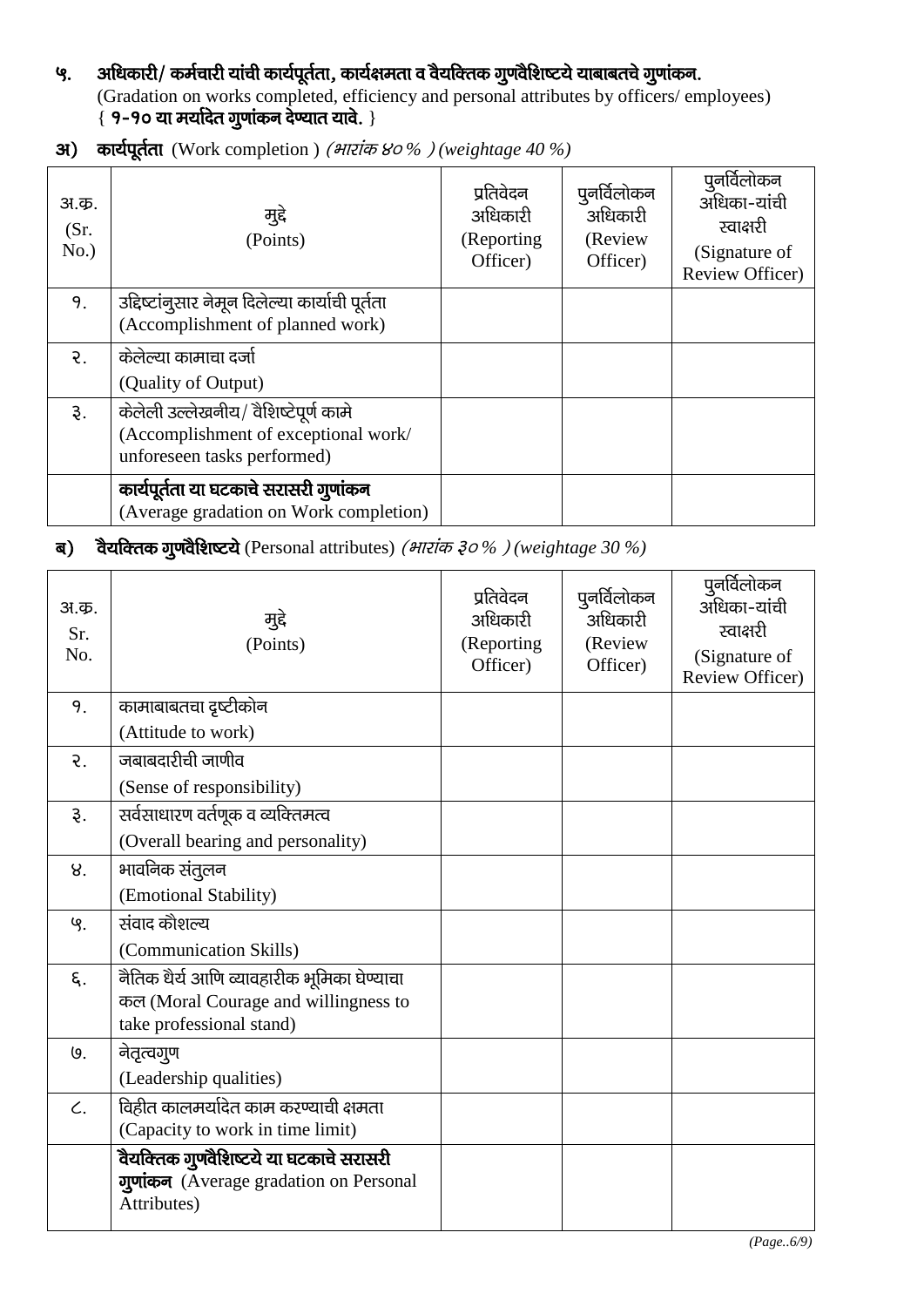| 3I.<br>क.<br>Sr.<br>N <sub>o</sub> | मुद्दे<br>(Points)                                                                                                       | प्रतिवेदन<br>अधिकारी<br>(Reporting<br>Officer) | पुनर्विलोकन<br>अधिकारी<br>(Review<br>Officer) | पुनर्विलोकन<br>अधिका-यांची<br>स्वाक्षरी<br>(Signature of<br>Review Officer) |
|------------------------------------|--------------------------------------------------------------------------------------------------------------------------|------------------------------------------------|-----------------------------------------------|-----------------------------------------------------------------------------|
| 9.                                 | संबंधित कायदे, नियम व प्रचलित कार्यपध्दती, माहिती<br>तंत्रज्ञान आणि संबंधित क्षेत्रातील स्थानिक पध्दती<br>याबाबतचे ज्ञान |                                                |                                               |                                                                             |
|                                    | (Knowledge of relevant Acts/Rules/<br>procedures/ IT Skill and awareness of local<br>norms in the relevant area)         |                                                |                                               |                                                                             |
| ર.                                 | कौशल्यपूर्ण नियोजनाची क्षमता                                                                                             |                                                |                                               |                                                                             |
|                                    | (Strategic planning ability)                                                                                             |                                                |                                               |                                                                             |
| રૂ.                                | स्वत: निर्णय घेऊन काम करण्याची क्षमता                                                                                    |                                                |                                               |                                                                             |
|                                    | (Decision making ability)                                                                                                |                                                |                                               |                                                                             |
| 8.                                 | उपकृमशीलता (Initiative)                                                                                                  |                                                |                                               |                                                                             |
| ଓ.                                 | आपल्या कामांशी संबंध येणा-या इतर शासकीय<br>यंत्रणेशी समन्वय साधण्याची क्षमता                                             |                                                |                                               |                                                                             |
|                                    | (Ability to co-ordinate with other government<br>agencies in relation to work)                                           |                                                |                                               |                                                                             |
| ξ.                                 | हाताखालील कर्मचा-यांना प्रेरणा देणे आणि त्यांच्या<br>विकसनाची क्षमता                                                     |                                                |                                               |                                                                             |
|                                    | (Ability to motivate and develop<br>subordinates/work in a team)                                                         |                                                |                                               |                                                                             |
|                                    | कार्यक्षमता या घटकाचे सरासरी गुणांकन (Average<br>gradation on Work efficiency)                                           |                                                |                                               |                                                                             |

५. संबंधित कर्मचा-याच्या सचोटी व चारित्र्याबाबत आपले स्वयंस्पष्ट अभिप्राय दयावेत (प्रतिकूल अभिप्राय असल्यास सोबत त्याबाबतची उदाहरणे नमूद करावीत)

(Offer your remarks on character and integrity, if remarks are negative, then mention instances)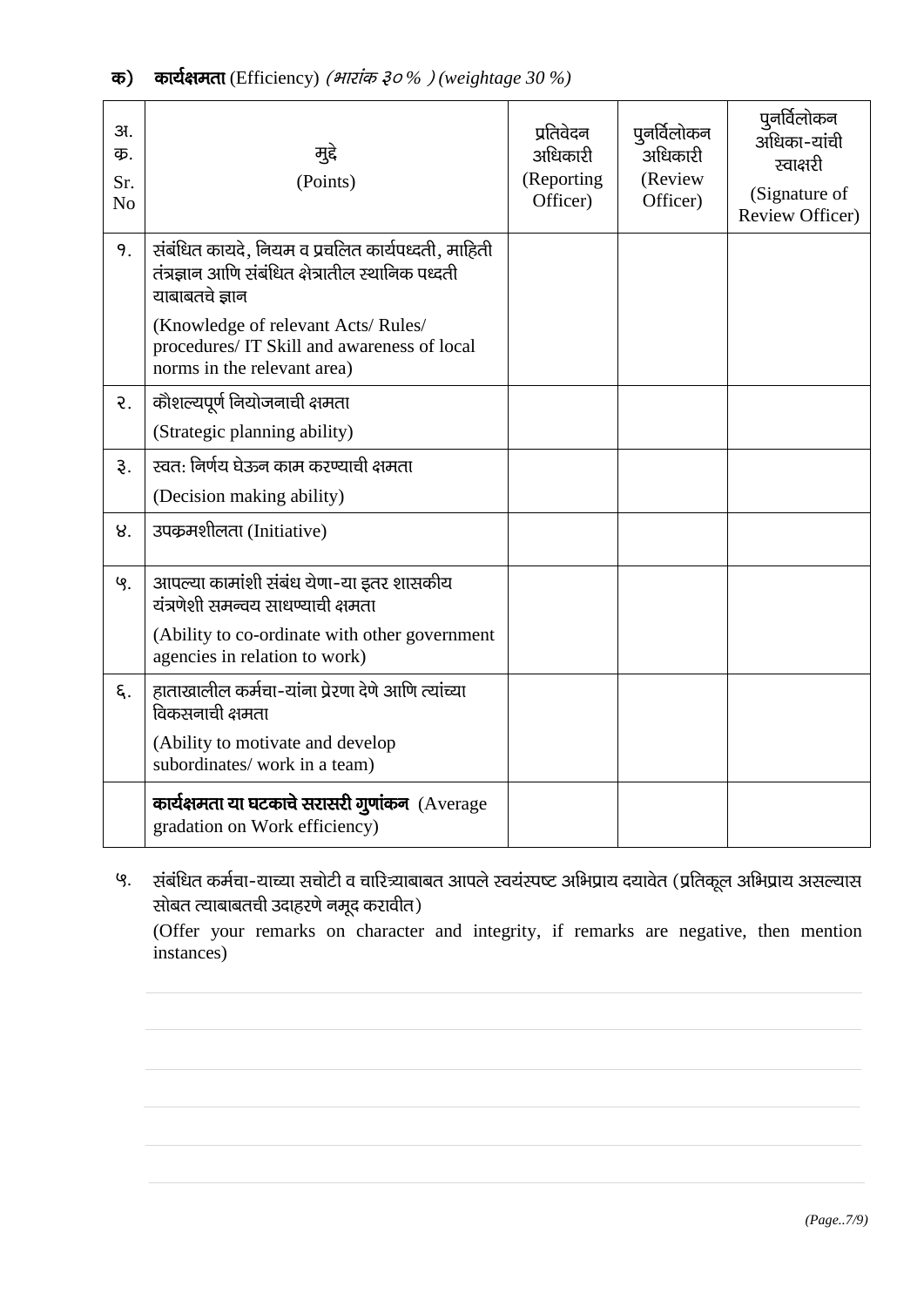अधिकारी/ कर्मचारी यांचे एकंदरीत मूल्यमापन (जास्तीत जास्त १०० शब्द) ξ.

Overall Assessment of officer/employee (Maximum 100 words)

यामध्ये संबंधित अधिका-याची बलस्थाने, उणीवा आणि दिव्यांग व्यक्ती, महिला व मागासवर्गीयांबाबतचा दृष्टीकोन यांचा समावेश असावा.

(Include Strengths and lesser strenths and his attitude towards disabled persons, women and Backward classes)

| ,我们也不会有什么。""我们的人,我们也不会有什么?""我们的人,我们也不会有什么?""我们的人,我们也不会有什么?""我们的人,我们也不会有什么?""我们的人 |  |  |
|----------------------------------------------------------------------------------|--|--|
|                                                                                  |  |  |
|                                                                                  |  |  |
|                                                                                  |  |  |
|                                                                                  |  |  |
|                                                                                  |  |  |

- $\mathsf{Q}$ . प्रकृतीमान (State of Health) (उत्कृष्ट / चांगले / चांगले नाही) (Very Good / Good / Not Good)
- पुढील नियुक्तीसाठी कार्यक्षेत्राबाबत शिफारशी (कमीत कमी ४)  $\mathcal{L}$ . Recommendations relating to domain assignment (At least 4)

| ¬<br>v. | u. |  |
|---------|----|--|

| 31. | गुणाकन                                      | प्रतवारी   सरासरी गुणांकन   |
|-----|---------------------------------------------|-----------------------------|
| 9.  | सर्वसाधारण गुणांकन ४ पेक्षा कमी             | ''क''   ३.९ पर्यंत          |
| ર.  | ४ किंवा त्यापेक्षा जास्त परंतु ६ पेक्षा कमी | ''ब''   ४ ते ५.९ पर्यंत     |
| રૂ. | ६ किंवा त्यापेक्षा जास्त परंतु ८ पेक्षा कमी | ''अ''   ६ ते ७.९ पर्यंत     |
| 8.  | ८ किंवा त्यापेक्षा जास्त                    | $``3H"   C$ ते १०.०० पर्यंत |

 $\mathsf{R}$ .

दिनांक (Date)

ठिकाण (Place)

प्रतिवेदन अधिका-याची सही, नाव व पदनाम Signature, Name and Designation of Reporting Officer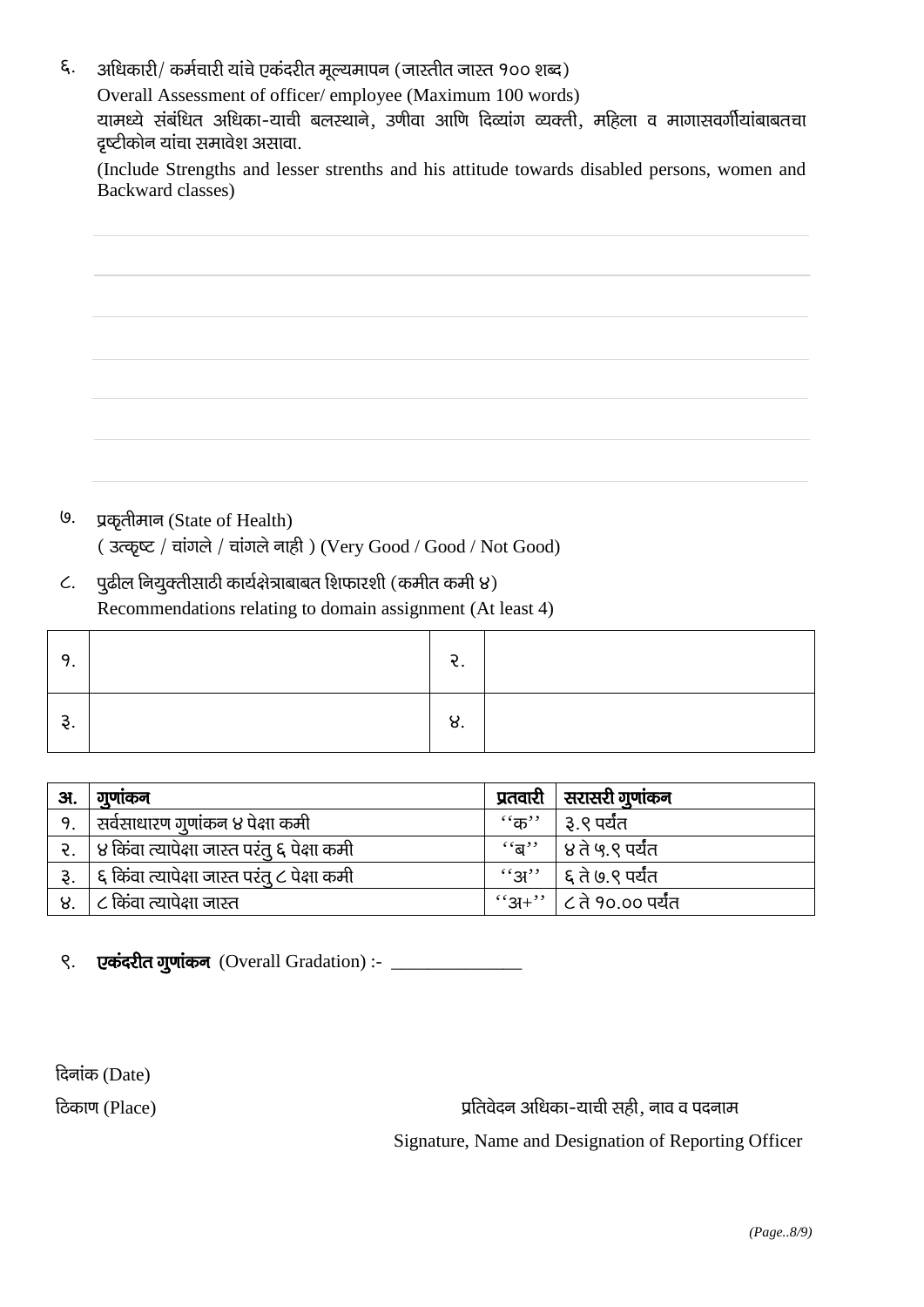**Name & Designation of Employee: --------------------------**

**Period of Reviewing :** 

**भाग - ४ ब** (Section – 4 B) पूनर्विलोकन (Review)

# iqufoZyksdu vf/kdk&;kps vfHkizk; **(Remark of Reviewing officer)**

१. आपण प्रतिवेदन अधिका-याने, संबंधित अधिका-याच्या कार्यपूर्तता, कार्यक्षमता, वैयक्तिक गुणवैशिष्टये यासंबंधाने भाग .<br>३ मधील मुद्दांच्या सहाय्याने केलेल्या मूल्यनिर्धारणाशी सहमत आहत काय ?

(Do you agree with assessment of Reporting Officer on work done, efficiency, personal attributes in part 3 of concerned officer ?)

| होय (Yes) | नाही (No) |
|-----------|-----------|
|-----------|-----------|

- २. सहमत नसल्यास, तपशिल व कारणे द्यावीत (In case of difference of opinion details and reasons for the same may be given)
- ३. अधिका-याचे एकंदरीत मुल्यमापन (जास्तीत जास्त १०० शब्द) यामध्ये संबंधित अधिका-याची बलस्थाने, उणीवा आणि दिव्यांग व्यक्ती, महिला व मागासवर्गीयांबाबतचा दृष्टीकोन यांचा समावेश असावा.

Overall Assessment of officer (Maximum 100 words) Include Strengths and lesser strenths and his attitude towards disabled persons, women and Backward classes.

 $8.$  गट "अ" मधील अधिका-याचे, शासनाच्या योजना / कार्यक्रम अंमलबजावणीमधील कार्याचे जिल्हाधिकारी/ विभागीय आयुक्त यांनी केलेले मूल्यमापन विचारात घेण्यात आले.

(Considered assessment of Group "A" officers in relation to the implementation of schemes/ programs of Government by collector/ Divisional Commissioner)

| होय (Yes) | नाही (No) | लागू नाही  (Not Applicable) |
|-----------|-----------|-----------------------------|
|           |           |                             |

 $\mathbf{g}$ . पूढील नियुक्तीसाठी कार्यक्षेत्राबाबत शिफारशी (कमीत कमी ४) Recommendations relating to domain assignment (At least 4)

| u. |
|----|

| <b>31.</b> क. | गुणाकन                                      | प्रतवारी                 | सरासरी गुणांकन                 |
|---------------|---------------------------------------------|--------------------------|--------------------------------|
|               | सर्वसाधारण गूणांकन ४ पेक्षा कमी             | $``$ क $"$               | ३.९ पर्यंत                     |
|               | ४ किंवा त्यापेक्षा जास्त परंतू ६ पेक्षा कमी | $\epsilon$ ʻন $\epsilon$ | <sup>।</sup> ४.० ते ५.९ पर्यंत |
|               | ६ किंवा त्यापेक्षा जास्त परंतु ८ पेक्षा कमी | (31, 3)                  | ६.० ते ७.९ पर्यंत              |
|               | ८ किंवा त्यापेक्षा जास्त                    | $``3+"$                  | ८.० ते १०.०० पर्यंत            |

६. एकंदरीत गूणांकन (Overall Gradation) :- $\{9-9$ ० या मर्यादेत गूणांकन देण्यात यावे.}

| दिनांक (Date):-   |  |
|-------------------|--|
| ठिकाण (Place) : - |  |

#### पूनर्विलोकन अधिका-याची सही, नाव व पदनाम

Signature, Name and Designation of Reviewing Officer

| गोपनिय अहवालाची छायांकित प्रत समक्ष मिळाली.              | गोपनिय अहवालाची छायांकित प्रत संबंधित अधिकारी/ कर्मचारी<br>यांना डाकेने पाठविल्यास. |
|----------------------------------------------------------|-------------------------------------------------------------------------------------|
|                                                          | पत्र क. -                                                                           |
|                                                          | दिनांक -                                                                            |
| संबंधित अधिकारी/ कर्मचारी यांचे नाव व दिनांकित स्वाक्षरी | सरकंरण अधिकारी यांचे नाव, पदनाम व स्वाक्षरी                                         |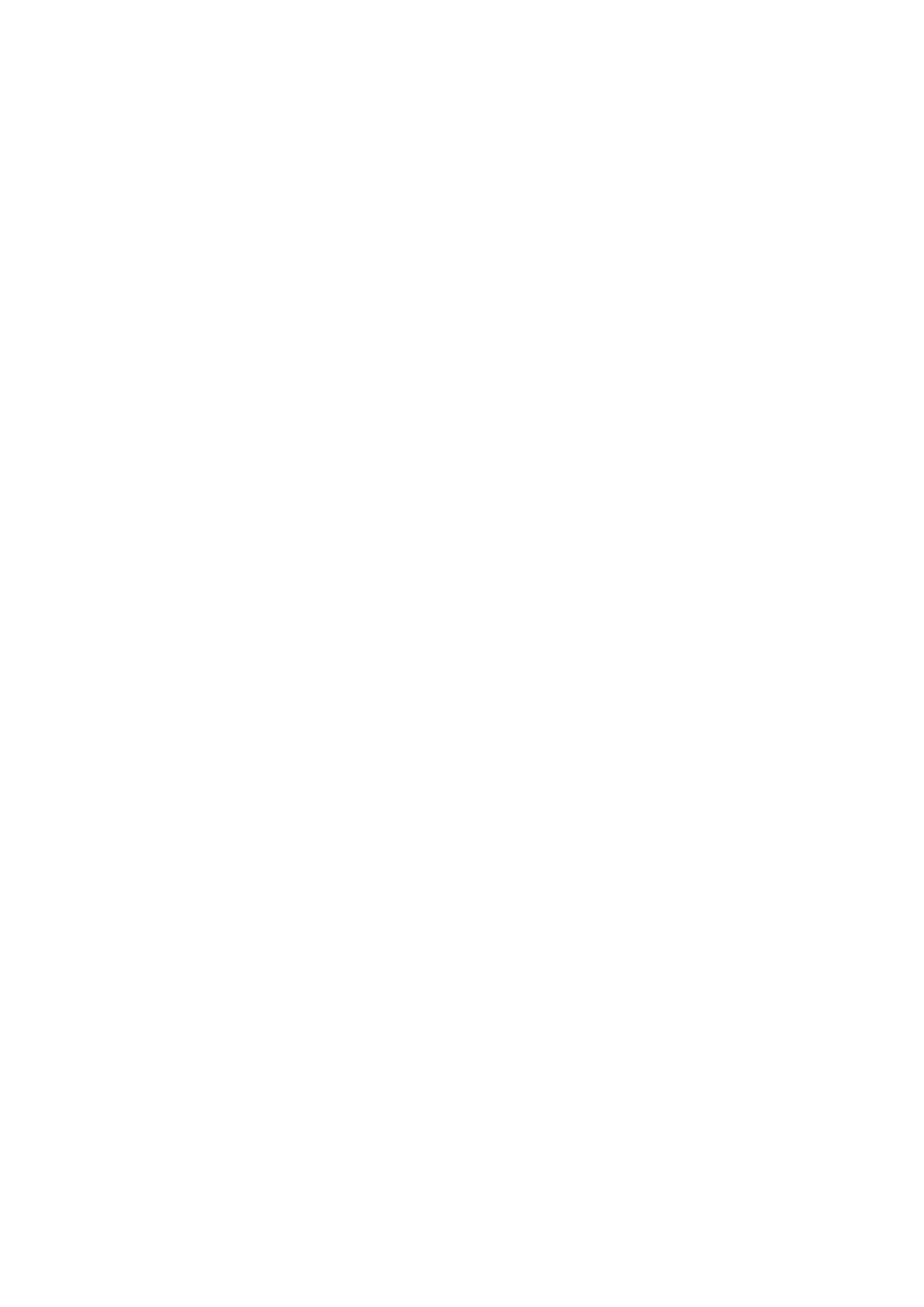शासन निर्णय, सामान्य प्रशासन विभाग, कुमांक : सीएफआर-१२११/प्र.कृ.२५७/तेरा, दि. ०७.०२.२०१८ सोबतचे

### $\lq$ 'ukk $\ell$ ka yakar''

### प्रपत्र-२

### $\cdot^\epsilon$ गट-ब (अराजपत्रित) आणि गट-क $\cdot^\prime$  मधील शासकीय अधिकारी/ कर्मचारी यांच्यासाठी कार्यमूल्यमापन अहवाल

Performance Appraisal report for Group "Group-B (Non Gazetted) and Group C" Government Officers/ Employees

| मूल्यमापन अहवालाचा कालावधी - | पासन | पर्यंत |
|------------------------------|------|--------|
|                              |      |        |

(Appraisal report for the period from to )  $\overline{\phantom{0}}$ 

### भाग -  $9$  (Section  $-1$ )

# **आस्थापना शाखेने भरावयाची माहिती** (To be filled in by Establishment Section)

- 9. प्रतिवेदन करावयाच्या शासकीय अधिका-याचे पूर्ण नाव (Name of the officer reported upon)
- २. सवंर्ग (Cadre)
- ३. जन्म दिनांक (Date of Birth)
- ४. सध्याचे पद (Present Post)
- '९. सध्याच्या पदावर नियुक्तीचा दिनांक (Date of appointment to present post)
- $\xi$ . प्रशासकीय विभाग/ कार्यालय (Administrative Department/ Office)

9. प्रतिवेदन अधिकारी व पूनर्विलोकन अधिकारी यांचा तपशील (Detail of Reporting and Reviewing Officers)

|     |                     | नाव (Name) | पदनाम (Designation) | कालावधी (Period) |
|-----|---------------------|------------|---------------------|------------------|
| 31) | प्रतिवेदन अधिकारी   |            |                     |                  |
|     | (Reporting Officer) |            |                     |                  |
|     |                     |            |                     |                  |
| ब)  | पुनर्विलोकन अधिकारी |            |                     |                  |
|     | (Reviewing          |            |                     |                  |
|     | Officer)            |            |                     |                  |

C. प्रतिवेदन काळातील रजा आणि इतर अनूपरिथतीचा तपशील (Detail of leave and absence due to other reasons during period under report)

|     |                               | कालावधी (Period) | प्रकार $(Type)$ | (Remark) शेरा |
|-----|-------------------------------|------------------|-----------------|---------------|
| 31) | रजा                           |                  |                 |               |
|     | (Leave)                       |                  |                 |               |
|     |                               |                  |                 |               |
|     |                               |                  |                 |               |
| ब)  | इतर कारणे (विशद करा) जसे      |                  |                 |               |
|     | की, विनापरवानगी गैरहजेरी/     |                  |                 |               |
|     | फरार (Other reasons (specify) |                  |                 |               |
|     | such as absconding,           |                  |                 |               |
|     | unauthorized absence, etc.)   |                  |                 |               |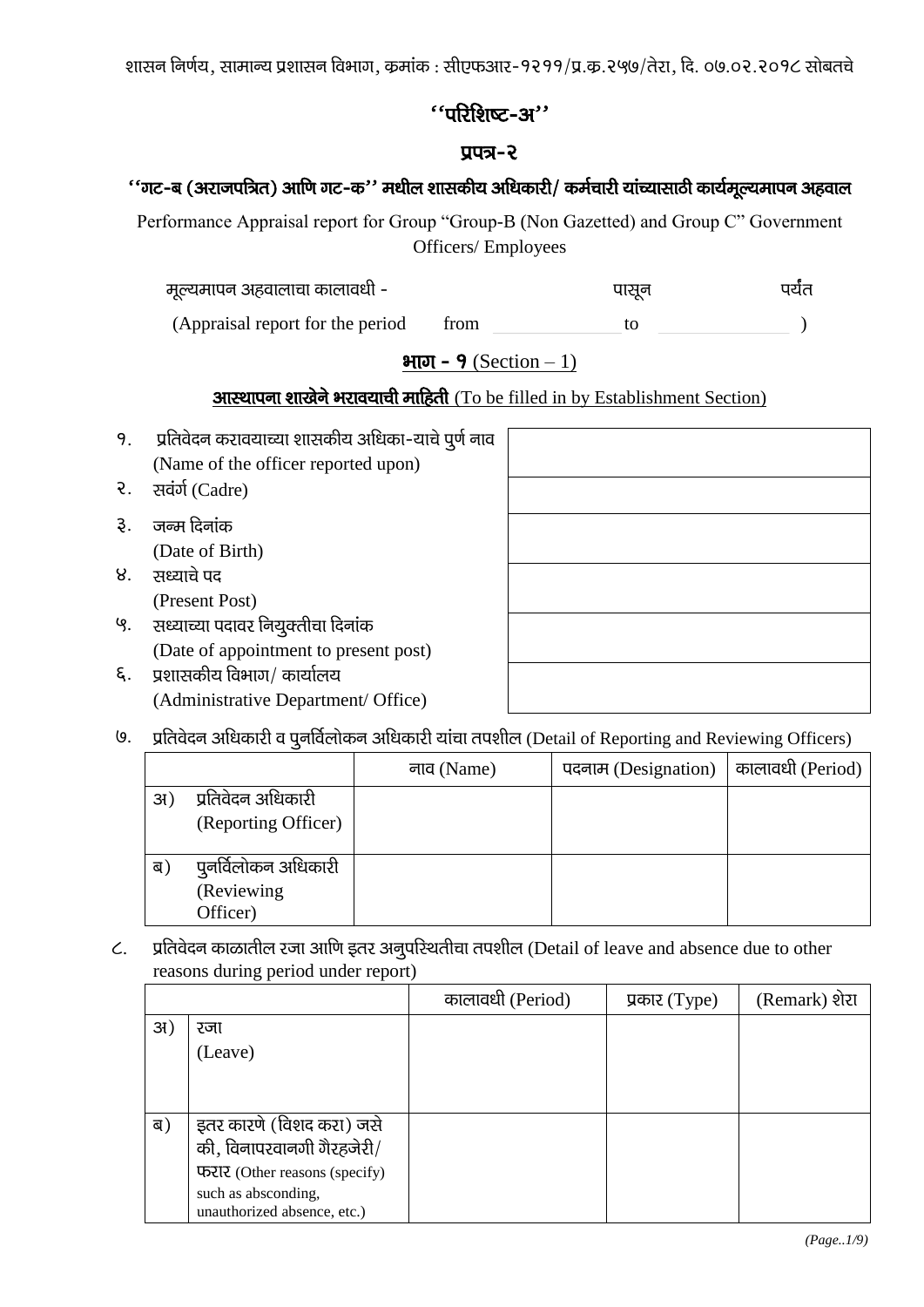# ९. yतिवेदन काळात घेतलेल्या प्रशिक्षणाचा तपशील (Detail of training undergone during period under report)

| अ.क. | कालावधी (Period)<br>नेrom) पर्यंत (to)<br>पासून (From) | संस्था (Institute) | विषय (Subject) |
|------|--------------------------------------------------------|--------------------|----------------|
| 9.   |                                                        |                    |                |
| ર.   |                                                        |                    |                |
| રૂ.  |                                                        |                    |                |

90. मागील वर्षाच्या दि. ३१ मार्च अखेरचे वार्षिक मालमत्ता विवरणपत्र संबंधित प्राधिका-याकडे सादर केल्याचा दिनांक (Date of filling Assests and Liability statement of previous year to concerned authority).

 $\overline{a}$ नांक (Date) :-

fdकाण (Place) :- vkchare inuke sure all allegration in the sure of the sure of the sure of the sure of the con

Name, Designation and signature of Establishment/ processing officer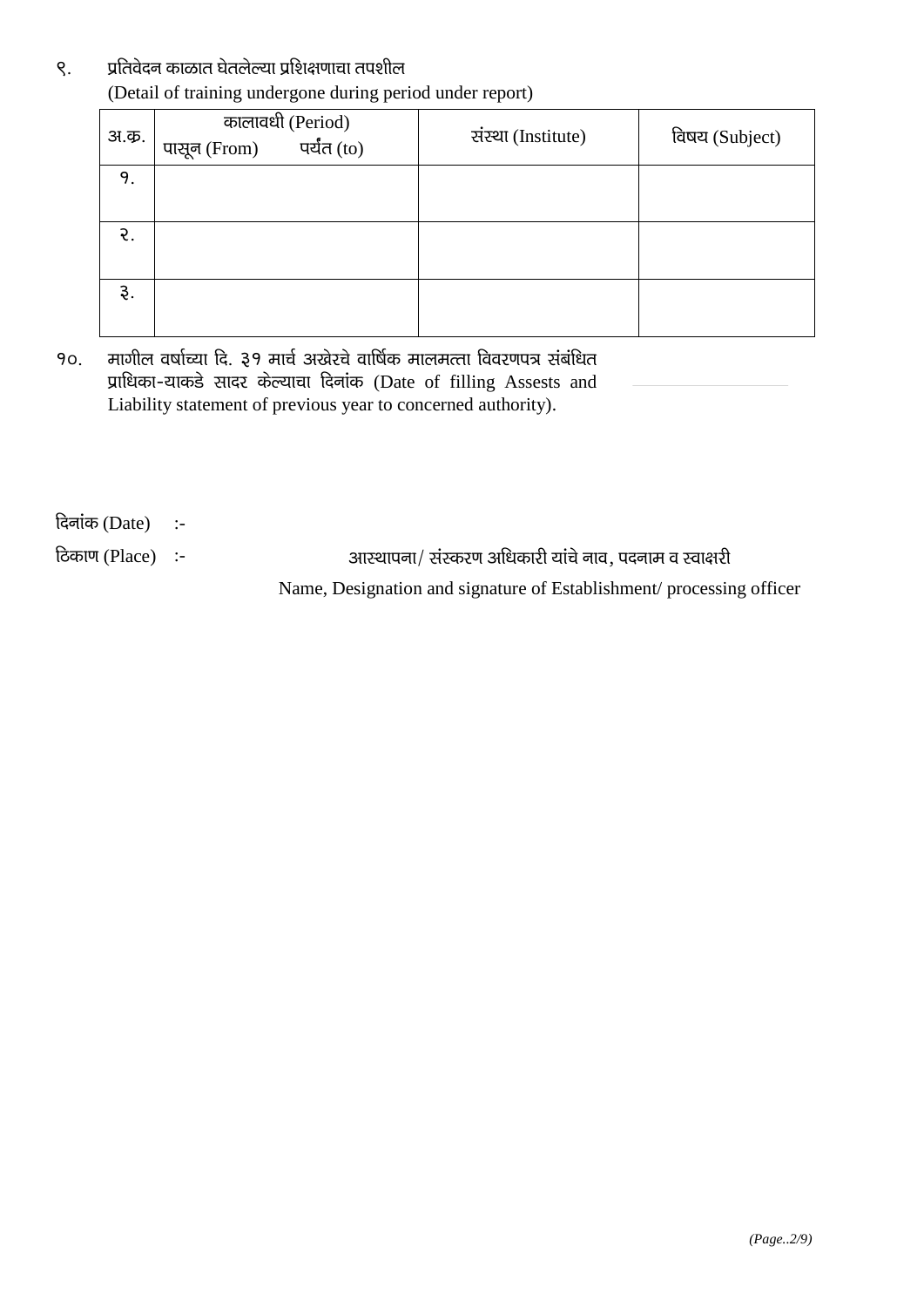# भाग - २  $(Section - 2)$

स्वंयमूल्यनिर्धारण अहवाल (Self- Appraisal Report)

### (ज्यांचे प्रतिवेदन व पुनर्विलोकन होईल त्या अधिकारी यांनी भरावयाची माहिती)

(To be filled in by officer reported upon and reviewed)

9. धारण केलेल्या पदावरून करणे अपेक्षित असलेल्या कामाचे थोडक्यात विवरण (५० शब्द) (Brief description of tasks required to be performed while holding the post.)

- वार्षिक/ प्रतिवेदनाच्या कालावधिकरिता नेमून दिलेल्या कामाची उद्दीष्टे (असल्यास)  $\mathcal{E}$ . (Allocated Tasks (if any) for the year or period reported upon) :-
- वर्षभरात/ सदर कालावधित पार पाडलेल्या ४-५ महत्वाच्या व उल्लेखनीय कामांचे संक्षिप्त वर्णन (१०० शब्दात)  $\mathfrak{F}$ . (List 4-5 important and noteworthy works done during the period)

जे उद्दीष्टे पूर्ण होऊ शकली नाहीत, त्याकरीता आलेल्या अडचणी  $8<sub>1</sub>$ (Difficulties faced in not achieving certain targets)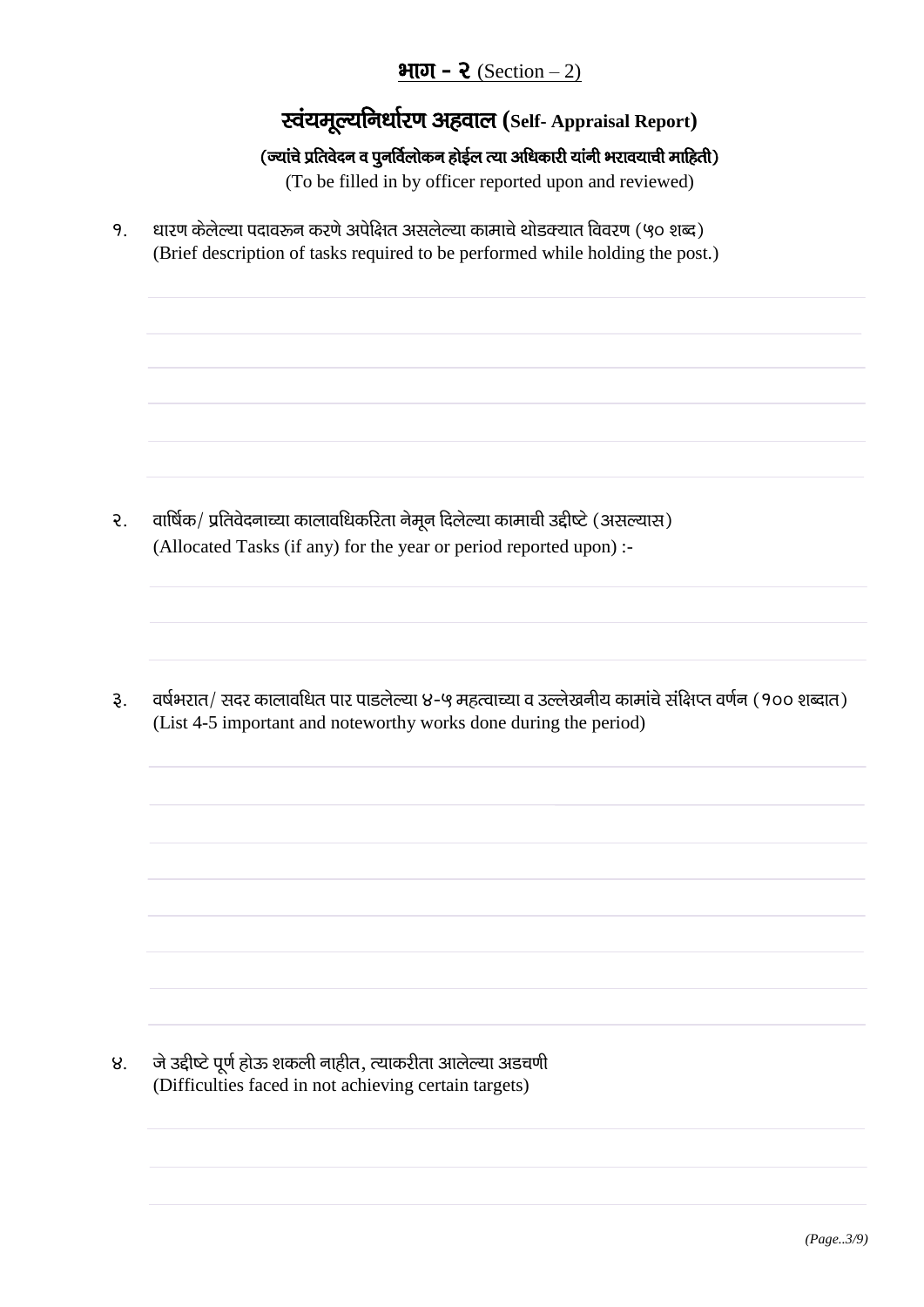- कार्यक्षमता वाढविण्याकरीता स्वतःस आवश्यक वाटते असे प्रशिक्षणचे क्षेत्र  $\mathcal{G}$ . (Mention areas of required training which you feel necessary for higher efficiency)
- मागील वर्षाच्या दि. ३१ मार्च अखेरचे वार्षिक मालमत्ता विवरणपत्र संबंधित प्राधिका-याकडे ξ. सादर केले आहे काय ? होय / नाही, सादर केले असल्यास दिनांक (Whether Assets and Liability statement of previous year, submitted to concerned authority? - Yes / No, Date of submission, if submitted)

दिनांक (Date):-

टिकाण (Place) :-

अधिका-याची सही, नाव व पदनाम Signature, Name and Designation of officer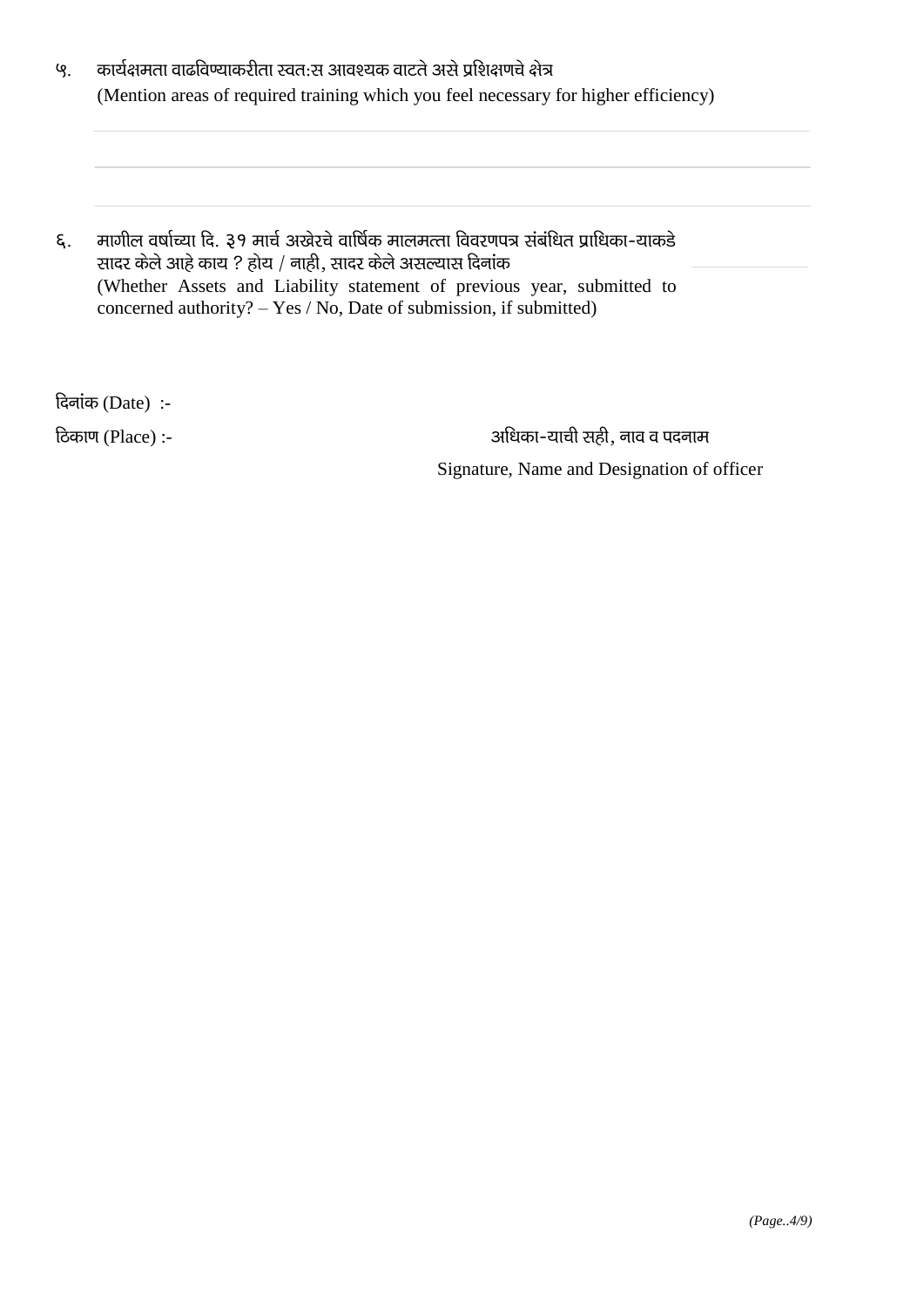**Period of Reporting : ------------------------------**

### <u>भाग -  $3$  (Section – 3)</u>

### प्रतिवेदन अधिका-याने लिहावयाचा मूल्यमापन अहवाल **Performance Appraisal Report Prepared by reporting officer**

१. भाग - २ मध्ये नमूद करण्यात आलेल्या स्वयंमूल्यनिर्धारण अहवालाशी आपण सहमत आहात काय ? नसल्यास, वस्तुरिथतीदर्शक अभिप्राय द्यावेत. (Whether you agree with self-assessment recorded in part two? If not, then state factual position)

२. प्रतिवेदन कालावधित पार पाडलेल्या महत्वपूर्ण व उल्लेखनीय कामांसंदर्भात आपले स्पष्ट अभिप्राय द्यावेत. (Offer Your remarks on important and noteworthy works mentioned in sef-assessment report)

3. प्रतिवेदित अधिकारी/ कर्मचारी यांचे त्यांच्या कामाच्या संदर्भात लक्षणीय अपयश निदर्शनास आले असल्यास वस्तूरिथतीदर्शक अभिप्राय द्यावेत.

(Has the officer/ employee reported upon met with significant failures in respect of his work? If Yes, please furnish factual details)

४. संबंधित अधिका-यांनी कार्यक्षमता वाढविण्याकरीता आवश्यक असलेल्या प्रशिक्षणाचे क्षेत्रास सहमत आहात काय ? (Do you agree with the skill up-gradation needs as identified by the officer ?)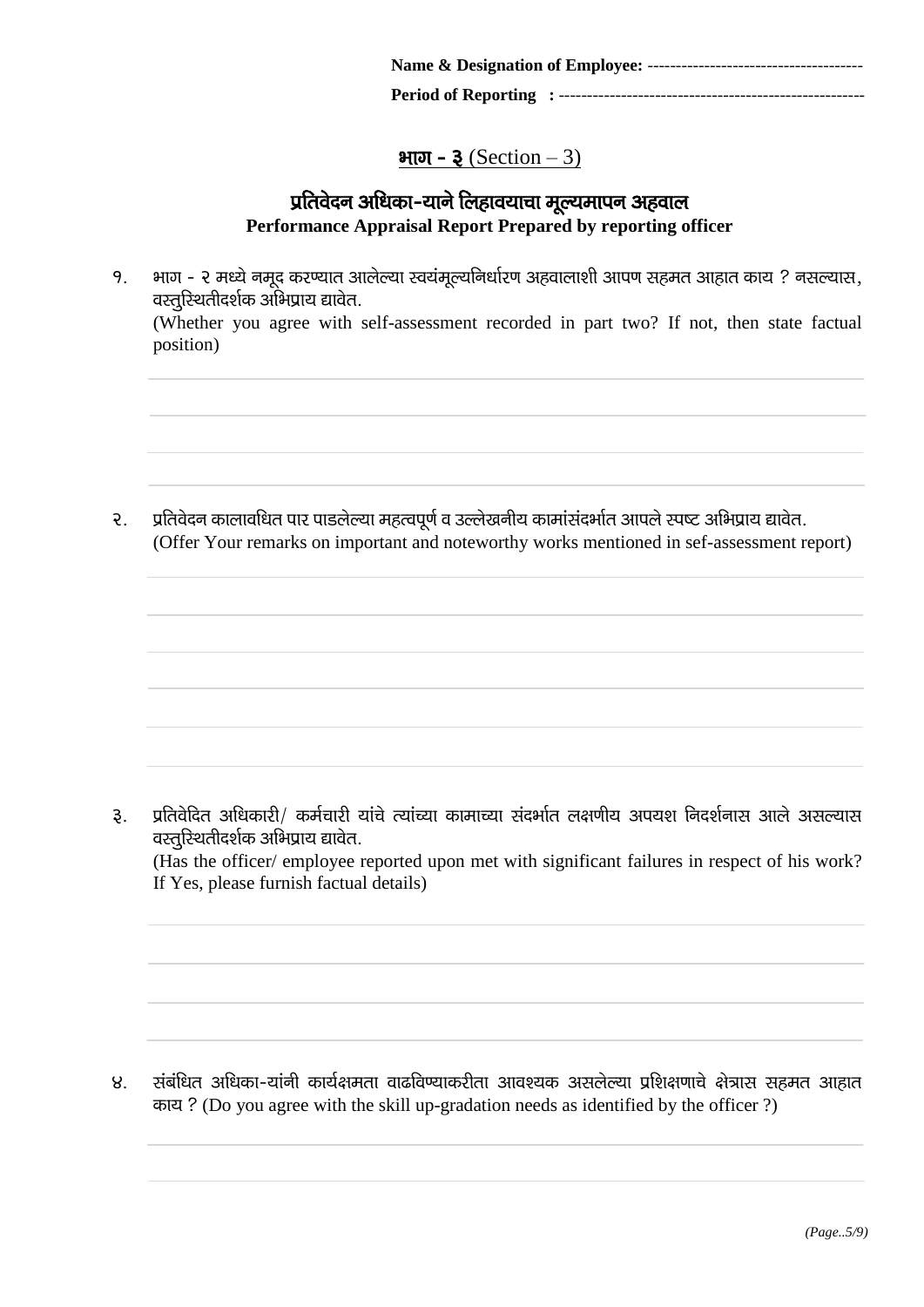# ५. अधिकारी/ कर्मचारी यांची कार्यपूर्तता, कार्यक्षमता व वैयक्तिक गुणवैशिष्टये याबाबतचे गुणांकन. (Gradation on works completed, efficiency and personal attributes by officers/ employees)  $\{9 - 90$  या मर्यादेत गुणांकन देण्यात यावे. }

| अ.क.<br>(Sr.<br>No.) | मुद्दे<br>(Points)                                                                                          | प्रतिवेदन<br>अधिकारी<br>(Reporting)<br>Officer) | पुनर्विलोकन<br>अधिकारी<br>(Review<br>Officer) | पूनर्विलोकन<br>अधिका-यांची<br>स्वाक्षरी<br>(Signature of<br>Review Officer) |
|----------------------|-------------------------------------------------------------------------------------------------------------|-------------------------------------------------|-----------------------------------------------|-----------------------------------------------------------------------------|
| 9.                   | उद्दिष्टांनूसार नेमून दिलेल्या कार्याची पूर्तता<br>(Accomplishment of planned work)                         |                                                 |                                               |                                                                             |
| $\mathcal{R}$ .      | केलेल्या कामाचा दर्जा<br>(Quality of Output)                                                                |                                                 |                                               |                                                                             |
| રૂ.                  | केलेली उल्लेखनीय/ वैशिष्टेपूर्ण कामे<br>(Accomplishment of exceptional work/<br>unforeseen tasks performed) |                                                 |                                               |                                                                             |
|                      | कार्यपूर्तता या घटकाचे सरासरी गुणांकन<br>(Average gradation on Work completion)                             |                                                 |                                               |                                                                             |

31) कार्यपूर्तता (Work completion) (भारांक ४०%) (weightage 40 %)

# ब) वैयक्तिक गुणवैशिष्टये (Personal attributes) (*भारांक ३०%)* (weightage 30 %)

| अ.क.<br>Sr.<br>No. | मुद्दे<br>(Points)                                                                              | प्रतिवेदन<br>अधिकारी<br>(Reporting<br>Officer) | पुनर्विलोकन<br>अधिकारी<br>(Review<br>Officer) | पुनर्विलोकन<br>अधिका-यांची<br>स्वाक्षरी<br>(Signature of<br>Review Officer) |
|--------------------|-------------------------------------------------------------------------------------------------|------------------------------------------------|-----------------------------------------------|-----------------------------------------------------------------------------|
| 9.                 | कामाबाबतचा दृष्टीकोन                                                                            |                                                |                                               |                                                                             |
|                    | (Attitude to work)                                                                              |                                                |                                               |                                                                             |
| ₹.                 | जबाबदारीची जाणीव                                                                                |                                                |                                               |                                                                             |
|                    | (Sense of responsibility)                                                                       |                                                |                                               |                                                                             |
| રૂ.                | सर्वसाधारण वर्तणूक व व्यक्तिमत्व                                                                |                                                |                                               |                                                                             |
|                    | (Overall bearing and personality)                                                               |                                                |                                               |                                                                             |
| 8 <sub>1</sub>     | भावनिक संतुलन                                                                                   |                                                |                                               |                                                                             |
|                    | (Emotional Stability)                                                                           |                                                |                                               |                                                                             |
| ଓ.                 | संवाद कौशल्य                                                                                    |                                                |                                               |                                                                             |
|                    | (Communication Skills)                                                                          |                                                |                                               |                                                                             |
| ξ.                 | विहीत कालमर्यादेत काम करण्याची क्षमता                                                           |                                                |                                               |                                                                             |
|                    | (Capacity to work in time limit)                                                                |                                                |                                               |                                                                             |
|                    | वैयक्तिक गुणवैशिष्टये या घटकाचे सरासरी<br>गुणांकन (Average gradation on Personal<br>Attributes) |                                                |                                               |                                                                             |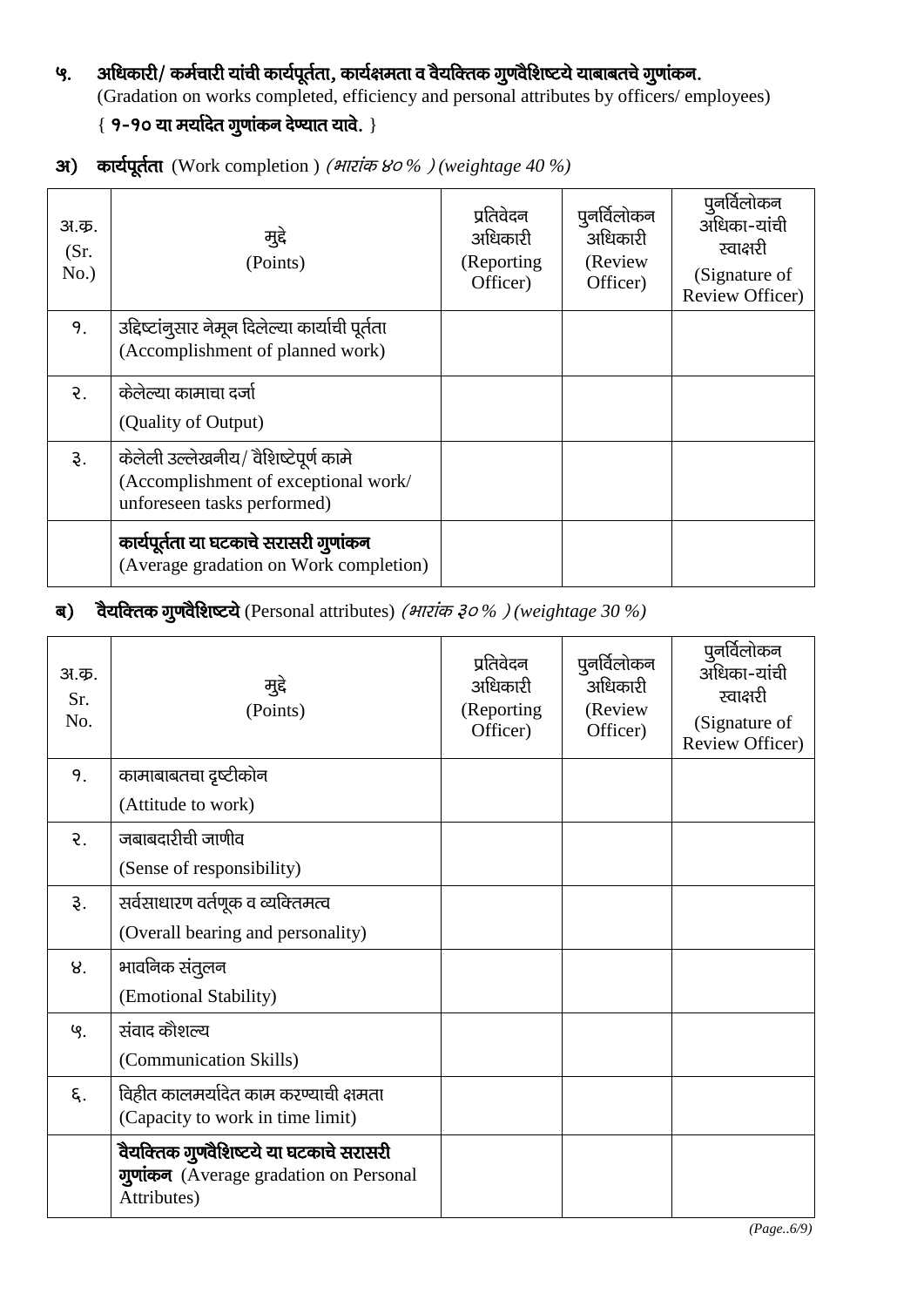| 3I.<br>क.<br>Sr.<br>N <sub>o</sub> | मुद्दे<br>(Points)                                                                                                                                                                                                                         | प्रतिवेदन<br>अधिकारी<br>(Reporting<br>Officer) | पूनर्विलोकन<br>अधिकारी<br>(Review<br>Officer) | पुनर्विलोकन<br>अधिका-यांची<br>स्वाक्षरी<br>(Signature of<br>Review Officer) |
|------------------------------------|--------------------------------------------------------------------------------------------------------------------------------------------------------------------------------------------------------------------------------------------|------------------------------------------------|-----------------------------------------------|-----------------------------------------------------------------------------|
| 9.                                 | संबंधित कायदे, नियम व प्रचलित कार्यपध्दती, माहिती<br>तंत्रज्ञान आणि संबंधित क्षेत्रातील स्थानिक पध्दती<br>याबाबतचे ज्ञान (Knowledge of relevant Acts/<br>Rules/ procedures/ IT Skill and awareness of<br>local norms in the relevant area) |                                                |                                               |                                                                             |
| $\mathcal{E}$ .                    | कोशल्यपूर्ण नियोजनाची क्षमता<br>(Strategic planning ability)                                                                                                                                                                               |                                                |                                               |                                                                             |
| 3.                                 | स्वत: निर्णय घेऊन काम करण्याची क्षमता<br>(Decision making ability)                                                                                                                                                                         |                                                |                                               |                                                                             |
| 8.                                 | उपकृमशीलता (Initiative)                                                                                                                                                                                                                    |                                                |                                               |                                                                             |
| ଓ.                                 | आपल्या कामांशी संबंध येणा-या इतर शासकीय<br>यंत्रणेशी समन्वय साधण्याची क्षमता<br>(Ability to co-ordinate with other government<br>agencies in relation to work)                                                                             |                                                |                                               |                                                                             |
|                                    | कार्यक्षमता या घटकाचे सरासरी गुणांकन                                                                                                                                                                                                       |                                                |                                               |                                                                             |
|                                    | (Average gradation on Work efficiency)                                                                                                                                                                                                     |                                                |                                               |                                                                             |

५. संबंधित कर्मचा-याच्या सचोटी व चारित्र्याबाबत आपले स्वयंस्पष्ट अभिप्राय दयावेत (प्रतिकूल अभिप्राय असल्यास सोबत त्याबाबतची उदाहरणे नमूद करावीत)

(Offer your remarks on character and integrity, if remarks are negative, then mention instances)

६. अधिकारी/ कर्मचारी यांचे एकंदरीत मूल्यमापन (जास्तीत जास्त १०० शब्द)

Overall Assessment of officer/employee (Maximum 100 words)

यामध्ये संबंधित अधिका-याची बलस्थाने, उणीवा आणि दिव्यांग व्यक्ती, महिला व मागासवर्गीयांबाबतचा दृष्टीकोन यांचा समावेश असावा.

(Include Strengths and lesser strenths and his attitude towards disabled persons, women and Backward classes)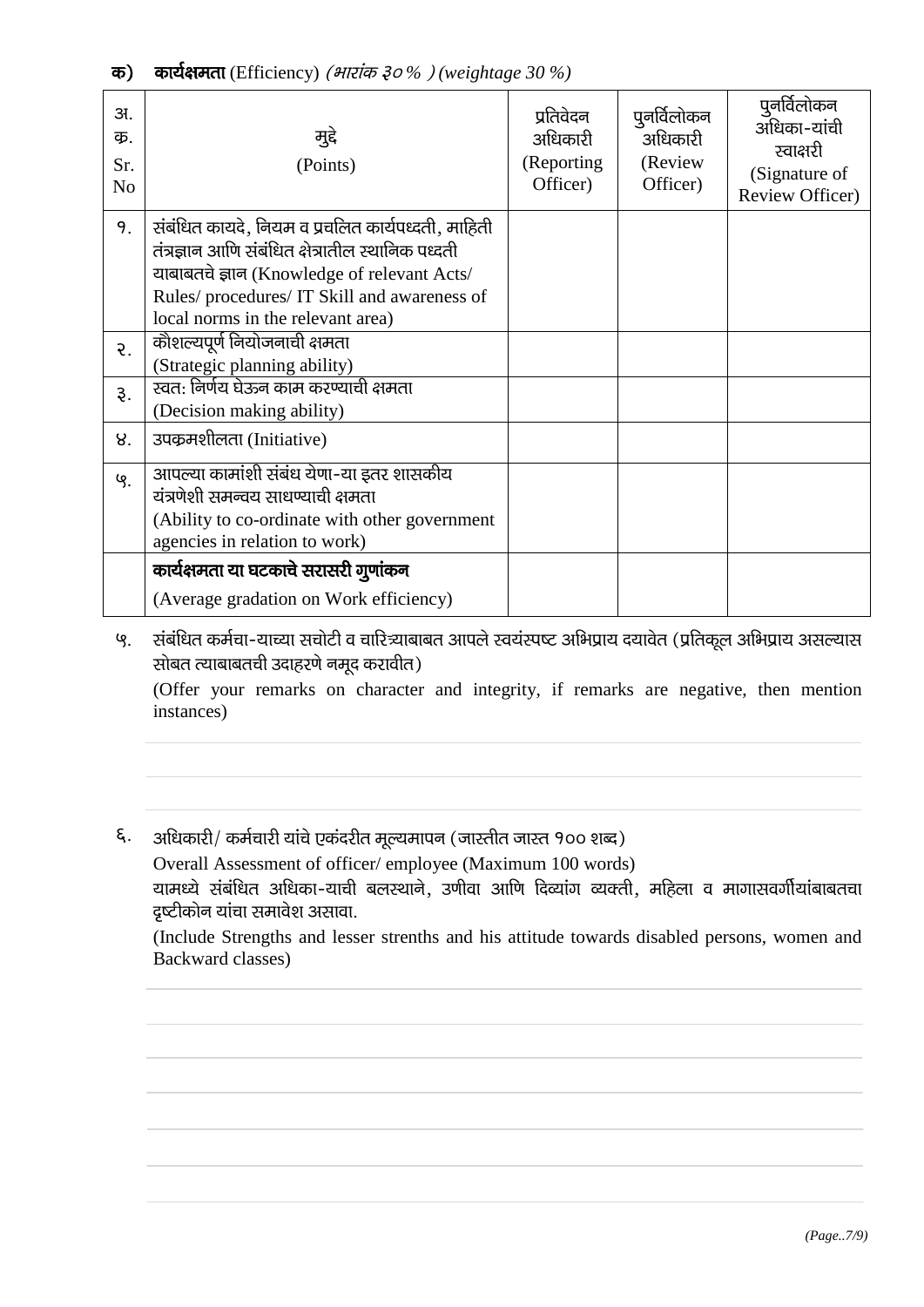# <sup>(9.</sup> प्रकृतीमान (State of Health)

( $3$ ल्कृष्ट / चांगले / चांगले नाही) (Very Good / Good / Not Good)

| अ.क. | गुणाकन                                        | प्रतवारी             | सरासरी गुणांकन      |
|------|-----------------------------------------------|----------------------|---------------------|
| 9.   | सर्वसाधारण गुणांकन ४ पेक्षा कमी               | $``\overline{\Phi}"$ | ३.९ पर्यंत          |
| ર.   | , ४ किंवा त्यापेक्षा जास्त परंतु ६ पेक्षा कमी | $\mathfrak{g}$       | ४.० ते ५.९ पर्यंत   |
| રૂ.  | ६ किंवा त्यापेक्षा जास्त परंतु ८ पेक्षा कमी   | ``31"                | ६.० ते ७.९ पर्यंत   |
| ୱ.   | ८ किंवा त्यापेक्षा जास्त                      | $``3+"$              | ८.० ते १०.०० पर्यंत |

 $\epsilon$ . एकंदरीत गुणांकन (Overall Gradation) :-  $\frac{1}{\epsilon}$ 

 $f$ दिनांक (Date):-

fadation (Place) :- izfromation in the state of the state of the state of the state of the state of the state o Signature, Name and Designation of Reporting Officer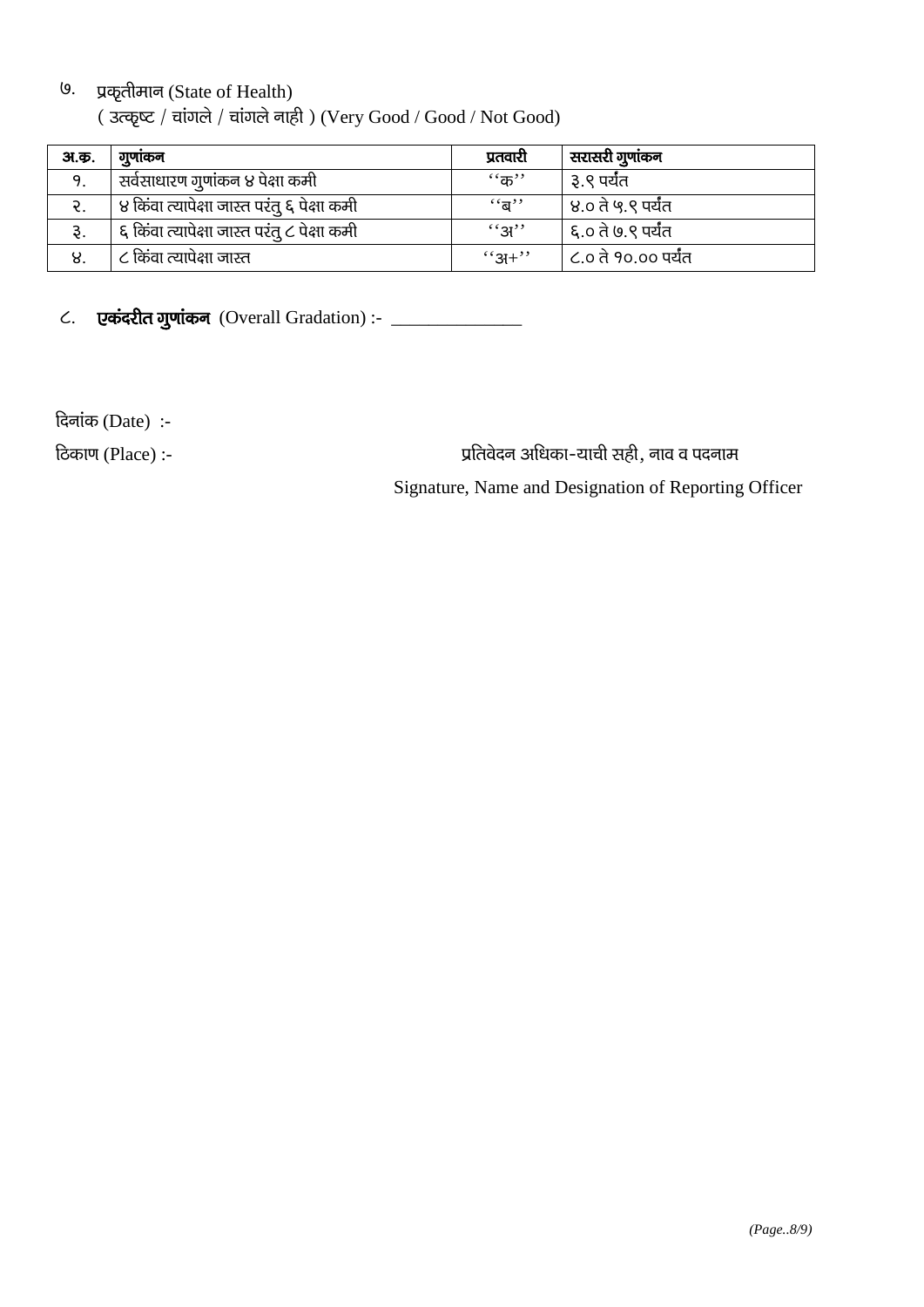|--|--|--|--|

**Period of Reviewing : ------------------------------**

#### $H\overline{u} - g\overline{u}$  (Section – 4 B)

### **पुनर्विलोकन (Review)**

# पुनर्विलोकन अधिका-याचे अभिप्राय**् Remark of Reviewing officer**)

१. अापण प्रतिवेदन अधिका-याने, संबंधित अधिका-याच्या कार्यपूर्तता, कार्यक्षमता, वैयक्तिक गूणवैशिष्टये यासंबंधाने भाग ३ मधील मुद्दांच्या सहाय्याने केलेल्या मूल्यनिर्धारणाशी सहमत आहत काय ?

(Do you agree with assessment of Reporting Officer on work done, efficiency, personal attributes in part 3 of concerned officer ?)

- २. सहमत नसल्यास, तपशिल व कारणे द्यावीत (In case of difference of opinion details and reasons for the same may be given)
- ३. अधिका-याचे एकंदरीत मूल्यमापन (जास्तीत जास्त १०० शब्द) यामध्ये संबंधित अधिका-याची बलस्थाने, उणीवा आणि दिव्यांग व्यक्ती, महिला व मागासवर्गीयांबाबतचा दृष्टीकोन यांचा समावेश असावा.

Overall Assessment of officer (Maximum 100 words) Include Strengths and lesser strenths and his attitude towards disabled persons, women and Backward classes.

| अ.क. | गुणाकन                                      | प्रतवारी                   | सरासरी गुणांकन      |
|------|---------------------------------------------|----------------------------|---------------------|
|      | सवेसाधारण गुणांकन ४ पेक्षा कमी              | $``$ क $"$                 | ३.९ पर्यंत          |
|      | ४ किंवा त्यापेक्षा जास्त परंतू ६ पेक्षा कमी | $\cdot$ 'ন্ত''             | ' ४.० ते ५.९ पर्यंत |
|      | ६ किंवा त्यापेक्षा जास्त परंतु ८ पेक्षा कमी | $\mathcal{L}(\mathcal{A})$ | ६.० ते ७.९ पर्यंत   |
| 8.   | ८ किंवा त्यापेक्षा जास्त                    | $``3+"$                    | ८.० ते १०.०० पर्यंत |

६. एकंदरीत गूणांकन (Overall Gradation) :- $\{9 - 90$  या मर्यादेत गूणांकन देप्यात यावे.}

 $f$ दिनांक (Date):-

#### fdकाण (Place) :- iquestion of intervals and the control of the control of the control of the control of the co

Signature, Name and Designation of Reviewing Officer

| गोपनिय अहवालाची छायांकित प्रत समक्ष मिळाली.              | गोपनिय अहवालाची छायांकित प्रत संबंधित अधिकारी/ कर्मचारी<br>यांना डाकेने पाठविल्यास. |
|----------------------------------------------------------|-------------------------------------------------------------------------------------|
|                                                          | पत्र क. -                                                                           |
|                                                          | दिनांक -                                                                            |
| संबंधित अधिकारी/ कर्मचारी यांचे नाव व दिनांकित स्वाक्षरी | सरकंरण अधिकारी यांचे नाव, पदनाम व स्वाक्षरी                                         |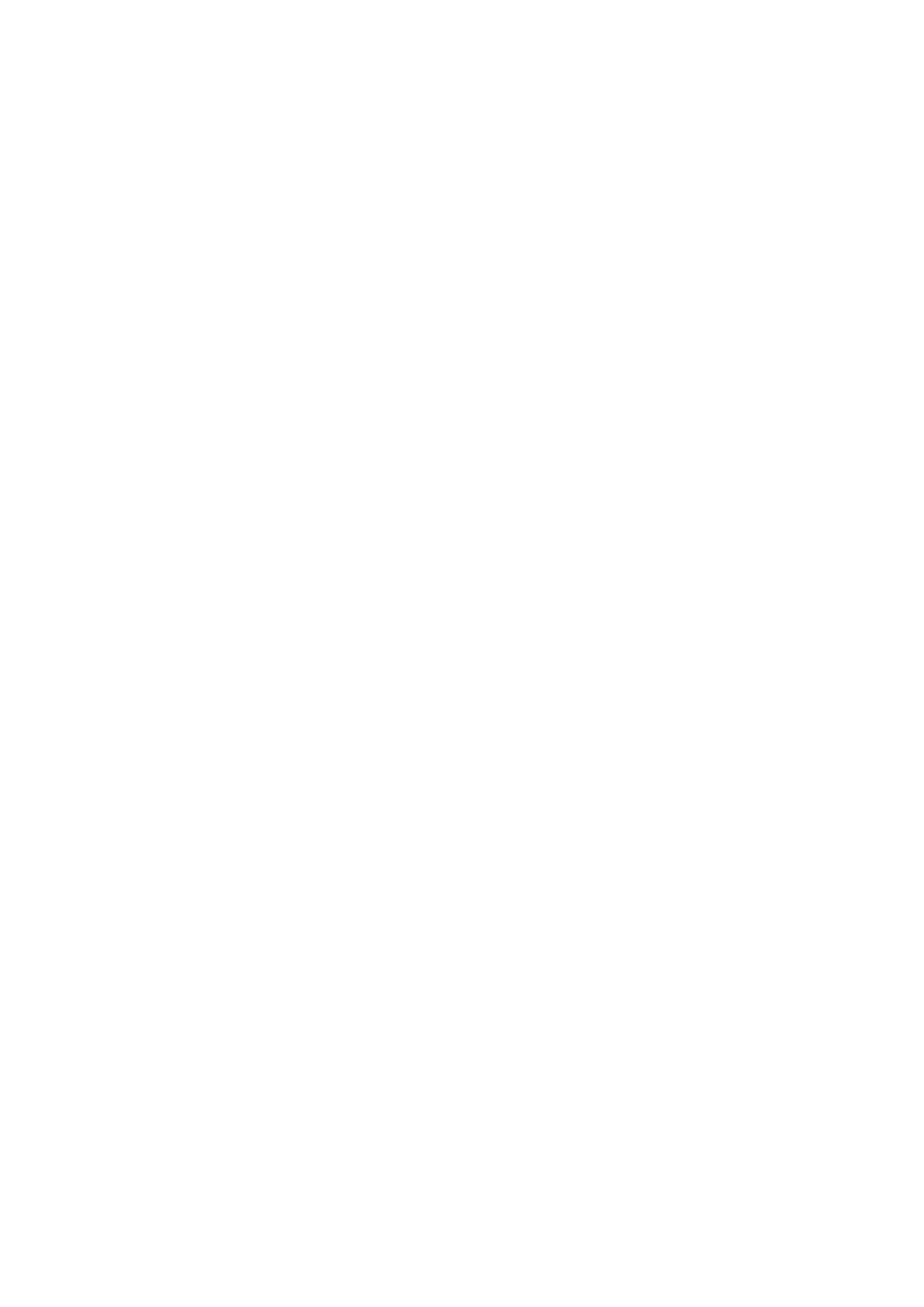शासन निर्णय, सामान्य प्रशासन विभाग, कमांक : सीएफआर-१२१८/प्र.क.८/तेरा, दि. ०५.०३.२०१८ सोबतचे

### $\lq$ 'ukken $\mathbf x$ - $\mathbf x$ ''

### $\overline{u}$ uzi $-3$

# अभियांत्रिकी सेवेतील अधिका-यांकरीता (गट-अ आणि ब (राजपत्रित)

(For Officers of Engineering services cadres, Group-A and Group-B (Gazetted)

| मूल्यमापन अहवालाचा कालावधी - | पासन |  |
|------------------------------|------|--|
|                              |      |  |

(Appraisal report for the period from to to )  $\overline{\phantom{0}}$ 

# भाग - 9 (Section – 1)

# **आस्थापना शाखेने भरावयाची माहिती** (To be filled in by Establishment Section)

| 9.              | प्रतिवेदन करावयाच्या शासकीय अधिका-याचे पूर्ण नाव |  |
|-----------------|--------------------------------------------------|--|
|                 | (Name of the officer reported upon)              |  |
| $\mathcal{R}$ . | सवंर्ग (Cadre)                                   |  |
|                 |                                                  |  |
| 3.              | जन्म दिनांक                                      |  |
|                 | (Date of Birth)                                  |  |
| 8.              | सध्याचे पद                                       |  |
|                 | (Present Post)                                   |  |
| ଓ.              | सध्याच्या पदावर नियुक्तीचा दिनांक                |  |
|                 | (Date of appointment to present post)            |  |
| ξ.              | प्रशासकीय विभाग/ कार्यालय                        |  |
|                 | (Administrative Department/ Office)              |  |
|                 | <u>a a ar a a a </u>                             |  |

७. yतिवेदन अधिकारी व पुनर्विलोकन अधिकारी यांचा तपशील

### (Detail of Reporting and Reviewing Officers)

|     |                                            | नाव (Name) | पदनाम (Designation) | कालावधी (Period) |
|-----|--------------------------------------------|------------|---------------------|------------------|
| 3I) | प्रतिवेदन अधिकारी                          |            |                     |                  |
|     | (Reporting Officer)                        |            |                     |                  |
| ब)  | पुनर्विलोकन अधिकारी<br>(Reviewing Officer) |            |                     |                  |
|     |                                            |            |                     |                  |

C. प्रतिवेदन काळातील रजा आणि इतर अनुपरिथतीचा तपशील (Detail of leave and absence due to other reasons during period under report)

|     |                                                                                                                                                                                                                                                                                                                                                                                       | कालावधी (Period) | प्रकार $(\text{Type})$ | (Remark) शेरा |
|-----|---------------------------------------------------------------------------------------------------------------------------------------------------------------------------------------------------------------------------------------------------------------------------------------------------------------------------------------------------------------------------------------|------------------|------------------------|---------------|
| 31) | रजा<br>(Leave)                                                                                                                                                                                                                                                                                                                                                                        |                  |                        |               |
| ब)  | इतर कारणे (विशद करा) जसे<br>की, विनापरवानगी गैरहजेरी/<br><b>फरार</b> (Other reasons (specify)<br>absconding,<br>such<br>as and the same state of the state of the state of the state of the state of the state of the state of the state of the state of the state of the state of the state of the state of the state of the state of the state of th<br>unauthorized absence, etc.) |                  |                        |               |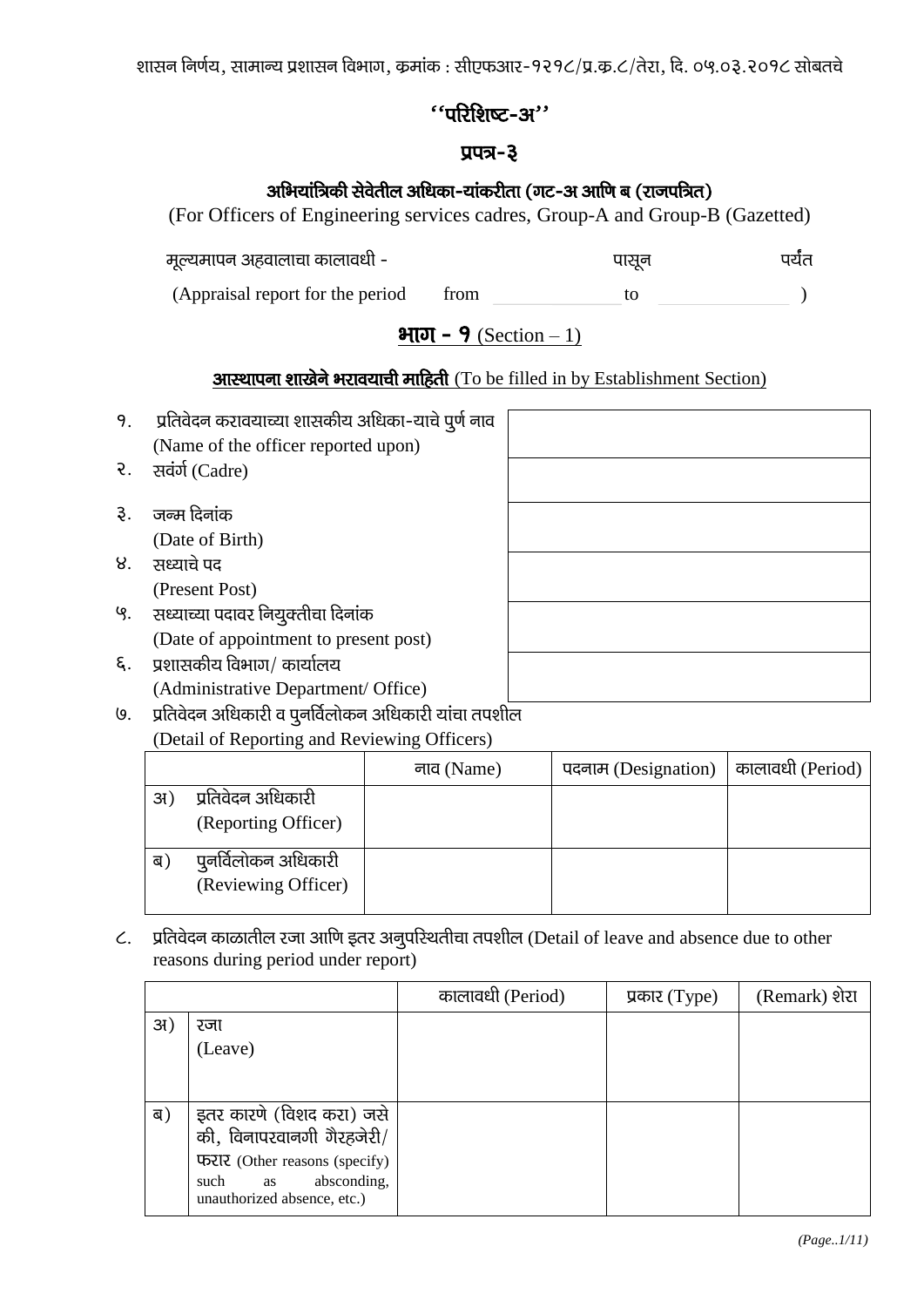#### ९. प्रतिवेदन काळात घेतलेल्या प्रशिक्षणाचा तपशील (Detail of training undergone during period under report)

| अ.क. | कालावधी (Period)<br>नेrom) पर्यंत (to)<br>पासून (From) | संस्था (Institute) | विषय (Subject) |
|------|--------------------------------------------------------|--------------------|----------------|
| 9.   |                                                        |                    |                |
| ર.   |                                                        |                    |                |
| ३.   |                                                        |                    |                |

90. संबंधित अधिका-याने मूल्यमापनाच्या मागील वर्षापर्यंत प्रतिवेदन/ पुनर्विलोकन अधिकारी म्हणून न लिहिलेल्या  $\overline{v}$ गोपनीय/ मूल्यमापन अहवालाचा तपशील

(Detail of Confidential/ Assessment Report not Written/ Reviewed, as Reporting/ Reviewing officer, by officer under report up to previous assessment year)

| <b>31.</b> क.   | कालावधी (Period)<br>पर्यंत (to)<br>पासून (From) | प्रतिवेदन / पुनर्विलोकन<br>(Reporting/Review) | अधिकारी/ कर्मचारी यांचे नाव<br>व पदनाम (Name and<br>Designation of Officer/<br>employee) |
|-----------------|-------------------------------------------------|-----------------------------------------------|------------------------------------------------------------------------------------------|
| 9.              |                                                 |                                               |                                                                                          |
|                 |                                                 |                                               |                                                                                          |
|                 |                                                 |                                               |                                                                                          |
| $\mathcal{E}$ . |                                                 |                                               |                                                                                          |
|                 |                                                 |                                               |                                                                                          |
|                 |                                                 |                                               |                                                                                          |

99. मागील वर्षाच्या दि. ३१ मार्च अखेरचे वार्षिय मालमत्ता विवरणपत्र संबंधित प्राधिका-याकडे सादर केल्याचा दिनांक (Date of filling Assests and Liability statement of previous year to concerned authority)

दिनांक $(Date)$  :-

fdकाण (Place) :- vkcharel :- vkcharel :- vkcharel ; अस्थापना / संस्करण अधिकारी यांचे नाव, पदनाम व स्वाक्षरी

Name, Designation and signature of Establishment/ processing officer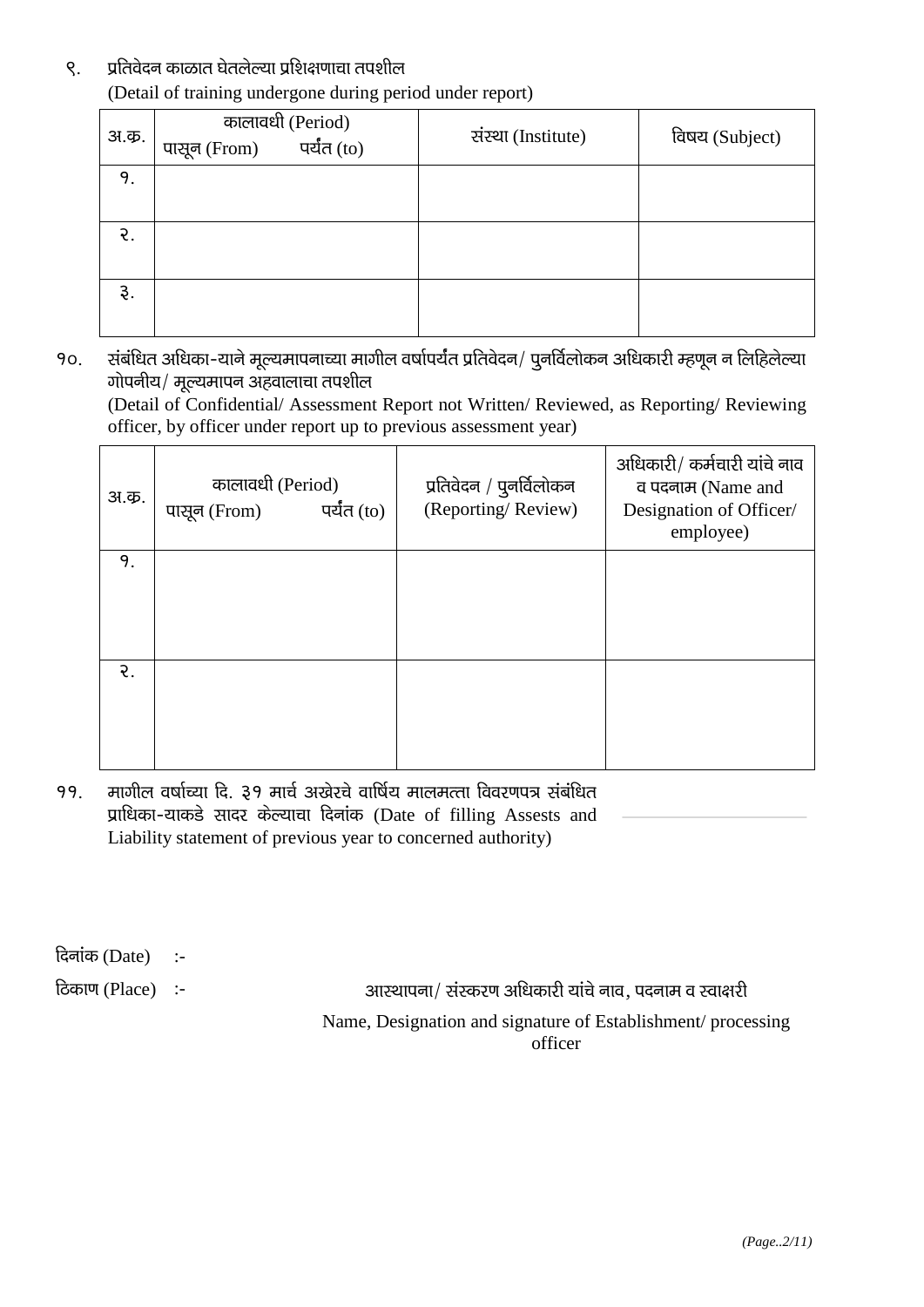# भाग - २ (Section  $- 2$ )

# **स्वंयमूल्यनिर्धारण अहवाल (Self – Appraisal Report)**

### (ज्यांचे प्रतिवेदन व पुनर्विलोकन होईल त्या अधिकारी यांनी भरावयाची माहिती)

(To be filled in by officer reported upon and reviewed)

<u>9. धारण केलेल्या पदावरून करणे अपेक्षित असलेल्या कामाचे थोडक्यात विवरण (५० शब्द)</u> (Brief description of tasks required to be performed while holding the post.)

 $2.$  alb $6$ क/ प्रतिवेदनाच्या कालावधिकरिता कार्य नियोजन आणि कार्यसिध्दी (Work plan and output during the year or period reported upon) :-

|                      |                                        | प्रदेये (Deliverables) | प्रत्यक्ष पूर्ण केलेले |                                  |  |
|----------------------|----------------------------------------|------------------------|------------------------|----------------------------------|--|
| अ.क.<br>(Sr.<br>No.) | करावयचे काम<br>(Task to be performend) | सुरुवातीची (Initials)  | मध्य-वर्ष (Mid Year)   | उद्दीष्ट (Actual<br>Achievement) |  |
| 9.                   |                                        |                        |                        |                                  |  |
| ₹.                   |                                        |                        |                        |                                  |  |
| $\mathfrak{F}.$      |                                        |                        |                        |                                  |  |

३. वर्षभरात/ सदर कालावधित पार पाडलेल्या ४-५ महत्वाच्या व उल्लेखनीय कामांचे संक्षिप्त वर्णन (१०० शब्दात) (List 4-5 important and noteworthy works done during the period)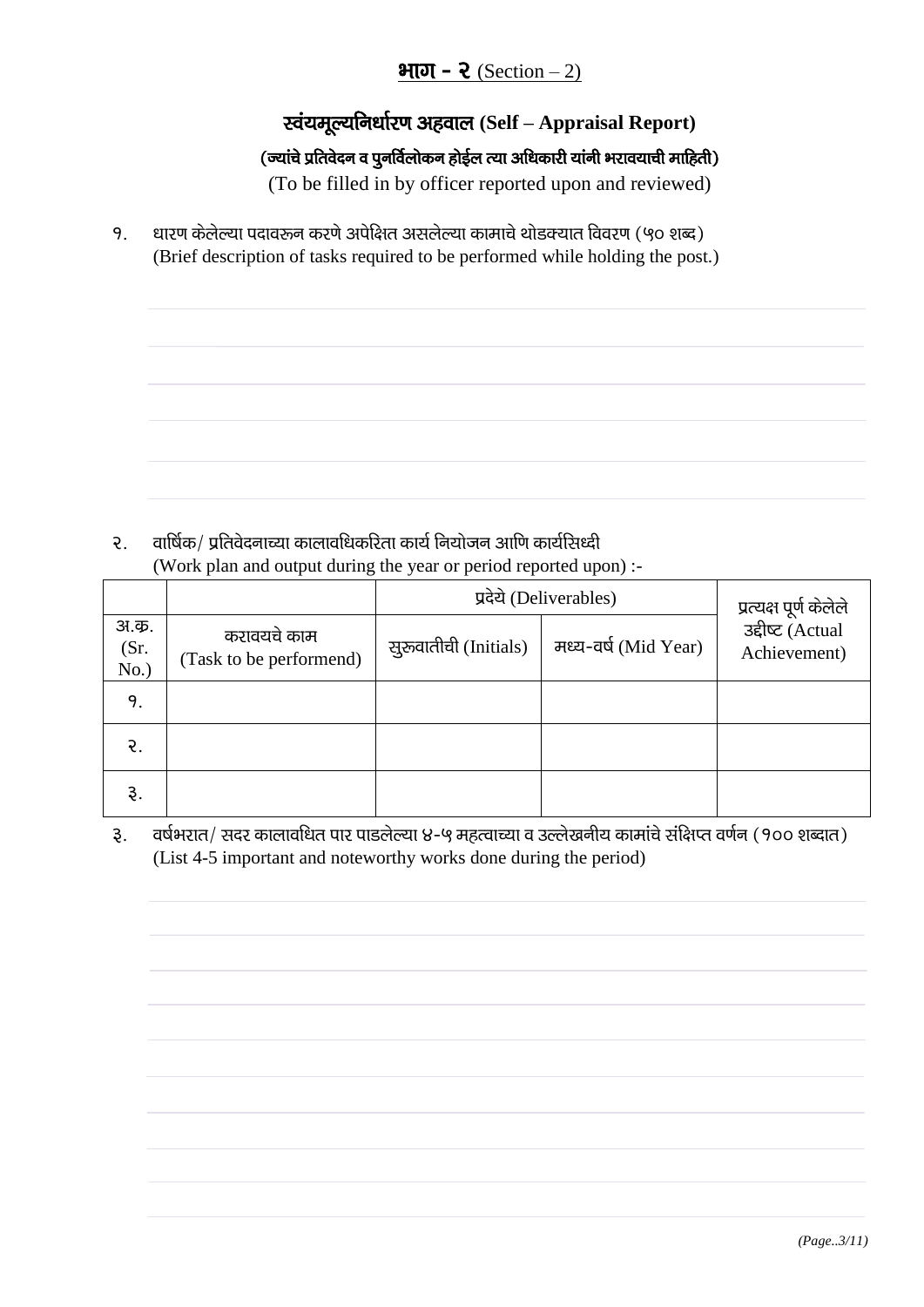- $8.$  aर्षभरात/ सदर कालावधीत महत्वाच्या तांत्रिक व प्रशासकीय निर्देशांकात केलेले काम (Details of performance in important technical and administrative indicators during the year)
	- $\overline{a}$ ) तपासणी केलेल्या कामांची संख्या ? (Number of works inspected?)
	- <sub>ख)</sub> तपासणींची संख्या ? (Number of inspections done?)
	- $\sigma$ ) प्रतिवेदन कालावधित प्राप्त केलेले काही विशिष्ट त्यावसायिक नैपुण्य (Any special professional skill/ competence acquired during the period under report?)
	- घ) प्रकल्प तयार करणे. प्रकल्प अंमलबजावणी. संकल्पचित्रे व संशोधन यामधील उपलब्धी (Accomplishment in project formulation, execution, designs and research)
	- च) कामे पूर्ण करण्याचा कालावधी जरुरीपेक्षा जास्त वाढला आहे काय ?(Whether there have been time over runs in getting works completed )
	- छ) प्रतिवेदन कालावधीत त्यांच्या नियंत्रणाखालील कामे पूर्ण करण्याकरीता मान्य केलेल्या वाढीव कालावधीमूळे ्<br>कामाच्या खर्चात झालेल्या वाढीची टक्केवारी (काम निहाय) (Increase in expenditure in percentage over originally approved plans and estimates due to extension given for completion of works) (Workwise)
	- ज) विविदामध्ये विहित वेळेत व काटकसरीने काम पुर्ण झाल्याने, झालेल्या बचतीची टक्केवारी. (Savings achieved in expenditure in percentage due to completion of works before targeted date and with economy in expenses)
- '९. जी उद्दीष्टे पूर्ण होऊ शकली नाहीत, त्याकरीता आलेल्या अडचणी (Difficulties faced in not achieving certain targets)
- $\epsilon$ . कार्यक्षमता वाढविण्याकरीता स्वतःस आवश्यक वाटते असे प्रशिक्षणचे क्षेत्र (Mention areas of required training which you feel necessary for higher efficiency)

लगतच्या सेवाकालावधिसाठी (For near future in service period)

दीर्घकालीन सेवाकालावधिसाठी (For long term service period)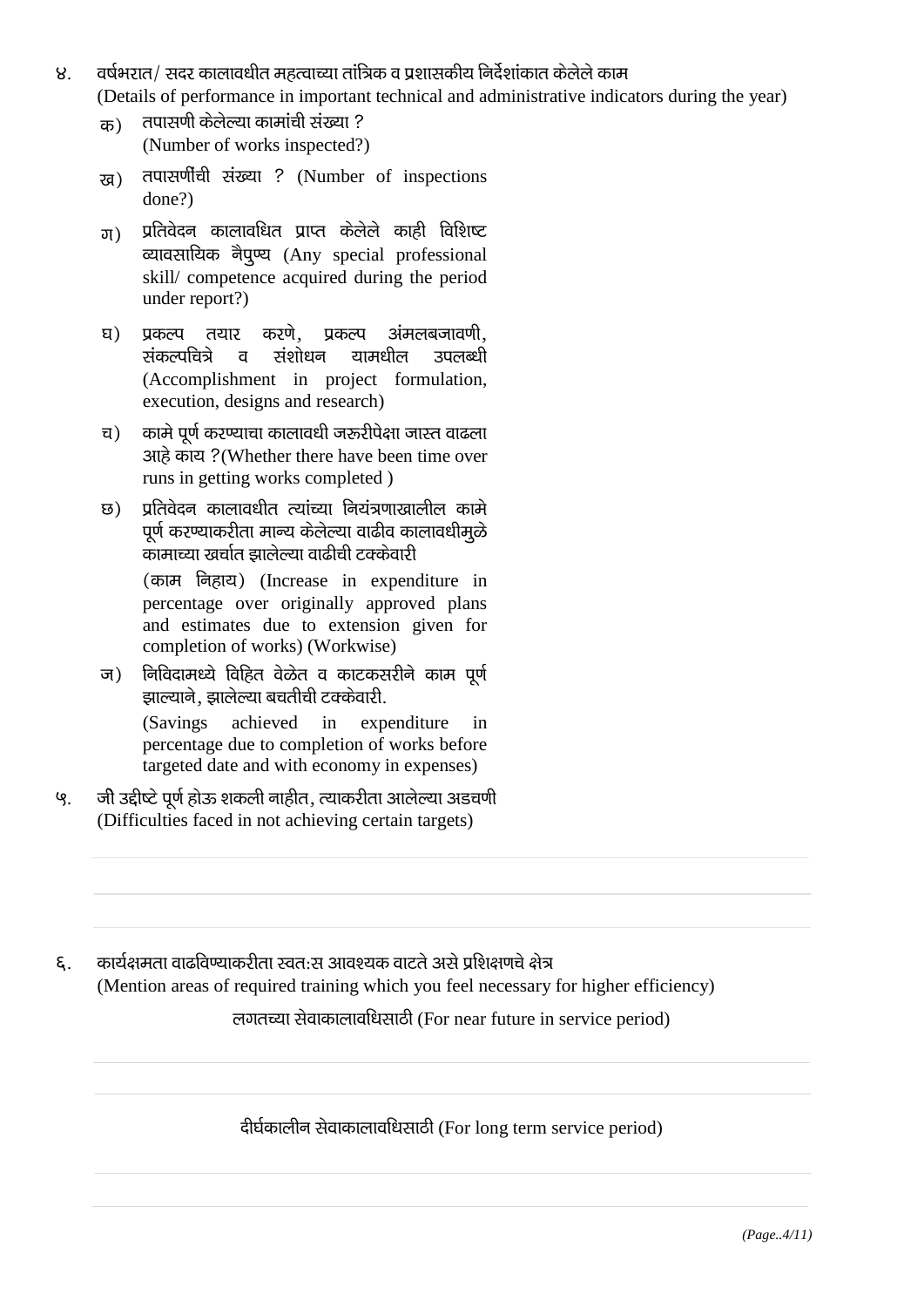- ७. आपण प्रतिवेदन अधिकारी असलेल्या अधिका-यांकरीता/ कर्मचा-यांकरीता वार्षिक कार्यनियोजन तयार केले आहे काय ? :- होय / नाही (Have you prepared Annual Work Plan for officers/ employees for whom you are reporting officer ? :- Yes / No)
- $\epsilon$ . मागील वर्षाच्या दि. ३१ मार्च अखेरचे वार्षिक मालमत्ता विवरणपत्र संबंधित प्राधिका-याकडे सादर केले आहे काय ? होय / नाही, सादर केले असल्यास दिनांक (Whether Assets and Liability statement of previous year, submitted to concerned authority? – Yes / No, Date of submission, if submitted)

 $\hat{\sigma}$ दिनांक (Date):-

6िकाण (Place) :- vf/kdk and the settle of the settle of the settle of the settle of the settle of the settle o

Signature, Name and Designation of officer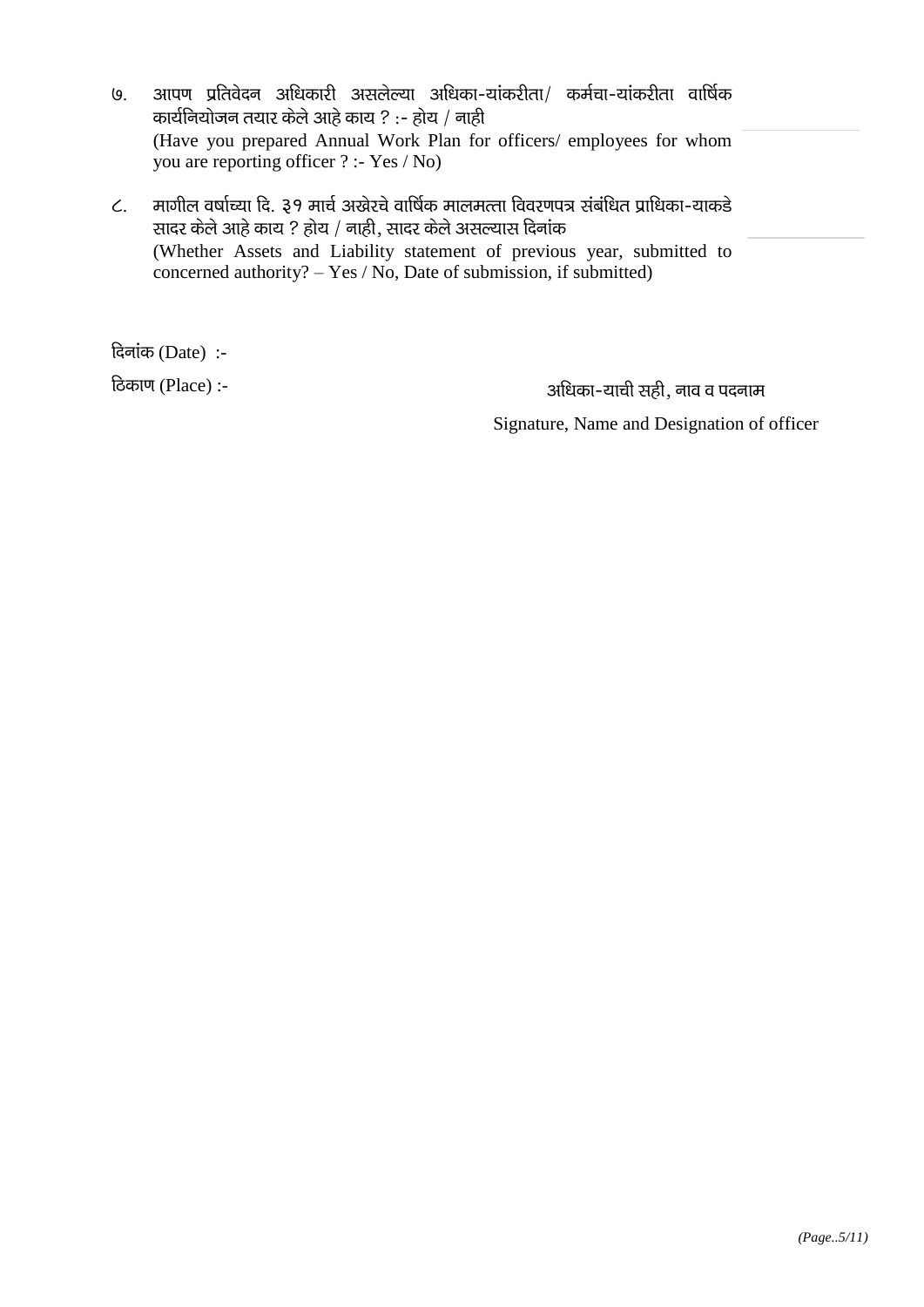### $\mathbf{H}$ ur –  $\mathbf{\frac{3}}$  (Section – 3)

# प्रतिवेदन अधिका-याने लिहावयाचा मूल्यमापन अहवाल

Performance Appraisal Report Prepared by reporting officer

१. भाग - २ मध्ये नमूद करण्यात आलेल्या स्वयंमूल्यनिर्धारण अहवालाशी आपण सहमत आहात काय ? नसल्यास,  $a$ रतुरिथतीदर्शक अभिप्राय द्यावेत.

(Whether you agree with self-assessment recorded in part two? If not, then state factual position)

२. प्रतिवेदन कालावधित पार पाडलेल्या महत्वपूर्ण व उल्लेखनीय कामांसंदर्भात आपले स्पष्ट अभिप्राय द्यावेत. (Offer Your remarks on important and noteworthy works mentioned in sef-assessment report)

३. प्रतिवेदित अधिकारी/ कर्मचारी यांचे त्यांच्या कामाच्या संदर्भात लक्षणीय अपयश निदर्शनास आले असल्यास वस्तूरिथतीदर्शक अभिप्राय द्यावेत.

(Has the officer/ employee reported upon met with significant failures in respect of his work? If Yes, please furnish factual details)

४. संबंधित अधिका-यांनी कार्यक्षमता वाढविण्याकरीता आवश्यक असलेल्या प्रशिक्षणाचे क्षेत्रास सहमत आहात काय ? (Do you agree with the skill up-gradation needs as identified by the officer ?)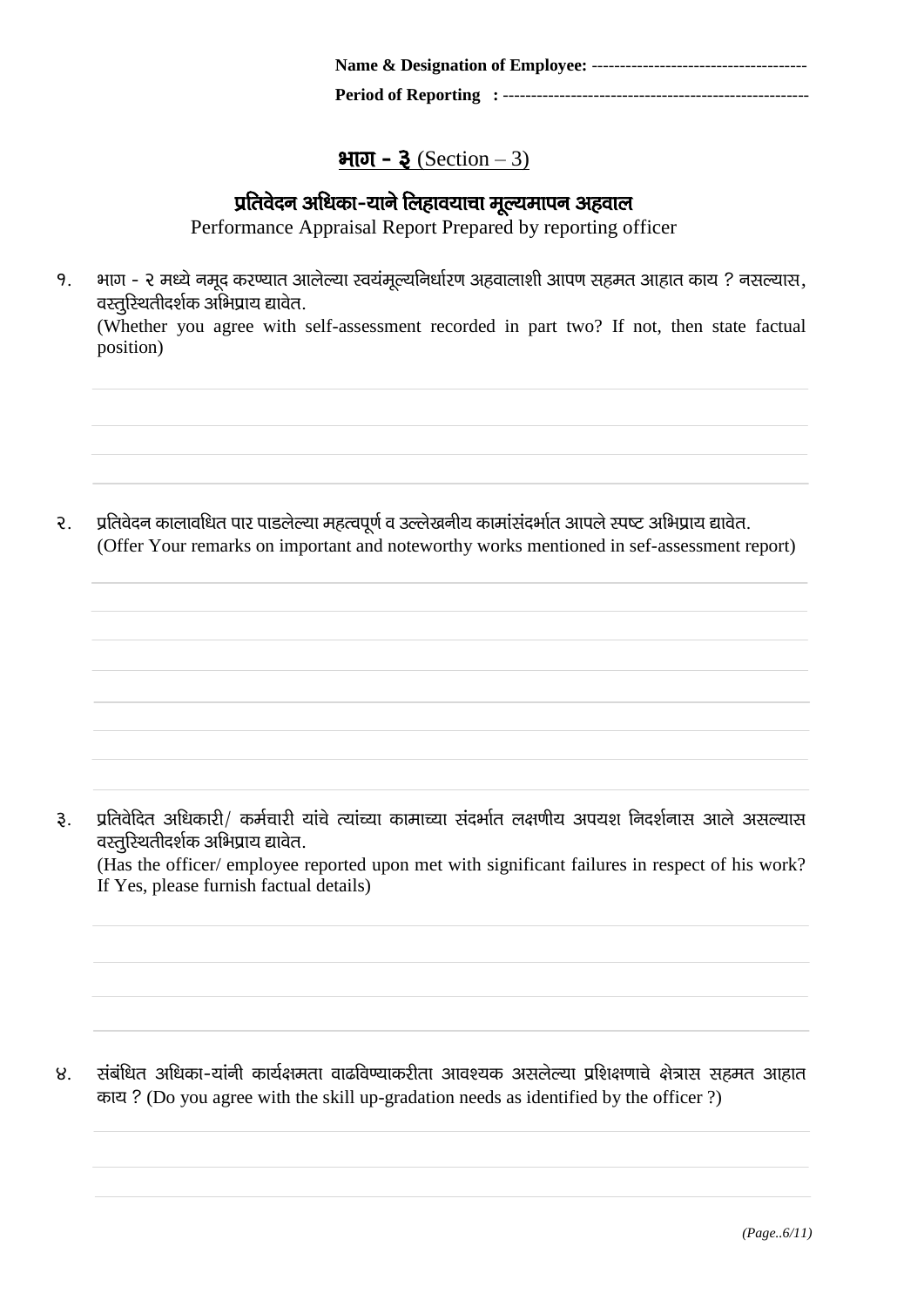# ५. अधिकारी/ कर्मचारी यांची कार्यपूर्तता, कार्यक्षमता व वैयक्तिक गुणवैशिष्टये याबाबतचे गुणांकन.

(Gradation on works completed, efficiency and personal attributes by officers/ employees)

# $\{9 - 90$  या मर्यादेत गुणांकन देण्यात यावे $\}$

| अ.क.<br>(Sr. No.) | मुद्दे<br>(Points)                                                                                                                                                                                                 | प्रतिवेदन<br>अधिकारी<br>(Reporting<br>Officer) | पुनर्विलोकन<br>अधिकारी<br>(Review<br>Officer) | पुनर्विलोकन<br>अधिका-यांची<br>स्वाक्षरी<br>(Signature of<br>Review<br>Officer) |
|-------------------|--------------------------------------------------------------------------------------------------------------------------------------------------------------------------------------------------------------------|------------------------------------------------|-----------------------------------------------|--------------------------------------------------------------------------------|
| 9.                | उद्दिष्टांनुसार नेमून दिलेल्या कार्याची पूर्तता                                                                                                                                                                    |                                                |                                               |                                                                                |
|                   | (Accomplishment of planned work)                                                                                                                                                                                   |                                                |                                               |                                                                                |
| $\mathcal{E}$ .   | केलेल्या कामाचा दर्जा                                                                                                                                                                                              |                                                |                                               |                                                                                |
|                   | (Quality of Output)                                                                                                                                                                                                |                                                |                                               |                                                                                |
| રૂ.               | केलेली उल्लेखनीय/ वैशिष्टेपूर्ण कामे<br>(Accomplishment of exceptional<br>work/unforeseen tasks performed)                                                                                                         |                                                |                                               |                                                                                |
|                   | अभियांत्रिकी सेवेतील अधिका-यांसाठी अतिरिक्त मुद्दे (Additional points for officers in engineering services)                                                                                                        |                                                |                                               |                                                                                |
| 8.                | संघटन कौशल्य व आर्थिकदृष्टया किफायतशीर<br>रितीने तसेच अपेक्षित गुणवत्तेने कामे वेळेत करण्याची<br>क्षमता<br>(Organizational skills and capacity to<br>complete works in time, economically & of<br>desired quality) |                                                |                                               |                                                                                |
| ଓ.                | कामांना देण्यात आलेल्या भेटी आणि केलेल्या<br>तपासण्या यांचे मुल्यमापन<br>(Evaluation of visits and inspections of<br>works)                                                                                        |                                                |                                               |                                                                                |
| ξ.                | नेमून दिलेली कामे करण्यात दिसून आलेले<br>कृतीचातूर्य (Resourcefulness observed in<br>accomplishment of assigned works)                                                                                             |                                                |                                               |                                                                                |
| $\overline{9}$ .  | सोपविलेल्या<br>किंमतीतील<br>प्रकल्प<br>कामाच्या<br>काटकसर/ बचत याबाबतची दक्षता                                                                                                                                     |                                                |                                               |                                                                                |
|                   | (Ensuring economy/saving in project cost)                                                                                                                                                                          |                                                |                                               |                                                                                |
|                   | कार्यपूर्तता या घटकाचे सरासरी गुणांकन (Average<br>gradation on work completion)                                                                                                                                    |                                                |                                               |                                                                                |

31) कार्यपूर्तता (Work completion ) (weightage 40 %)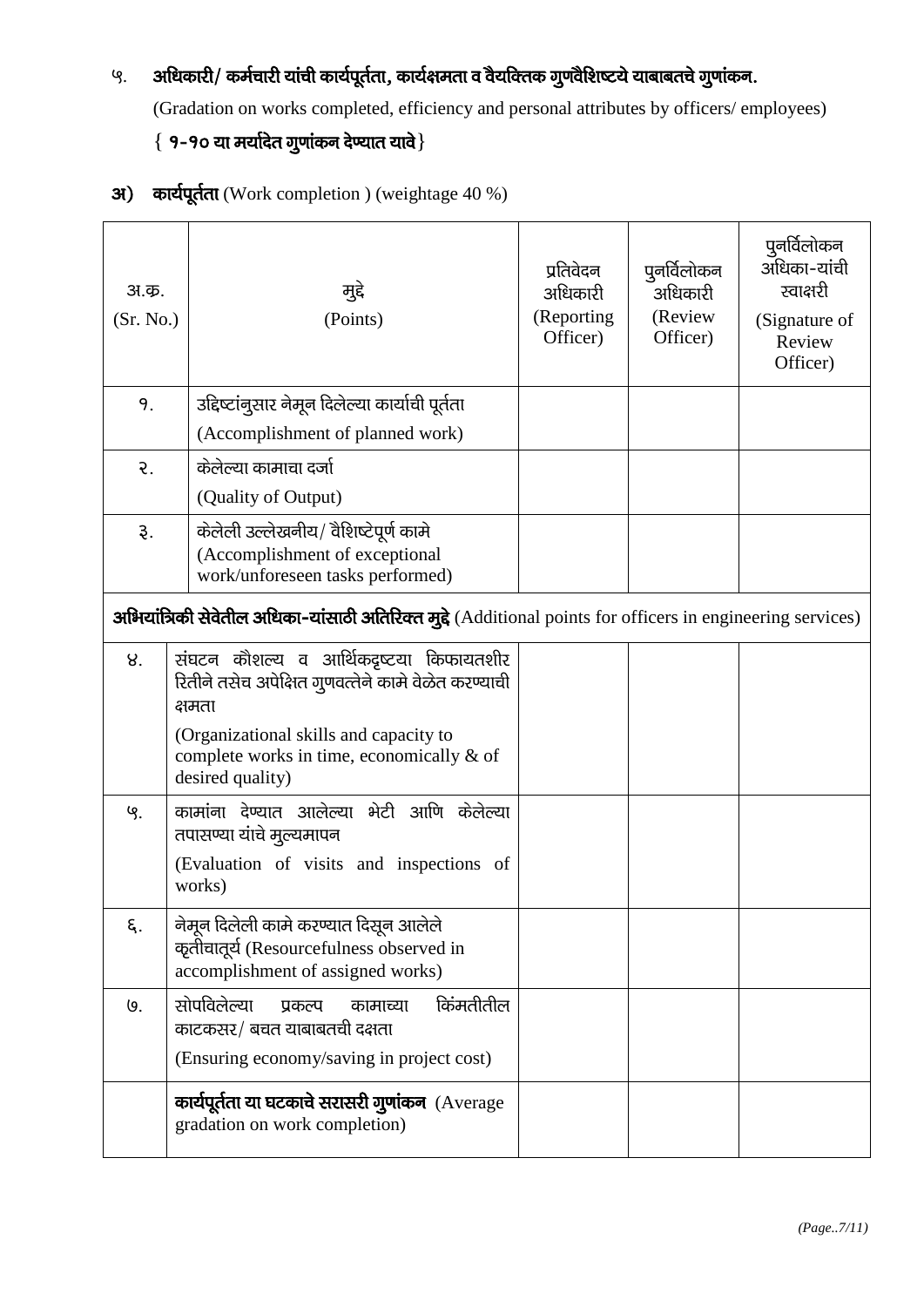| अ.क.<br>Sr. No. | मुद्दे<br>(Points)                                                                                                                                                                                                                           | प्रतिवेदन<br>अधिकारी<br>(Reporting<br>Officer) | पुनर्विलोकन<br>अधिकारी<br>(Review<br>Officer) | पुनर्विलोकन<br>अधिका-यांची<br>स्वाक्षरी<br>(Signature of<br>Review<br>Officer) |
|-----------------|----------------------------------------------------------------------------------------------------------------------------------------------------------------------------------------------------------------------------------------------|------------------------------------------------|-----------------------------------------------|--------------------------------------------------------------------------------|
| 9.              | कामाबाबतचा दृष्टीकोन                                                                                                                                                                                                                         |                                                |                                               |                                                                                |
|                 | (Attitude to work)                                                                                                                                                                                                                           |                                                |                                               |                                                                                |
| $\mathcal{E}.$  | जबाबदारीची जाणीव                                                                                                                                                                                                                             |                                                |                                               |                                                                                |
|                 | (Sense of responsibility)                                                                                                                                                                                                                    |                                                |                                               |                                                                                |
| રૂ.             | सर्वसाधारण वर्तणूक व व्यक्तिमत्व                                                                                                                                                                                                             |                                                |                                               |                                                                                |
|                 | (Overall bearing and personality)                                                                                                                                                                                                            |                                                |                                               |                                                                                |
| 8.              | भावनिक संतुलन                                                                                                                                                                                                                                |                                                |                                               |                                                                                |
|                 | (Emotional Stability)                                                                                                                                                                                                                        |                                                |                                               |                                                                                |
| ଓ.              | संवाद कौशल्य                                                                                                                                                                                                                                 |                                                |                                               |                                                                                |
|                 | (Communication Skills)                                                                                                                                                                                                                       |                                                |                                               |                                                                                |
| ξ.              | नैतिक धैर्य आणि व्यावहारीक भूमिका घेण्याचा कल                                                                                                                                                                                                |                                                |                                               |                                                                                |
|                 | (Moral Courage and willingness to take<br>professional stand                                                                                                                                                                                 |                                                |                                               |                                                                                |
| ७.              | नेतृत्वगुण                                                                                                                                                                                                                                   |                                                |                                               |                                                                                |
|                 | (Leadership qualities)                                                                                                                                                                                                                       |                                                |                                               |                                                                                |
| $\mathcal{L}$ . | विहीत कालमर्यादेत काम करण्याची क्षमता<br>(Capacity to work in time limit)                                                                                                                                                                    |                                                |                                               |                                                                                |
|                 | अभियांत्रिकी सेवेतील अधिका-यांसाठी अतिरिक्त मुद्दे (Additional points for officers in engineering services)                                                                                                                                  |                                                |                                               |                                                                                |
| S.              | तांत्रिक क्षेत्रातील अद्ययावत तंत्रज्ञान व कार्यप्रणाली<br>यांची माहिती करून घेवून त्याचा प्रत्यक्ष कामात<br>वापर करुन घेण्याची क्षमता (Capacity to keep<br>abreast of the state of the art technology<br>and making use in day to day work) |                                                |                                               |                                                                                |
| 90.             | प्रतिवेदन कालावधीत विशिष्ट व्यावसायिक नैपुण्य<br>प्राप्त केले असल्यास त्याचा वापर (Use of<br>professional skill $\&$ its use if acquired<br>during period under report)                                                                      |                                                |                                               |                                                                                |
|                 | वैयक्तिक गुणवैशिष्टये या घटकाचे<br>सरासरी गुणांकन<br>(Average gradation on Personal Attributes)                                                                                                                                              |                                                |                                               |                                                                                |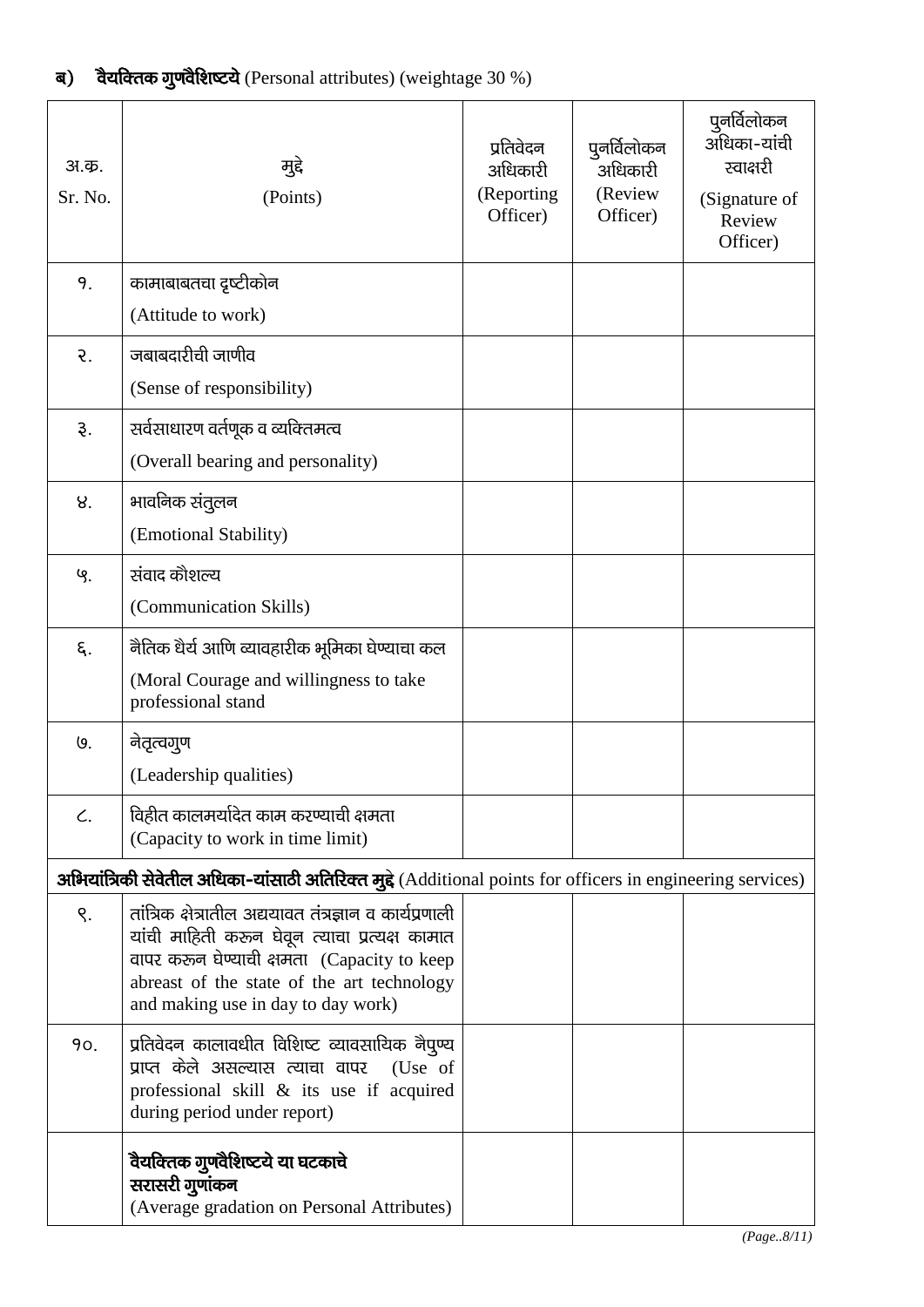# क) कार्यक्षमता (Efficiency) (weightage  $30\%$ )

| अ.क.<br>Sr. No. | मुद्दे<br>(Points)                                                                                                       | प्रतिवेदन<br>अधिकारी<br>(Reporting<br>Officer) | पुनर्विलोकन<br>अधिकारी<br>(Review<br>Officer) | पुनर्विलोकन<br>अधिका-यांची<br>स्वाक्षरी<br>(Signature of<br>Review<br>Officer) |
|-----------------|--------------------------------------------------------------------------------------------------------------------------|------------------------------------------------|-----------------------------------------------|--------------------------------------------------------------------------------|
| 9.              | संबंधित कायदे, नियम व प्रचलित कार्यपध्दती,<br>माहिती तंत्रज्ञान आणि संबंधित क्षेत्रातील<br>स्थानिक पध्दती याबाबतचे ज्ञान |                                                |                                               |                                                                                |
|                 | (Knowledge of relevant Acts/Rules/<br>procedures/ IT Skill and awareness of<br>local norms in the relevant area)         |                                                |                                               |                                                                                |
| $\mathcal{E}.$  | कोशल्यपूर्ण नियोजनाची क्षमता                                                                                             |                                                |                                               |                                                                                |
|                 | (Strategic planning ability)                                                                                             |                                                |                                               |                                                                                |
| રૂ.             | स्वत: निर्णय घेऊन काम करण्याची क्षमता<br>(Decision making ability)                                                       |                                                |                                               |                                                                                |
| 8.              | उपक्रमशीलता                                                                                                              |                                                |                                               |                                                                                |
|                 | (Initiative)                                                                                                             |                                                |                                               |                                                                                |
| ଓ.              | आपल्या कामांशी संबंध येणा-या इतर शासकीय<br>यंत्रणेशी समन्वय साधण्याची क्षमता                                             |                                                |                                               |                                                                                |
|                 | (Ability to co-ordinate with other<br>government agencies in relation to<br>work)                                        |                                                |                                               |                                                                                |
| ξ.              | हाताखालील कर्मचा-यांना प्रेरणा देणे आणि<br>त्यांच्या विकसनाची क्षमता                                                     |                                                |                                               |                                                                                |
|                 | (Ability to motivate and develop<br>subordinates/ work in a team)                                                        |                                                |                                               |                                                                                |
|                 | अभियांत्रिकी सेवेतील अधिका-यांसाठी अतिरिक्त मुद्दे (Additional points for officers in engineering services)              |                                                |                                               |                                                                                |
| ७.              | निविदेतील अटी व शर्ती तसेच विनिर्देशकां नुसार<br>काम करून घेण्याची क्षमता                                                |                                                |                                               |                                                                                |
|                 | (Capacity to get the works executed as<br>per tender stipulations $\&$ specifications)                                   |                                                |                                               |                                                                                |
| C.              | उपलब्ध साधन सामुग्रीचा इष्टतम विनियोग<br>करण्याची क्षमता                                                                 |                                                |                                               |                                                                                |
|                 | (Capacity to make use of available<br>resources in an optimum manner)                                                    |                                                |                                               |                                                                                |
|                 | कार्यक्षमता या घटकाचे सरासरी गुणांकन<br>(Average gradation on Work efficiency)                                           |                                                |                                               |                                                                                |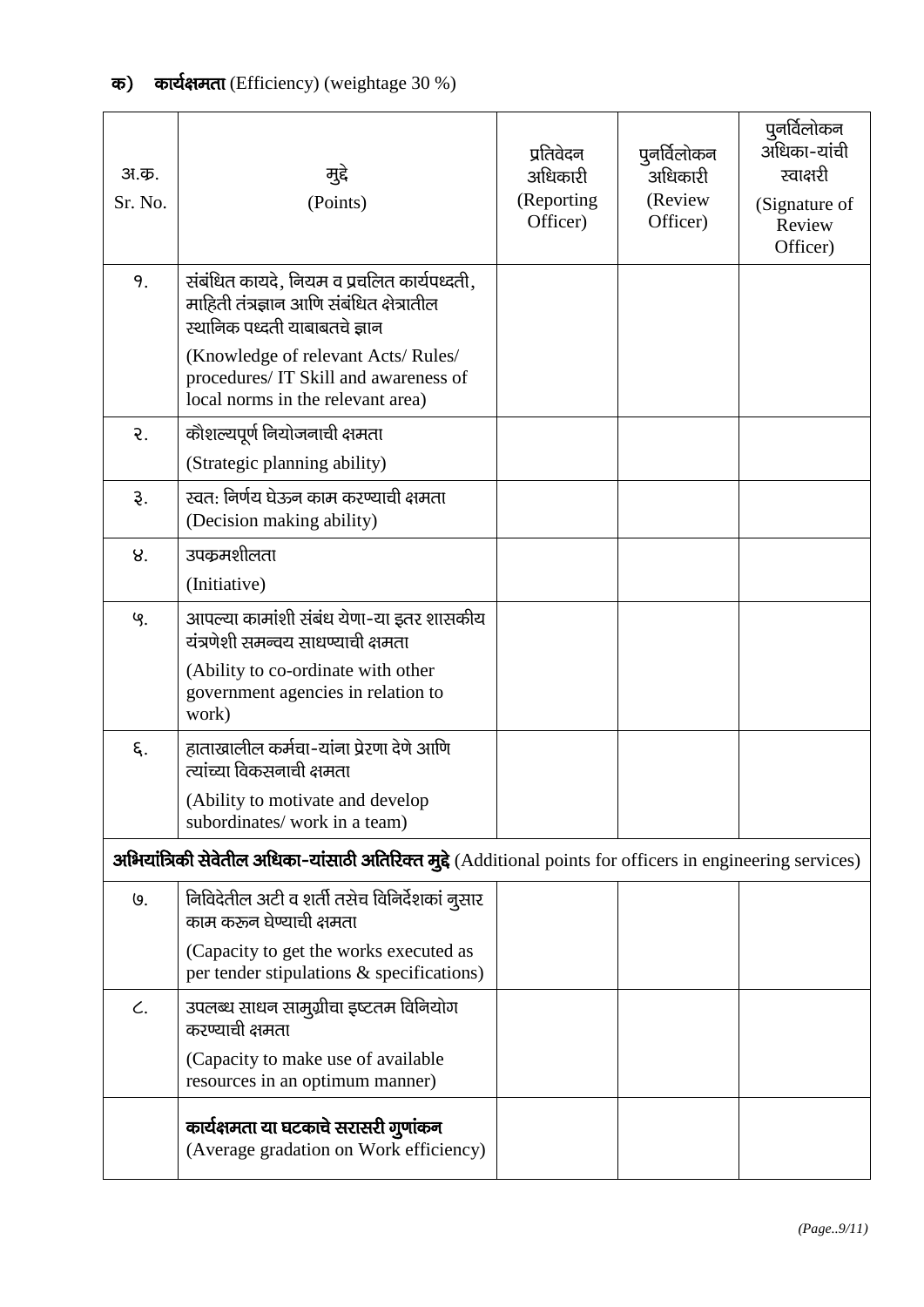- संबंधित कर्मचा-याच्या सचोटी व चारित्र्याबाबत आपले स्वयंस्पष्ट अभिप्राय दयावेत (प्रतिकूल अभिप्राय असल्यास ξ. सोबत त्याबाबतची उदाहरणे नमूद करावीत) (Offer your remarks on character and integrity, if remarks are negative, then mention instances)
- $(9)$ अधिकारी/ कर्मचारी यांचे एकंदरीत मूल्यमापन (जास्तीत जास्त १०० शब्द) Overall Assessment of officer/employee (Maximum 100 words) यामध्ये संबंधित अधिका-याची बलस्थाने, उणीवा आणि दिव्यांग व्यक्ती, महिला व मागासवर्गीयांबाबतचा दृष्टीकोन यांचा समावेश असावा.

(Include Strengths and lesser strenths and his attitude towards disabled persons, women and Backward classes)

- प्रकृतीमान (State of Health)  $\mathcal{L}$ . (उत्कृष्ट / चांगले / चांगले नाही) (Very Good / Good / Not Good)
- पूढील नियुक्तीसाठी कार्यक्षेत्राबाबत शिफारशी (कमीत कमी ४)  $\zeta$ . Recommendations relating to domain assignment (At least 4)

|  | <u></u> |  |
|--|---------|--|
|  | ပ.      |  |

| अ. | गुणाकन                                           | प्रतवारी | सरासरी गुणांकन                      |
|----|--------------------------------------------------|----------|-------------------------------------|
| 9. | सर्वसाधारण गुणांकन ४ पेक्षा कमी                  | $``$ क'' | ३.९ पर्यंत                          |
|    | २.   ४ किंवा त्यापेक्षा जास्त परंतु ६ पेक्षा कमी |          | ''ब''   ४ ते ५.९ पर्यंत             |
|    | ६ किंवा त्यापेक्षा जास्त परंतु ८ पेक्षा कमी      |          | ''अ''   ६ ते ७.९ पर्यंत             |
| ४. | ८ किंवा त्यापेक्षा जास्त                         |          | $``3H"$ $ $ $\zeta$ ते १०.०० पर्यंत |

१० एकंदरीत गुणांकन (Overall Gradation) :- \_\_\_\_\_\_\_\_\_\_\_\_

दिनांक (Date):-

ठिकाण (Place) :-

प्रतिवेदन अधिका-याची सही, नाव व पदनाम

Signature, Name and Designation of Reporting Officer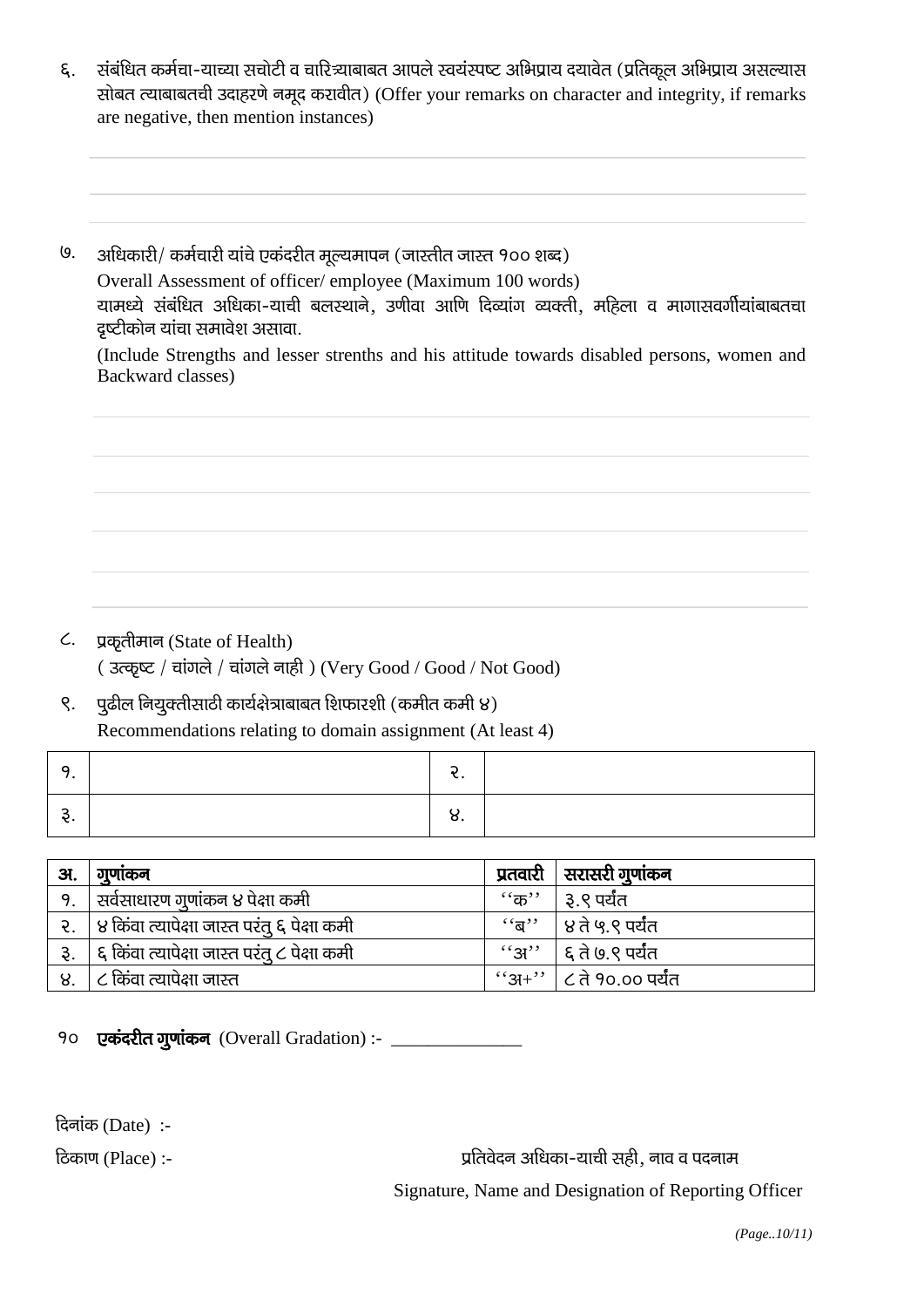|--|--|

**Period of Reviewing :** 

#### **भाग - ४ ब** (Section – 4 B) **पूनर्विलोकन (Review)**

# पुनर्विलोकन अधिका-याचे अभिप्राय**(Remark of Reviewing officer**)

१. अापण प्रतिवेदन अधिका-याने, संबंधित अधिका-याच्या कार्यपूर्तता, कार्यक्षमता, वैयक्तिक गूणवैशिष्टये यासंबंधाने भाग ३ मधील मुद्दांच्या सहाय्याने केलेल्या मूल्यनिर्धारणाशी सहमत आहत काय ?

(Do you agree with assessment of Reporting Officer on work done, efficiency, personal attributes in part 3 of concerned officer ?)

| होय (Yes) | नाही (No) |
|-----------|-----------|
|-----------|-----------|

- २. सहमत नसल्यास, तपशिल व कारणे द्यावीत (In case of difference of opinion details and reasons for the same may be given)
- ३. अधिका-याचे एकंदरीत मुल्यमापन (जास्तीत जास्त १०० शब्द) यामध्ये संबंधित अधिका-याची बलस्थाने, उणीवा आणि f दिव्यांग व्यक्ती, महिला व मागासवर्गीयांबाबतचा दृष्टीकोन यांचा समावेश असावा.

Overall Assessment of officer (Maximum 100 words) Include Strengths and lesser strenths and his attitude towards disabled persons, women and Backward classes.

 $8.$  गट ''अ'' मधील अधिका-याचे, शासनाच्या योजना / कार्यक्रम अंमलबजावणीमधील कार्याचे जिल्हाधिकारी/ विभागीय आयुक्त यांनी केलेले मूल्यमापन विचारात घेण्यात आले.

(Considered assessment of Group "A" officers in relation to the implementation of schemes/ programs of Government by collector/ Divisional Commissioner)

|--|

 $\mathbf{Q}_1$  पढील नियक्तीसाठी कार्यक्षेत्राबाबत शिफारशी (कमीत कमी ४) Recommendations relating to domain assignment (At least 4)

| <u>.</u> |
|----------|
|          |

| अ.क. | गुणाकन                                      | प्रतवारी          | सरासरी गुणांकन      |
|------|---------------------------------------------|-------------------|---------------------|
|      | सर्वसाधारण गूणांकन ४ पेक्षा कमी             | $``\overline{a}"$ | ३.९ पर्यंत          |
|      | ४ किंवा त्यापेक्षा जास्त परंतु ६ पेक्षा कमी | $\cdot$ 'ন্ন''    | ४.० ते ५.९ पर्यंत   |
|      | ६ किंवा त्यापेक्षा जास्त परंतु ८ पेक्षा कमी | 5.31,             | ६.० ते ७.९ पर्यंत   |
|      | ८ किंवा त्यापेक्षा जास्त                    | $``3+"$           | ८.० ते १०.०० पर्यंत |

६. **एकंदरीत गूणांकन** (Overall Gradation) :- $\{9 - 90$  या मर्यादेत गुणांकन देण्यात यावे.}

 $f$ दिनांक (Date):-

#### $f_{\rm 0}$ िकाण (Place) :- iquestion in uncertainty of the state of  $\bf q$ नर्विलोकन अधिका-याची सही, नाव व पदनाम

Signature, Name and Designation of Reviewing Officer

| गोपनिय अहवालाची छायांकित प्रत समक्ष मिळाली.              | गोपनिय अहवालाची छायांकित प्रत संबंधित अधिकारी/ कर्मचारी |
|----------------------------------------------------------|---------------------------------------------------------|
|                                                          | यांना डाकेने पाठविल्यास.                                |
|                                                          | पत्र क. -                                               |
|                                                          | दिनांक -                                                |
| संबंधित अधिकारी/ कर्मचारी यांचे नाव व दिनांकित स्वाक्षरी | सरकंरण अधिकारी यांचे नाव, पदनाम व स्वाक्षरी             |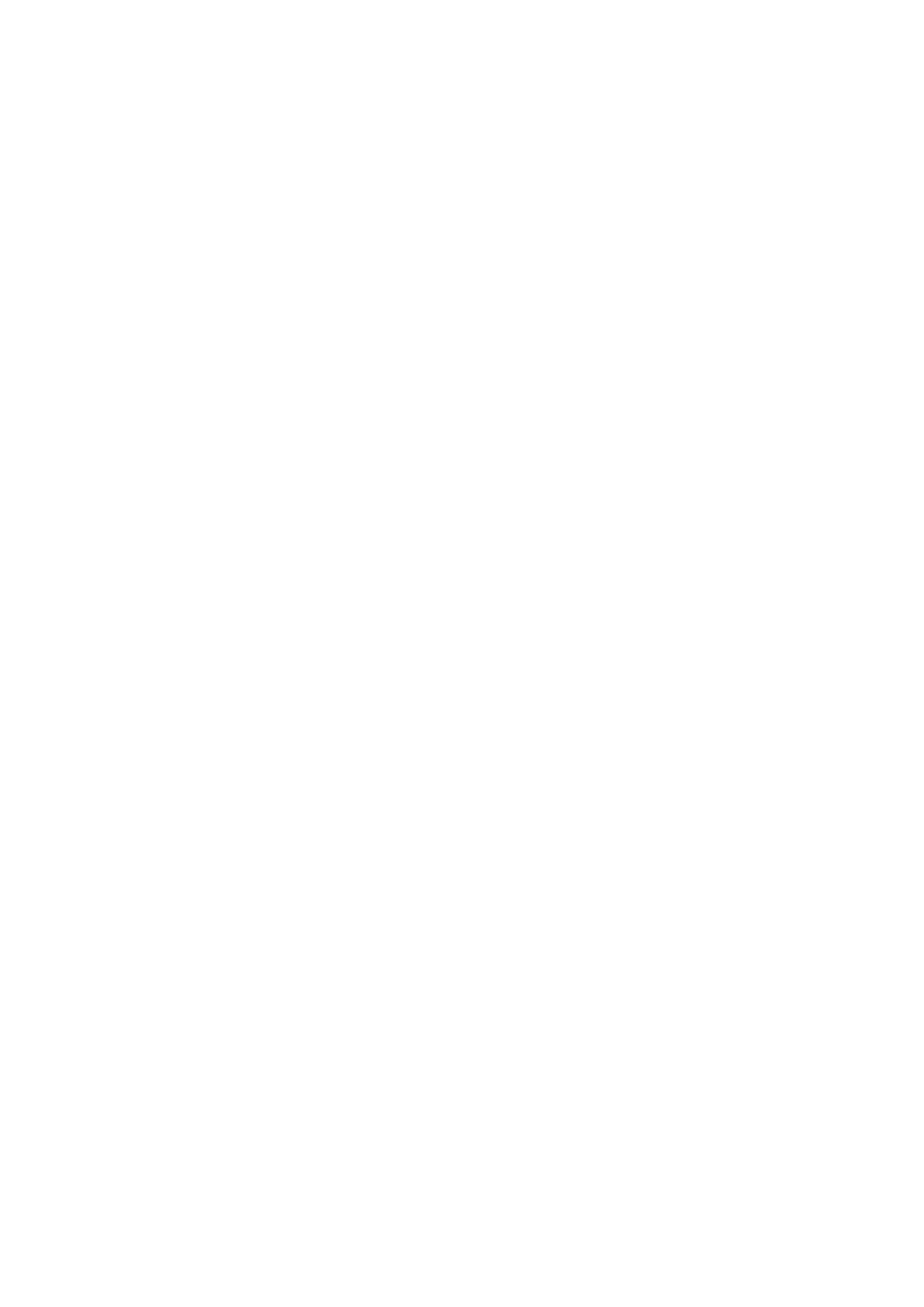शासन निर्णय, सामान्य प्रशासन विभाग, कमांक : सीएफआर-१२१८/प्र.क.८/तेरा, दि. ०५.०३.२०१८ सोबतचे

### $\lq$ 'ukken $\mathbf{c}$ -31''

#### प्रपत्र-६

For Professor / Associate Professor / Assistant Professor / Lecturer those working with colleges and universities other than medical and veterinary colleges and universities

# .<br>वैद्यकीय व पशुवैद्यकीय महाविद्यालये व विद्यापीठे वगळून अन्य महाविद्यालये व विद्यापीठात कार्यरत प्राध्यापक/सहयोगी प्राध्यापक/ सहायक प्राध्यापक/ अधिव्याख्याता यांच्याकरिता

ewY;ekiu vgokykpk dkyko/kh & iklwu Ik;Zar

(Appraisal report for the period from to to )  $\overline{\phantom{0}}$ 

## <u>भाग - 9 (Section – 1)</u>

### आस्थापना शाखेने भरावयाची माहिती (To be filled in by Establishment Section)

- १. प्रतिवेदन करावयाच्या शासकीय अधिका-याचे पूर्ण नाव (Name of the officer reported upon)
- २. सवंर्ग (Cadre)
- ३. जन्म दिनांक (Date of Birth)
- $8.$  सध्याचे पद (Present Post)
- '९. सध्याच्या पदावर नियुक्तीचा दिनांक (Date of appointment to present post)
- $\xi$ . प्रशासकीय विभाग/ कार्यालय (Administrative Department/ Office)

७. प्रतिवेदन अधिकारी व पूनर्विलोकन अधिकारी यांचा तपशील (Detail of Reporting and Reviewing Officers)

|     |                     | नाव (Name) | पदनाम (Designation) | कालावधी (Period) |
|-----|---------------------|------------|---------------------|------------------|
| 3I) | प्रतिवेदन अधिकारी   |            |                     |                  |
|     | (Reporting Officer) |            |                     |                  |
| ब   | पूनर्विलोकन अधिकारी |            |                     |                  |
|     | (Reviewing Officer) |            |                     |                  |

 $c.$  प्रतिवेदन काळातील रजा आणि इतर अनुपरिथतीचा तपशील

(Detail of leave and absence due to other reasons during period under report)

|     |                                                                                           | कालावधी (Period) | प्रकार $(Type)$ | (Remark) शेरा |
|-----|-------------------------------------------------------------------------------------------|------------------|-----------------|---------------|
| 31) | रजा                                                                                       |                  |                 |               |
|     | (Leave)                                                                                   |                  |                 |               |
|     |                                                                                           |                  |                 |               |
| ब)  | इतर कारणे (विशद करा) जसे<br>की, विनापरवानगी गैरहजेरी/                                     |                  |                 |               |
|     | फरार (Other reasons (specify)<br>absconding,<br>such<br>as<br>unauthorized absence, etc.) |                  |                 |               |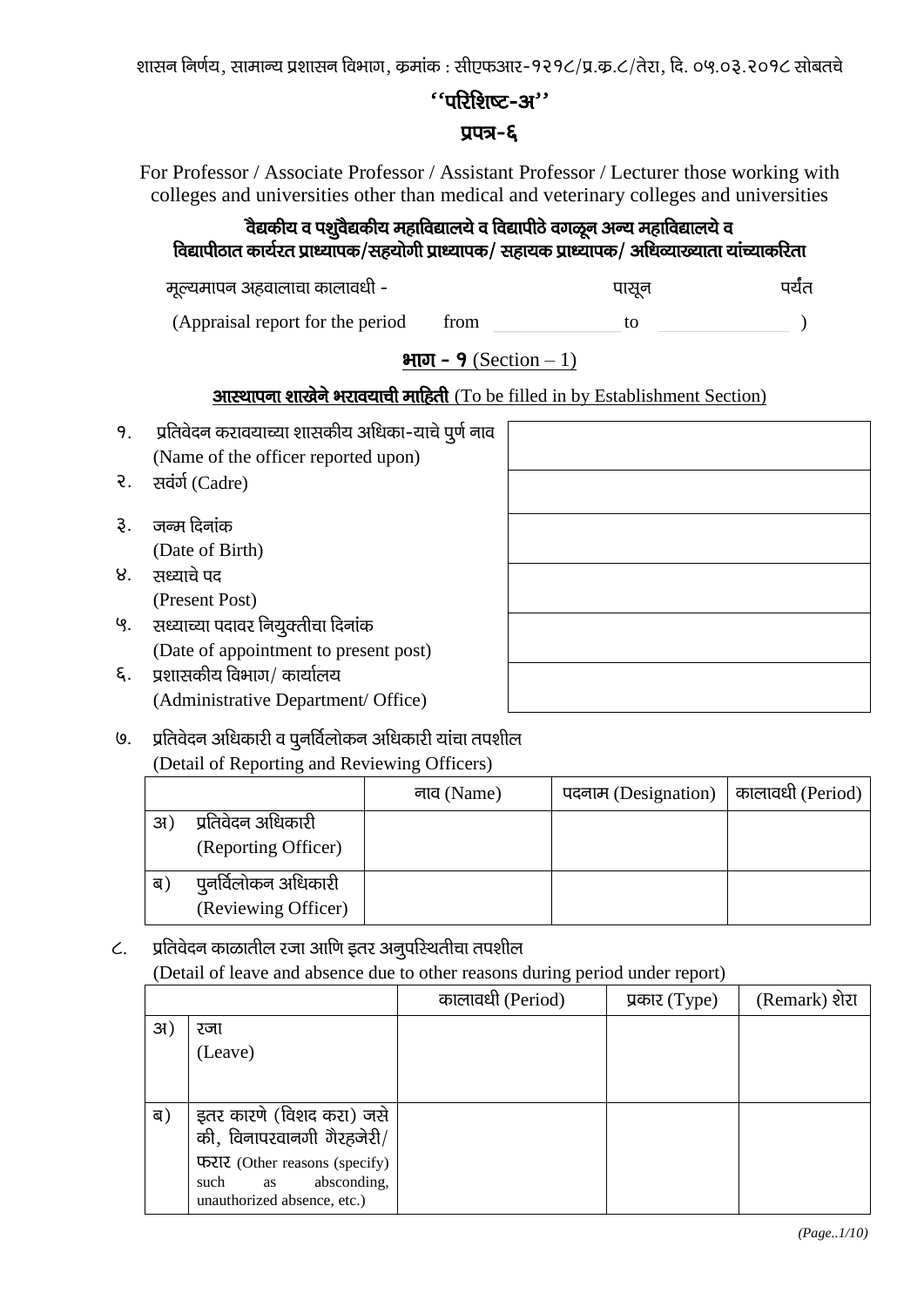#### ९. प्रतिवेदन काळात घेतलेल्या प्रशिक्षणाचा तपशील (Detail of training undergone during period under report)

| अ.क. | कालावधी (Period)<br>नेrom) पर्यंत (to)<br>पासून (From) | संस्था (Institute) | विषय (Subject) |
|------|--------------------------------------------------------|--------------------|----------------|
| 9.   |                                                        |                    |                |
| ર.   |                                                        |                    |                |
| ३.   |                                                        |                    |                |

90. संबंधित अधिका-याने मूल्यमापनाच्या मागील वर्षापर्यंत प्रतिवेदन/ पुनर्विलोकन अधिकारी म्हणून न लिहिलेल्या  $\overline{v}$ गोपनीय/ मूल्यमापन अहवालाचा तपशील

(Detail of Confidential/ Assessment Report not Written/ Reviewed, as Reporting/ Reviewing officer, by officer under report up to previous assessment year)

| अ.क. | कालावधी (Period)<br>पर्यंत (to)<br>पासून (From) | प्रतिवेदन / पुनर्विलोकन<br>(Reporting/Review) | अधिकारी/ कर्मचारी यांचे नाव<br>व पदनाम (Name and<br>Designation of Officer/<br>employee) |
|------|-------------------------------------------------|-----------------------------------------------|------------------------------------------------------------------------------------------|
| 9.   |                                                 |                                               |                                                                                          |
|      |                                                 |                                               |                                                                                          |
|      |                                                 |                                               |                                                                                          |
|      |                                                 |                                               |                                                                                          |
| ર.   |                                                 |                                               |                                                                                          |
|      |                                                 |                                               |                                                                                          |
|      |                                                 |                                               |                                                                                          |
|      |                                                 |                                               |                                                                                          |

99. मागील वर्षाच्या दि. ३१ मार्च अखेरचे वार्षिक मालमत्ता विवरणपत्र संबंधित प्राधिका-याकडे सादर केल्याचा दिनांक (Date of filling Assests and Liability statement of previous year to concerned authority)

दिनांक $(Date)$  :-

fdकाण (Place) :- vkchare inuke o Sureau alalah inuke o Lokate o Lokate o Lokate o Lokate o Lokate o Lokate o L

Name, Designation and signature of Establishment/ processing officer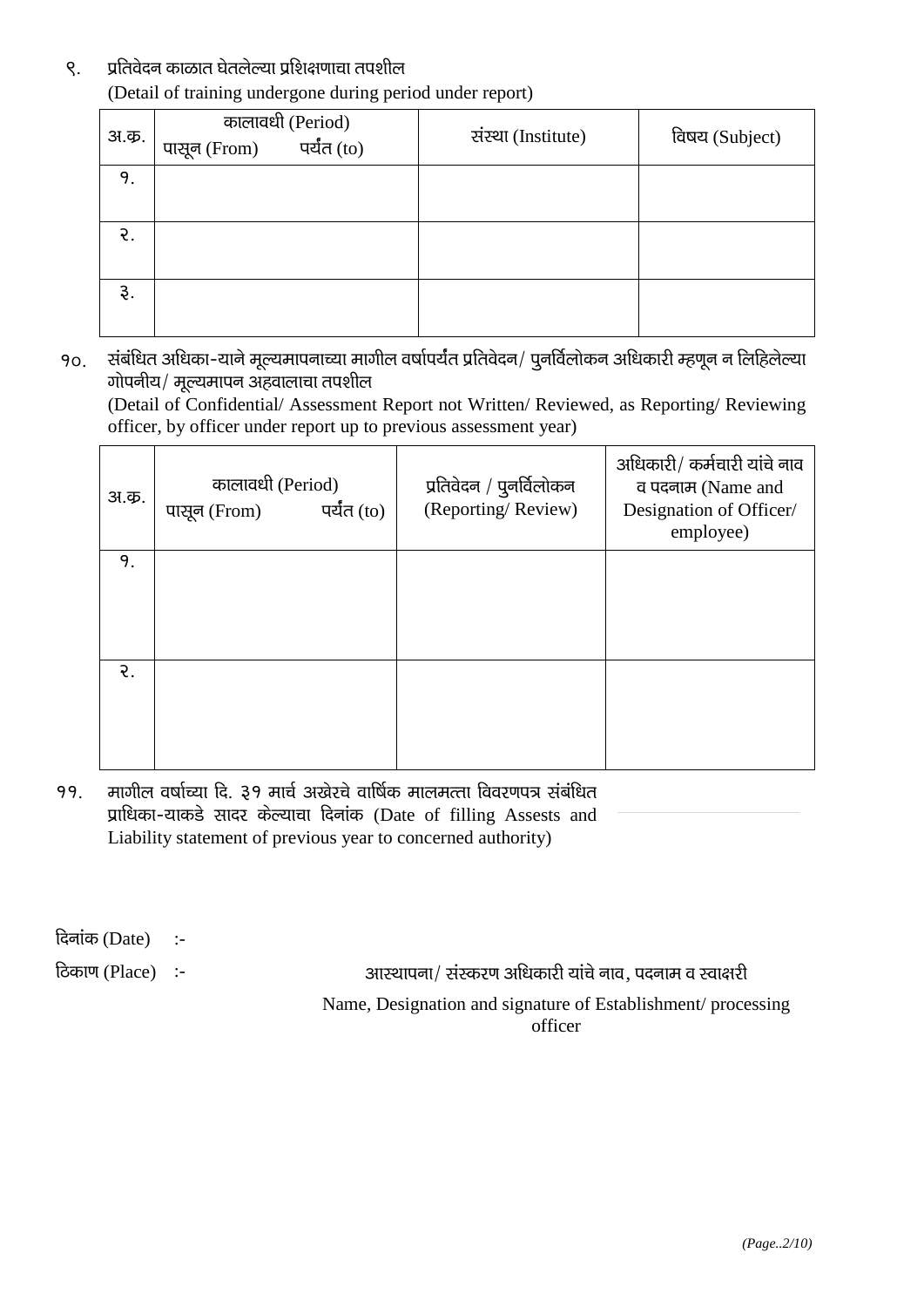## भाग - २ (Section  $- 2$ )

# **स्वंयमूल्यनिर्धारण अहवाल (Self – Appraisal Report)**

# (ज्यांचे प्रतिवेदन व पुनर्विलोकन होईल त्या अधिकारी यांनी भरावयाची माहिती)

(To be filled in by officer reported upon and reviewed)

<u>9. धारण केलेल्या पदावरून करणे अपेक्षित असलेल्या कामाचे थोडक्यात विवरण (५० शब्द)</u> (Brief description of tasks required to be performed while holding the post.)

 $\Omega$ . aार्षिक/ प्रतिवेदनाच्या कालावधिकरिता कार्य नियोजन आणि कार्यसिध्दी (Work plan and output during the year or period reported upon) :-

|                      |                                        | प्रदेये (Deliverables) |                      | प्रत्यक्ष पूर्ण केलेले           |
|----------------------|----------------------------------------|------------------------|----------------------|----------------------------------|
| अ.क.<br>(Sr.<br>No.) | करावयचे काम<br>(Task to be performend) | सुरुवातीची (Initials)  | मध्य-वर्ष (Mid Year) | उद्दीष्ट (Actual<br>Achievement) |
| 9.                   |                                        |                        |                      |                                  |
| ₹.                   |                                        |                        |                      |                                  |
| 3.                   |                                        |                        |                      |                                  |

३. वर्षभरात/ सदर कालावधित पार पाडलेल्या ४-५ महत्वाच्या व उल्लेखनीय कामांचे संक्षिप्त वर्णन (१०० शब्दात) (List 4-5 important and noteworthy works done during the period)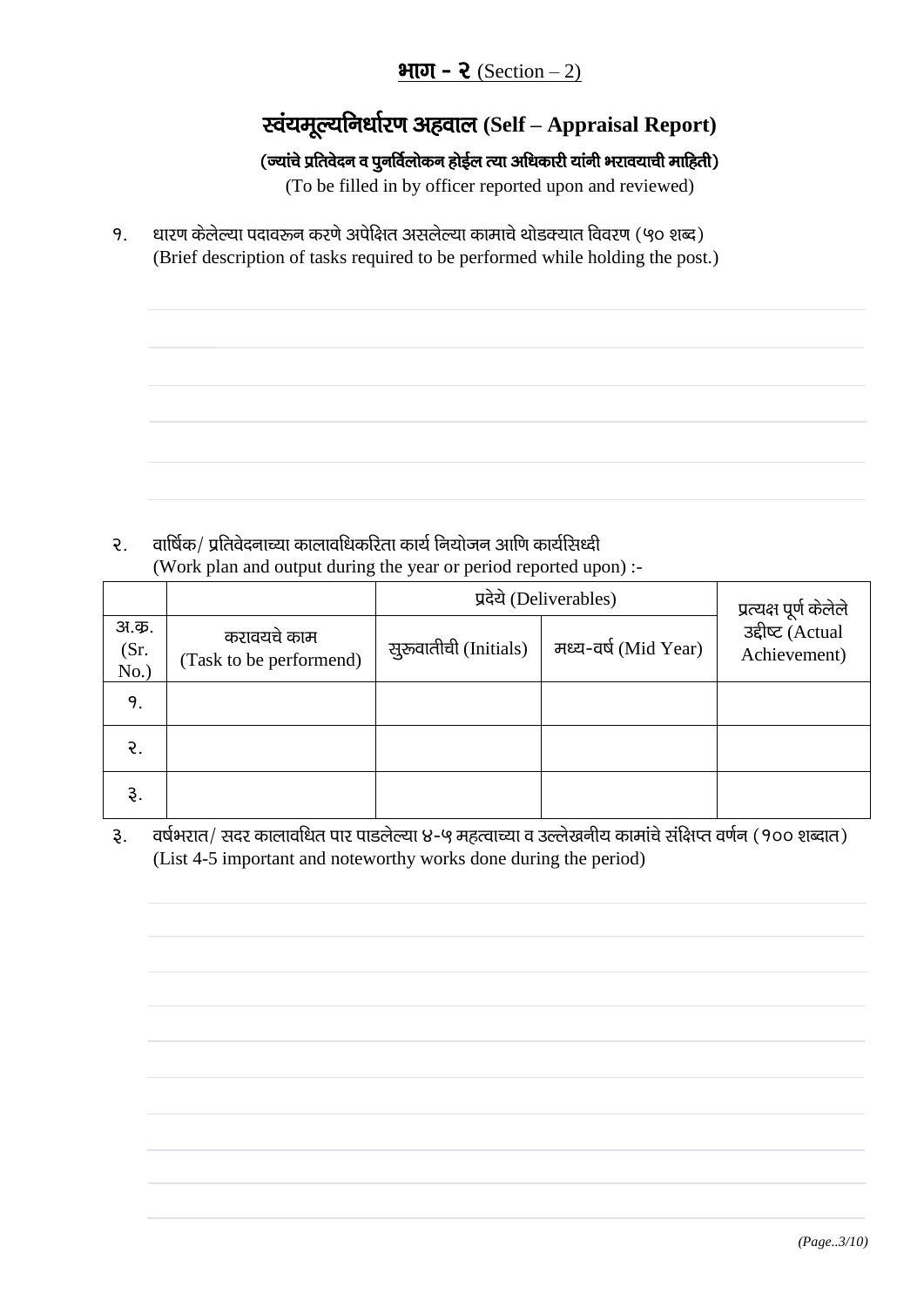वर्षभरात/ सदर महत्वाच्या तांत्रिक व प्रशासकीय निर्देशांकात केलेले काम  $8<sub>1</sub>$ (Details of performance in important technical and administrative indicators during the year)

| 3I)       |                                       |                      |             |
|-----------|---------------------------------------|----------------------|-------------|
| अ.क.      | निर्देशांक                            | वार्षिक उद्दिष्ट     | साध्य       |
| (Sr. No.) | Indicator                             | <b>Annual Target</b> | Achievement |
|           |                                       |                      |             |
| 9.        | विद्यार्थ्यांकरीता घेतलेली व्याख्याने |                      |             |
|           | (Number of lectures delivered)        |                      |             |
| ર.        | घेतलेल्या टयुटोरिअल्सची संख्या        |                      |             |
|           | (Number of tutorials taken)           |                      |             |

- देखरेख केलेल्या प्रशिक्षणार्थीची संख्या आणि मार्गदर्शन ब) केलेल्या पदव्यत्तर विद्यार्थ्यांची संख्या (Number of interns supervised and post graduate students guided)
- राष्ट्रीय आणि आंतराष्ट्रीय पातळीवर प्रसिध्द केलेल्या क) संशोधन लेखांची/ लेखांची संख्या (Number of Research Papers / Papers Published in national and international journals)
- कौशल्य उंचावणे (Skill Up-gradation)  $\overline{5}$ )
	- प्राप्त केलेली अतिरिक्त शैक्षणिक अर्हता (Acquired additional educational qualilfication)
	- प्राप्त झालेले मान / सन्मान (Any recognition/ reward earned for work)
- जी उद्दीष्टे पूर्ण होऊ शकली नाहीत, त्याकरीता आलेल्या अडचणी ଓ. (Difficuties faced in not achieving certain targets)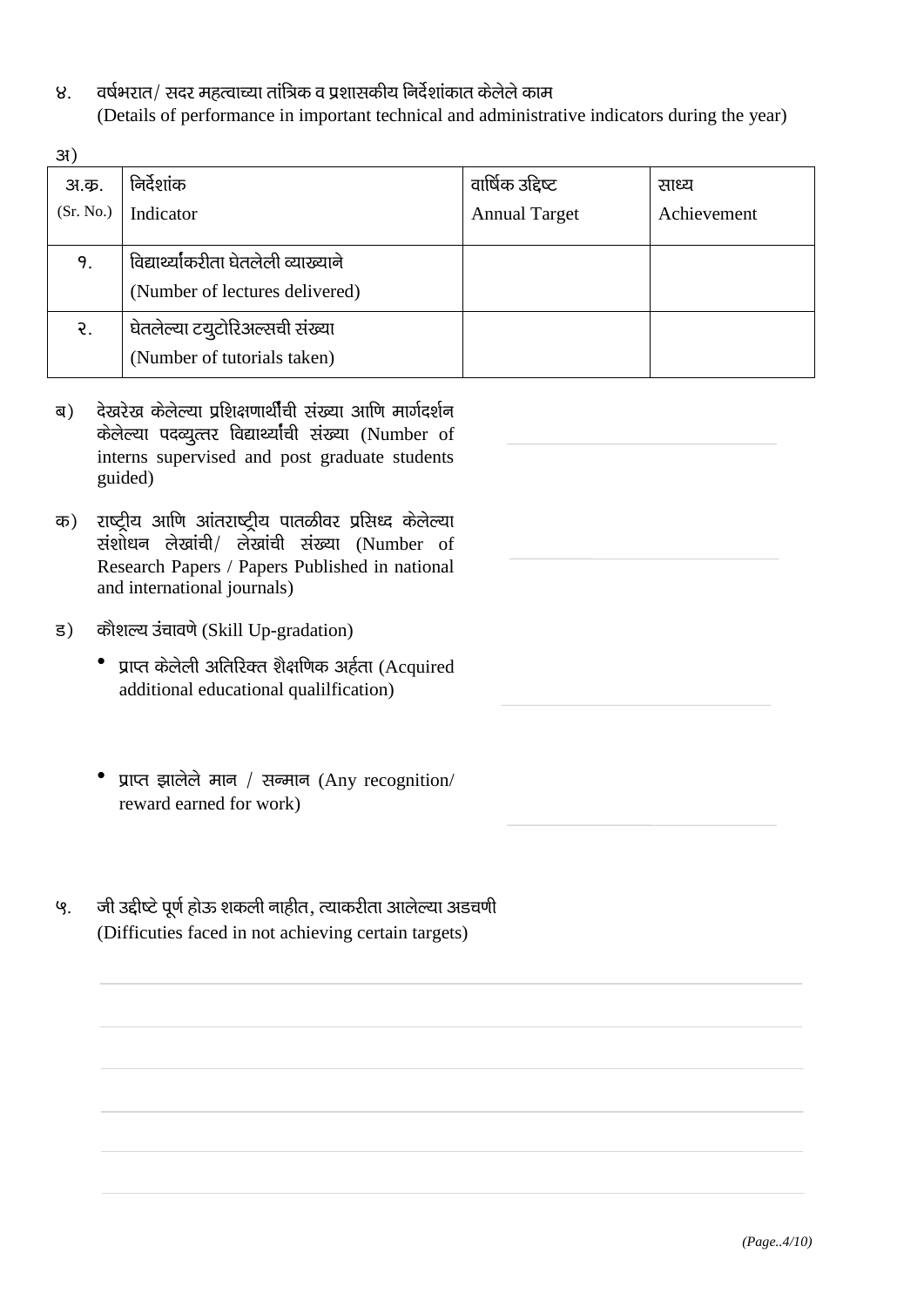| कार्यक्षमता वाढविण्याकरीता स्वत:स आवश्यक वाटते असे प्रशिक्षणाचे क्षेत्र<br>(Mention areas of required training which you feel necessary for higher efficiency) |
|----------------------------------------------------------------------------------------------------------------------------------------------------------------|
| लगतच्या सेवाकालावधिसाठी (For near future in service period)                                                                                                    |
|                                                                                                                                                                |
| दीर्घकालीन सेवाकालावधिसाठी (For long term service period)                                                                                                      |
|                                                                                                                                                                |
| आपण प्रतिवेदन अधिकारी असलेल्या अधिका-यांकरीता/ कर्मचा-यांकरीता वार्षिक<br>कार्यनियोजन तयार केले आहे काय ? :- होय / नाही                                        |
| (Have you prepared Annual Work Plan for officers/employees for<br>whom you are reporting officer $?$ :- Yes / No)                                              |
| मागील वर्षाच्या दि. ३१ मार्च अखेरचे वार्षिक मालमत्ता विवरणपत्र संबंधित<br>प्राधिका-याकडे सादर केले आहे काय ? होय / नाही, सादर केले असल्यास दिनांक              |
| (Whether Assets and Liability statement of previous year, submitted<br>to concerned authority? $-$ Yes / No, Date of submission, if submitted)                 |

दिनांक (Date) ठिकाण (Place)

अधिका-याची सही, नाव व पदनाम Signature, Name and Designation of officer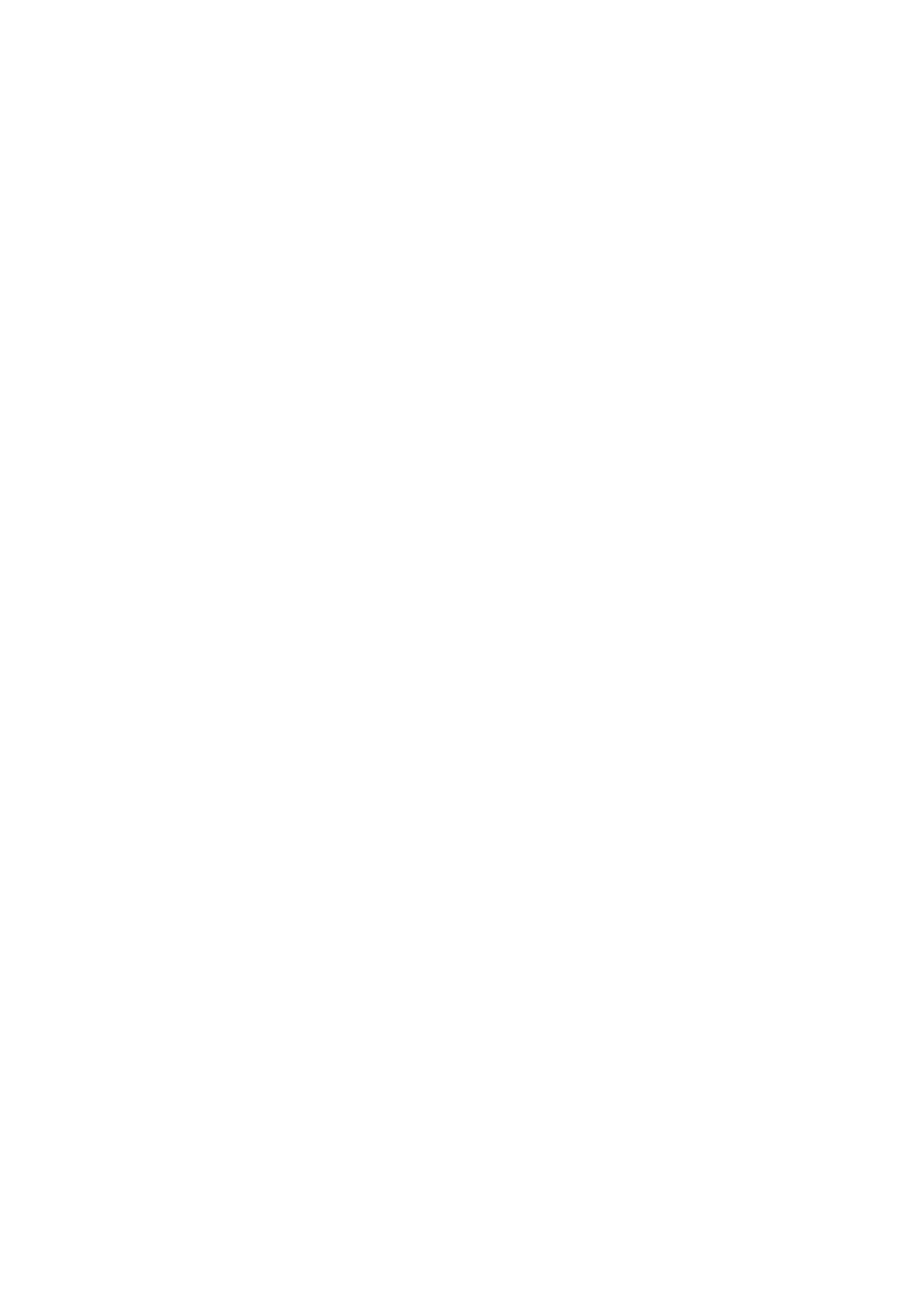### $\mathbf{H}\overline{\mathbf{U}}$  –  $\mathbf{\overline{3}}$  (Section – 3)

# प्रतिवेदन अधिका-याने लिहावयाचा मूल्यमापन अहवाल

Performance Appraisal Report Prepared by reporting officer

१. भाग - २ मध्ये नमूद करण्यात आलेल्या स्वयंमूल्यनिर्धारण अहवालाशी आपण सहमत आहात काय ? नसल्यास, वस्तुरिथतीदर्शक अभिप्राय द्यावेत.

(Whether you agree with self-assessment recorded in part two? If not, then state factual position)

२. प्रतिवेदन कालावधित पार पाडलेल्या महत्वपूर्ण व उल्लेखनीय कामांसंदर्भात आपले स्पष्ट अभिप्राय द्यावेत. (Offer Your remarks on important and noteworthy works mentioned in sef-assessment report)

3. प्रतिवेदित अधिकारी/ कर्मचारी यांचे त्यांच्या कामाच्या संदर्भात लक्षणीय अपयश निदर्शनास आले असल्यास वस्तुरिथतीदर्शक अभिप्राय द्यावेत.

(Has the officer/ employee reported upon met with significant failures in respect of his work? If Yes, please furnish factual details)

४. संबंधित अधिका-यांनी कार्यक्षमता वाढविण्याकरीता आवश्यक असलेल्या प्रशिक्षणाचे क्षेत्रास सहमत आहात काय ? (Do you agree with the skill up-gradation needs as identified by the officer ?)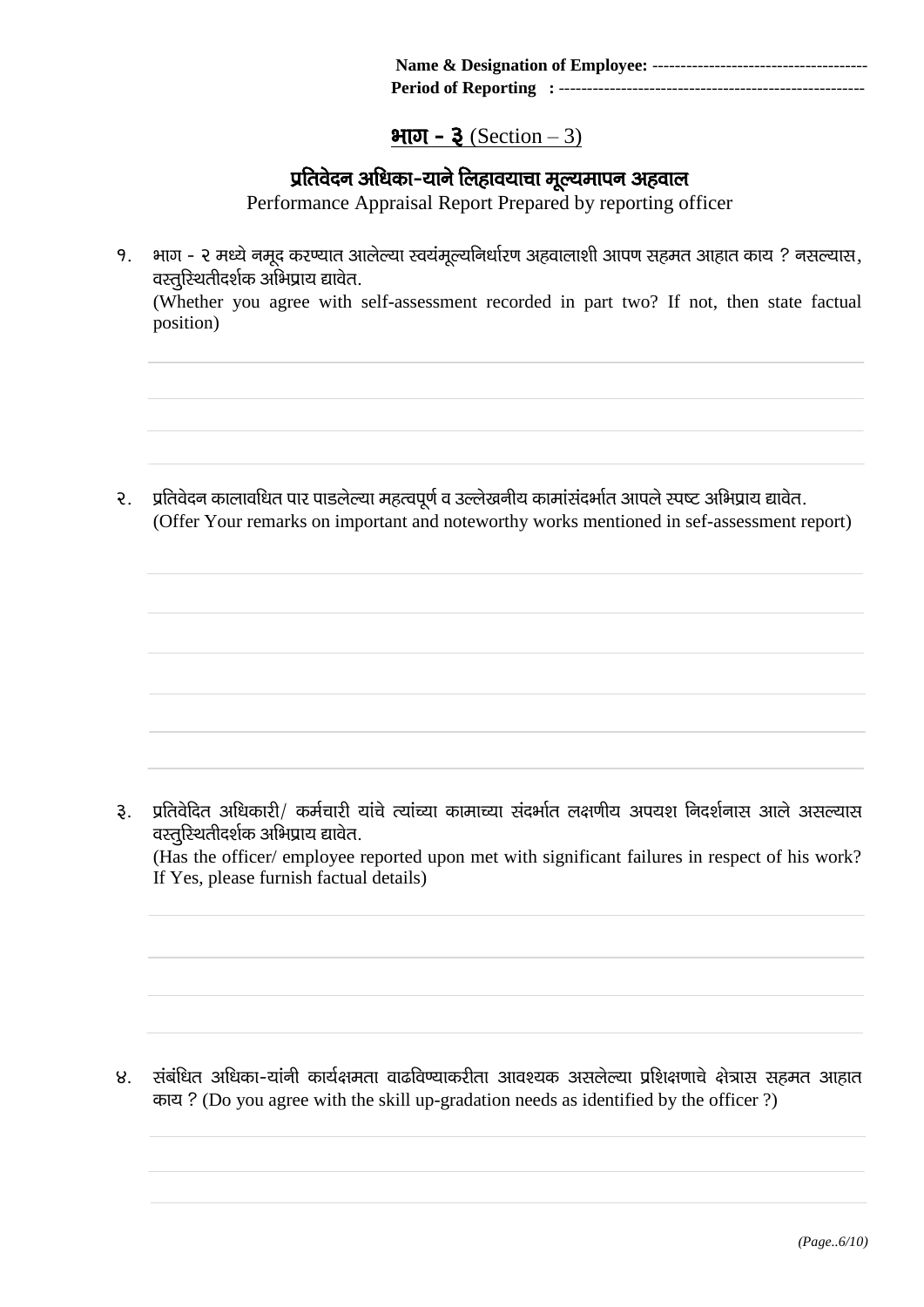# ५. अधिकारी/ कर्मचारी यांची कार्यपूर्तता, कार्यक्षमता व वैयक्तिक गुणवैशिष्टये याबाबतचे गुणांकन.

(Gradation on works completed, efficiency and personal attributes by officers/ employees)  $\{9 - 90$  या मर्यादेत गुणांकन देण्यात यावे. }

31) कार्यपूर्तता (Work completion) (weightage 40 %)

| अ.क.<br>(Sr. No.) | मुद्दे<br>(Points)                                                                                                                                                                         | प्रतिवेदन<br>अधिकारी<br>(Reporting<br>Officer) | पूनर्विलोकन<br>अधिकारी<br>(Review)<br>Officer) | पुनर्विलोकन<br>अधिका-यांची<br>स्वाक्षरी<br>(Signature of<br>Review<br>Officer) |
|-------------------|--------------------------------------------------------------------------------------------------------------------------------------------------------------------------------------------|------------------------------------------------|------------------------------------------------|--------------------------------------------------------------------------------|
| 9.                | उद्दिष्टांनूसार नेमून दिलेल्या कार्याची पूर्तता<br>(Accomplishment of planned work)                                                                                                        |                                                |                                                |                                                                                |
| ર.                | केलेल्या कामाचा दर्जा (Quality of Output)                                                                                                                                                  |                                                |                                                |                                                                                |
| રૂ.               | केलेली उल्लेखनीय/ वैशिष्टेपूर्ण कामे<br>(Accomplishment of exceptional work/<br>unforeseen tasks performed)                                                                                |                                                |                                                |                                                                                |
|                   | प्राध्यापक / सहयोगी प्राध्यापक / सहायक प्राध्यापक / अधिव्याख्याता यांच्याकरिता अतिरिक्त मुद्दे<br>(Additional points for Professor / Associate Professor / Assistant Professor / Lecturer) |                                                |                                                |                                                                                |
| 8 <sub>1</sub>    | विद्यार्थ्यांकरीता व्याख्याने, प्रात्यक्षिके घेऊन विहीत<br>कालावधीत पूर्ण केलेल्या अभ्यासक्रमाचे मूल्यमापन                                                                                 |                                                |                                                |                                                                                |
|                   | (Evaluation of completed syllabus<br>in<br>stipulated period with lectures and practical)                                                                                                  |                                                |                                                |                                                                                |
|                   | कार्यपूर्तता या घटकाचे सरासरी गुणांकन<br>(Average gradation on work completion)                                                                                                            |                                                |                                                |                                                                                |

### ब) वैयक्तिक गुणवैशिष्टये (Personal attributes) (weightage 30 %)

| अ.क.<br>Sr. No.  | मुद्दे<br>(Points)                                                                                          | प्रतिवेदन<br>अधिकारी<br>(Reporting<br>Officer) | पुनर्विलोकन<br>अधिकारी<br>(Review<br>Officer) | पुनर्विलोकन<br>अधिका-यांची<br>स्वाक्षरी<br>(Signature of<br>Review<br>Officer) |
|------------------|-------------------------------------------------------------------------------------------------------------|------------------------------------------------|-----------------------------------------------|--------------------------------------------------------------------------------|
| 9.               | कामाबाबतचा दृष्टीकोन (Attitude to work)                                                                     |                                                |                                               |                                                                                |
| ર.               | जबाबदारीची जाणीव (Sense of responsibility)                                                                  |                                                |                                               |                                                                                |
| રૂ.              | सर्वसाधारण वर्तणूक व व्यक्तिमत्व<br>(Overall bearing and personality)                                       |                                                |                                               |                                                                                |
| 8.               | भावनिक संतुलन (Emotional Stability)                                                                         |                                                |                                               |                                                                                |
| ଓ.               | संवाद कौशल्य (Communication Skills)                                                                         |                                                |                                               |                                                                                |
| ξ.               | नैतिक धैर्य आणि व्यावहारीक भूमिका घेण्याचा कल<br>(Moral Courage & willingness to take<br>professional stand |                                                |                                               |                                                                                |
| $\overline{9}$ . | नेतृत्वगुण (Leadership qualities)                                                                           |                                                |                                               |                                                                                |
| C.               | विहीत कालमर्यादेत काम करण्याची क्षमता<br>(Capacity to work in time limit)                                   |                                                |                                               |                                                                                |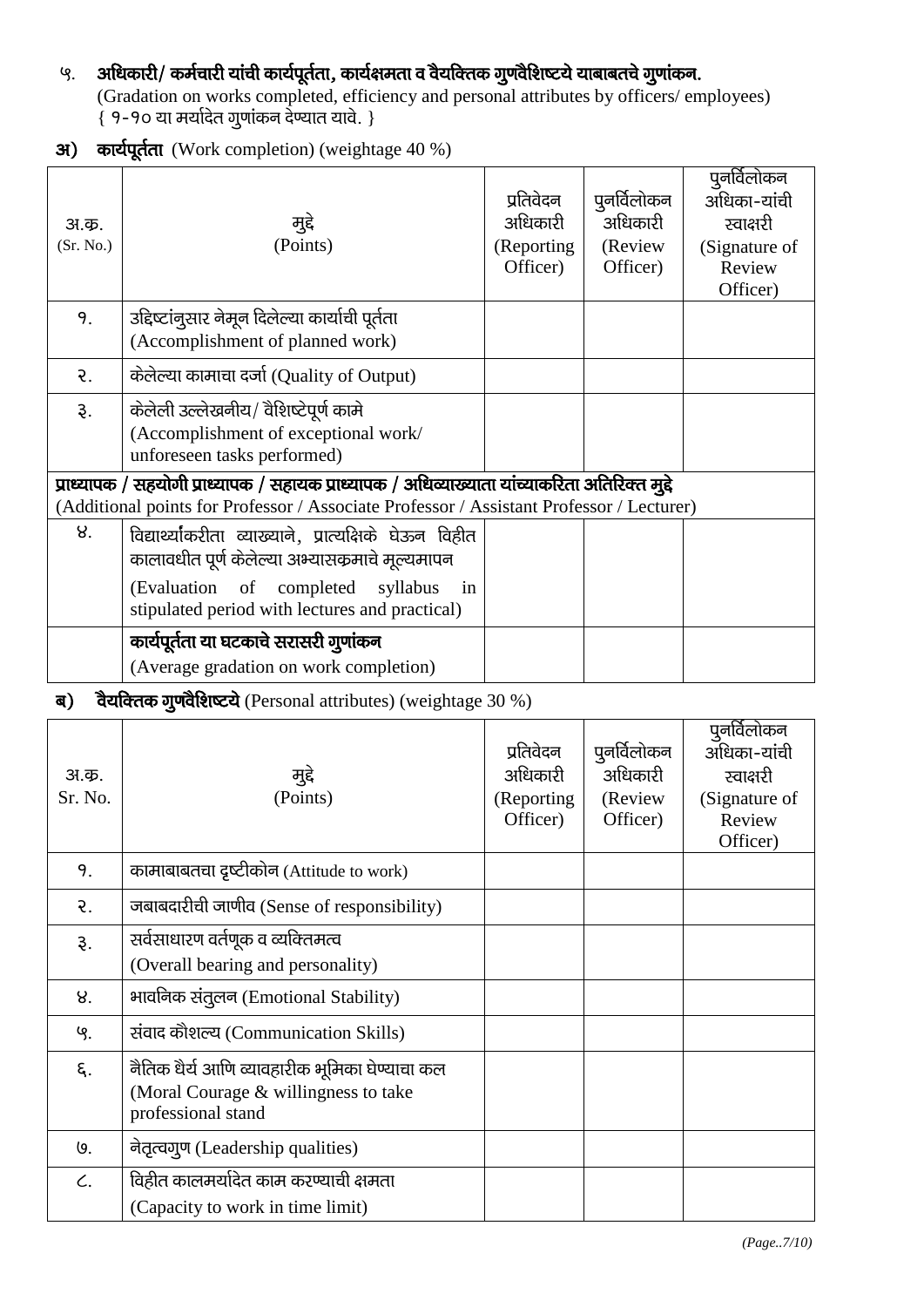| प्राध्यापक / सहयोगी प्राध्यापक / सहायक प्राध्यापक / अधिव्याख्याता यांच्याकरिता अतिरिक्त मुद्दे |                                                                                                                                                                                                                                                                                                                                                  |  |  |  |  |
|------------------------------------------------------------------------------------------------|--------------------------------------------------------------------------------------------------------------------------------------------------------------------------------------------------------------------------------------------------------------------------------------------------------------------------------------------------|--|--|--|--|
|                                                                                                | (Additional points for Professor / Associate Professor / Assistant Professor / Lecturer)                                                                                                                                                                                                                                                         |  |  |  |  |
| S.                                                                                             | विद्यार्थ्यांचे समुपदेशन, करिअरविषयक मार्गदर्शन,<br>संशोधन कार्य/ विशेष कौशल्य यासंदर्भात मार्गदर्शन<br>(Students counseling, career guidance, guidance<br>in respect of research work/ special skills)                                                                                                                                          |  |  |  |  |
| 90.                                                                                            | अभ्यासकमाशी निगडीत आणि पूरक उपकमातील<br>सहभाग जसे की, पर्यावरण, साक्षरता, वृक्षावरोपण,<br>नैतिक व सामाजिक मुल्ये याविषयीचे कार्यक्रम,<br>शेक्षणिक सहल इ.<br>(Participation in co-curricular and extra-<br>curricular activities viz. programme related to<br>environment, literacy, tree plantation, moral<br>and social values study tours etc) |  |  |  |  |
|                                                                                                | वैयक्तिक गुणवैशिष्टये या घटकाचे सरासरी गुणांकन<br>(Average gradation on Personal Attributes)                                                                                                                                                                                                                                                     |  |  |  |  |

# क) कार्यक्षमता (Efficiency) (weightage  $30\%$ )

| अ.क.<br>Sr. No. | मुद्दे<br>(Points)                                                                             | प्रतिवेदन<br>अधिकारी<br>(Reporting<br>Officer) | पुनर्विलोकन<br>अधिकारी<br>(Review<br>Officer) | पुनर्विलोकन<br>अधिका-यांची<br>स्वाक्षरी<br>(Signature of<br>Review Officer) |
|-----------------|------------------------------------------------------------------------------------------------|------------------------------------------------|-----------------------------------------------|-----------------------------------------------------------------------------|
| 9.              | संबंधित कायदे, नियम व प्रचलित कार्यपध्दती,                                                     |                                                |                                               |                                                                             |
|                 | माहिती तंत्रज्ञान आणि संबंधित क्षेत्रातील स्थानिक<br>पध्दती याबाबतचे ज्ञान                     |                                                |                                               |                                                                             |
|                 | (Knowledge of relevant Acts/Rules/                                                             |                                                |                                               |                                                                             |
|                 | procedures/ IT Skill and awareness of                                                          |                                                |                                               |                                                                             |
|                 | local norms in the relevant area)                                                              |                                                |                                               |                                                                             |
| $\mathcal{E}$ . | कौशल्यपूर्ण नियोजनाची क्षमता                                                                   |                                                |                                               |                                                                             |
|                 | (Strategic planning ability)                                                                   |                                                |                                               |                                                                             |
| $\mathfrak{F}.$ | स्वत: निर्णय घेऊन काम करण्याची क्षमता                                                          |                                                |                                               |                                                                             |
|                 | (Decision making ability)                                                                      |                                                |                                               |                                                                             |
| 8.              | उपक्रमशीलता                                                                                    |                                                |                                               |                                                                             |
|                 | (Initiative)                                                                                   |                                                |                                               |                                                                             |
| ଓ.              | आपल्या कामांशी संबंध येणा-या इतर शासकीय                                                        |                                                |                                               |                                                                             |
|                 | यंत्रणेशी समन्वय साधण्याची क्षमता                                                              |                                                |                                               |                                                                             |
|                 | (Ability to co-ordinate with other                                                             |                                                |                                               |                                                                             |
|                 | government agencies in relation to work)                                                       |                                                |                                               |                                                                             |
| ξ.              | हाताखालील कर्मचा-यांना प्रेरणा देणे आणि त्यांच्या                                              |                                                |                                               |                                                                             |
|                 | विकसनाची क्षमता (Ability to motivate and                                                       |                                                |                                               |                                                                             |
|                 | develop subordinates/ work in a team)                                                          |                                                |                                               |                                                                             |
|                 | प्राध्यापक / सहयोगी प्राध्यापक / सहायक प्राध्यापक / अधिव्याख्याता यांच्याकरिता अतिरिक्त मुद्दे |                                                |                                               |                                                                             |
|                 | (Additional points for Professor / Associate Professor / Assistant Professor / Lecturer)       |                                                |                                               |                                                                             |
| ७.              | उपलब्ध साधन सामुग्रीचा इष्टतम विनियोग                                                          |                                                |                                               |                                                                             |
|                 | करण्याची क्षमता                                                                                |                                                |                                               |                                                                             |
|                 | (Capacity to make of available resources                                                       |                                                |                                               |                                                                             |
|                 | in an optimum manner)                                                                          |                                                |                                               |                                                                             |
|                 | कार्यक्षमता या घटकाचे सरासरी गुणांकन                                                           |                                                |                                               |                                                                             |
|                 | (Average gradation on Work efficiency)                                                         |                                                |                                               |                                                                             |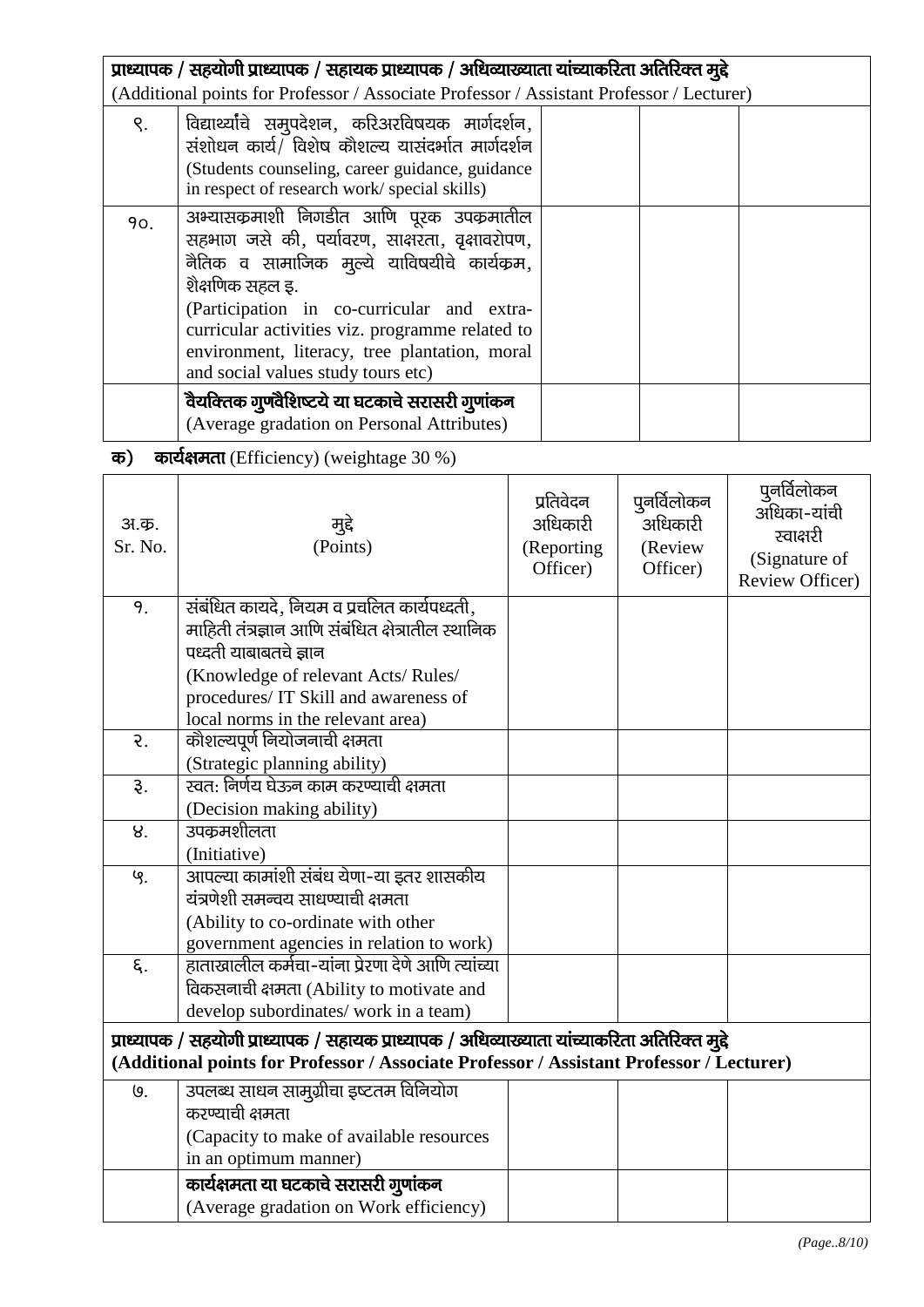- संबंधित कर्मचा-याच्या सचोटी व चारित्र्याबाबत आपले स्वयंस्पष्ट अभिप्राय दयावेत (प्रतिकूल अभिप्राय असल्यास  $\epsilon$ . सोबत त्याबाबतची उदाहरणे नमूद करावीत) (Offer your remarks on character and integrity, if remarks are negative, then mention instances)
- अधिकारी/ कर्मचारी यांचे एकंदरीत मूल्यमापन (जास्तीत जास्त १०० शब्द)  $\overline{9}$ . Overall Assessment of officer/employee (Maximum 100 words) यामध्ये संबंधित अधिका-याची बलस्थाने, उणीवा आणि दिव्यांग व्यक्ती, महिला व मागासवर्गीयांबाबतचा दृष्टीकोन यांचा समावेश असावा.

(Include Strengths and lesser strenths and his attitude towards disabled persons, women and Backward classes)

- ८. प्रकृतीमान (State of Health) (उत्कृष्ट / चांगले / चांगले नाही) (Very Good / Good / Not Good)
- पूढील नियुक्तीसाठी कार्यक्षेत्राबाबत शिफारशी (कमीत कमी ४)  $\mathsf{R}$ . Recommendations relating to domain assignment (At least 4)

|  | J. |  |
|--|----|--|

| 31. | गुणाकन                                      | प्रतवारी                    | सरासरी गुणांकन    |
|-----|---------------------------------------------|-----------------------------|-------------------|
| 9.  | सर्वसाधारण गुणांकन ४ पेक्षा कमी             | $``$ क''                    | ३.९ पर्यंत        |
|     | ४ किंवा त्यापेक्षा जास्त परंतु ६ पेक्षा कमी | $``\overline{a}"$           | ४ ते ५.९ पर्यंत   |
|     | ६ किंवा त्यापेक्षा जास्त परंतु ८ पेक्षा कमी | $\mathcal{L}$ $\mathcal{L}$ | ६ ते ७.९ पर्यंत   |
|     | ८ किंवा त्यापेक्षा जास्त                    | $``3+"$                     | ८ ते १०.०० पर्यंत |

90 एकंदरीत गूणांकन (Overall Gradation) :- \_\_\_\_\_\_\_\_\_\_\_\_\_\_\_

दिनांक (Date):-

ठिकाण (Place) :-

प्रतिवेदन अधिका-याची सही. नाव व पदनाम

Signature, Name and Designation of Reporting Officer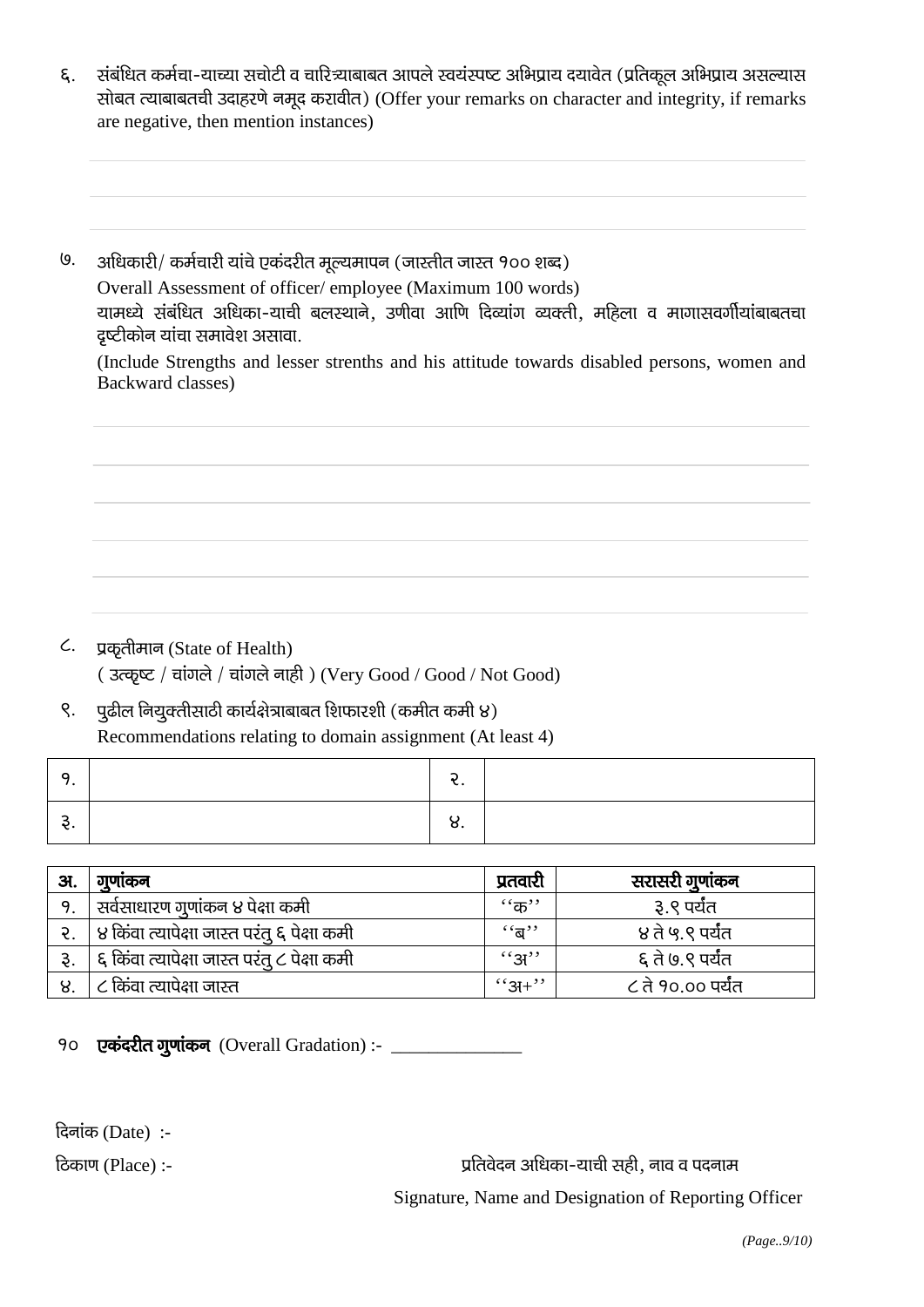|--|--|

**Period of Reviewing : -----------------------**

 $\mathcal{H}$ ।  $\mathcal{H} = \mathcal{H}$   $\mathcal{H}$  (Section – 4 B) **पुनर्विलोकन (Review)** 

# पुनर्विलोकन अधिका-याचे अभिप्राय**् Remark of Reviewing officer**)

१. अापण प्रतिवेदन अधिका-याने, संबंधित अधिका-याच्या कार्यपूर्तता, कार्यक्षमता, वैयक्तिक गूणवैशिष्टये यासंबंधाने भाग ३ मधील मुद्दांच्या सहाय्याने केलेल्या मूल्यनिर्धारणाशी सहमत आहत काय ?

(Do you agree with assessment of Reporting Officer on work done, efficiency, personal attributes in part 3 of concerned officer ?)

| होय (Yes) | नाही (No) |
|-----------|-----------|
|-----------|-----------|

२. सहमत नसल्यास, तपशिल व कारणे द्यावीत (In case of difference of opinion details and reasons for the same may be given)

३. अधिका-याचे एकंदरीत मूल्यमापन (जास्तीत जास्त १०० शब्द) यामध्ये संबंधित अधिका-याची बलस्थाने, उणीवा आणि दिव्यांग व्यक्ती, महिला व मागासवर्गीयांबाबतचा दृष्टीकोन यांचा समावेश असावा.

Overall Assessment of officer (Maximum 100 words) Include Strengths and lesser strenths and his attitude towards disabled persons, women and Backward classes.

### $8.$  पूढील नियुक्तीसाठी कार्यक्षेत्राबाबत शिफारशी (कमीत कमी ४)

Recommendations relating to domain assignment (At least 4)

| C         | - |
|-----------|---|
| I 2<br>∵. |   |

| अ.क. | गुणाकन                                      | प्रतवारी                   | सरासरी गुणांकन      |
|------|---------------------------------------------|----------------------------|---------------------|
| q    | सर्वसाधारण गूणांकन ४ पेक्षा कमी             | $``$ क $"$                 | ३.९ पर्यंत          |
|      | ४ किंवा त्यापेक्षा जास्त परंतू ६ पेक्षा कमी | $\mathfrak{g}$             | ४.० ते ५.९ पर्यंत   |
|      | ६ किंवा त्यापेक्षा जास्त परंतु ८ पेक्षा कमी | $\mathcal{L}(\mathcal{A})$ | -६.० ते ७.९ पर्यंत  |
|      | ८ किंवा त्यापेक्षा जास्त                    | $``3+"$                    | ८.० ते १०.०० पर्यंत |

६. एकंदरीत गूणांकन (Overall Gradation) :- $\{9 - 9$ ० या मर्यादेत गूणांकन देण्यात यावे.}

 $f$ दिनांक (Date) -

#### $f_{\text{B}}$ कित्रण (Place) - iquestion in the intervals of the intervals of  $\mathbf{q}$  and  $\mathbf{q}$  and  $\mathbf{q}$  in the intervals of  $\mathbf{q}$  and  $\mathbf{q}$  in the intervals of  $\mathbf{q}$  and  $\mathbf{q}$  is a intervals of  $\mathbf{q}$  i

Signature, Name and Designation of Reviewing Officer

| गोपनिय अहवालाची छायांकित प्रत समक्ष मिळाली.              | गोपनिय अहवालाची छायांकित प्रत संबंधित अधिकारी/ कर्मचारी<br>यांना डाकेने पाठविल्यास.<br>पत्र क. -<br>दिनांक - |
|----------------------------------------------------------|--------------------------------------------------------------------------------------------------------------|
| संबंधित अधिकारी/ कर्मचारी यांचे नाव व दिनांकित स्वाक्षरी | सरकंरण अधिकारी यांचे नाव, पदनाम व स्वाक्षरी                                                                  |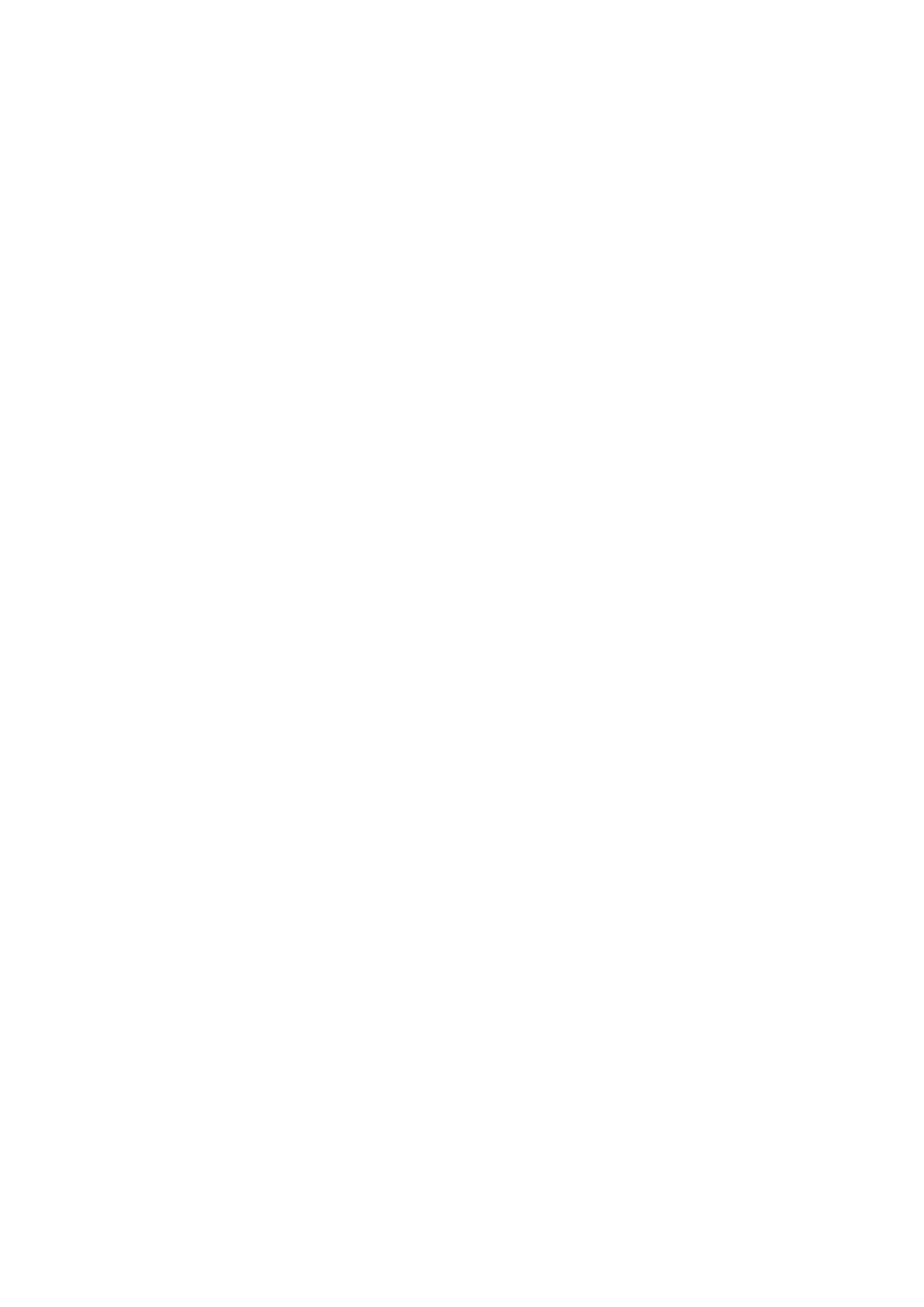# परिशिष्ट-क

### कार्यमूल्यमापन अहवाल लिहीण्यासाठी कच्चे टिपण (Ephemeral Roll)

| Ephemeral Roll for the Year<br>वर्षाकरीता कच्चे टिपण |                                                                                                                    |                   |                  |  |  |  |  |
|------------------------------------------------------|--------------------------------------------------------------------------------------------------------------------|-------------------|------------------|--|--|--|--|
| Office of the                                        |                                                                                                                    |                   |                  |  |  |  |  |
| यांचे कार्यालय                                       |                                                                                                                    |                   |                  |  |  |  |  |
|                                                      | Full Name (In Block Letters)                                                                                       |                   |                  |  |  |  |  |
| पुर्ण नाव (ठळक अक्षरांत)                             |                                                                                                                    |                   |                  |  |  |  |  |
| Post held                                            |                                                                                                                    |                   |                  |  |  |  |  |
| धारण केलेले पद                                       |                                                                                                                    |                   |                  |  |  |  |  |
|                                                      | Date of joining the Office                                                                                         |                   |                  |  |  |  |  |
| पदावर आल्याची तारीख                                  |                                                                                                                    |                   |                  |  |  |  |  |
| Date                                                 | Brief remarks regarding Officer's Work, character or                                                               | Reference to file | Signature        |  |  |  |  |
| दिनांक                                               | conduct deserving to be noted including                                                                            | or case, if any   | सही              |  |  |  |  |
|                                                      | commendations, warnings, rewards or punishment<br>अधिका-याचे काम, चारित्र्य किंवा वर्तणूक यासंबंधी प्रशंसा, ताकीद, | नरती किंवा प्रकरण |                  |  |  |  |  |
|                                                      | बक्षिसे किंवा शिक्षा यांसह नमूद करण्यासारखे संक्षिप्त अभिप्राय                                                     |                   |                  |  |  |  |  |
| 9                                                    | ર                                                                                                                  | ३                 | $\boldsymbol{8}$ |  |  |  |  |
|                                                      |                                                                                                                    |                   |                  |  |  |  |  |
|                                                      |                                                                                                                    |                   |                  |  |  |  |  |
|                                                      |                                                                                                                    |                   |                  |  |  |  |  |
|                                                      |                                                                                                                    |                   |                  |  |  |  |  |
|                                                      |                                                                                                                    |                   |                  |  |  |  |  |
|                                                      |                                                                                                                    |                   |                  |  |  |  |  |
|                                                      |                                                                                                                    |                   |                  |  |  |  |  |
|                                                      |                                                                                                                    |                   |                  |  |  |  |  |
|                                                      |                                                                                                                    |                   |                  |  |  |  |  |
|                                                      |                                                                                                                    |                   |                  |  |  |  |  |
|                                                      |                                                                                                                    |                   |                  |  |  |  |  |
|                                                      |                                                                                                                    |                   |                  |  |  |  |  |
|                                                      |                                                                                                                    |                   |                  |  |  |  |  |
|                                                      |                                                                                                                    |                   |                  |  |  |  |  |
|                                                      |                                                                                                                    |                   |                  |  |  |  |  |
|                                                      |                                                                                                                    |                   |                  |  |  |  |  |
|                                                      |                                                                                                                    |                   |                  |  |  |  |  |
|                                                      |                                                                                                                    |                   |                  |  |  |  |  |
|                                                      |                                                                                                                    |                   |                  |  |  |  |  |
|                                                      |                                                                                                                    |                   |                  |  |  |  |  |
|                                                      |                                                                                                                    |                   |                  |  |  |  |  |
|                                                      |                                                                                                                    |                   |                  |  |  |  |  |
|                                                      |                                                                                                                    |                   |                  |  |  |  |  |

जर कार्यमूल्यमापन अहवालात प्रतिकूल शेरे दिलेले नसतील तर हे कच्चे टिपण कार्यमूल्यमापन अहवाल <u>.</u><br>Bikariy ,diko qikari ,diko o tik karaj diko dikotari ikari qish iki qish qiki qish dha biki qish qik qiki qish असतील तर त्या प्रतिकूल शे-यांविरुध्दच्या अभिवेदनावर निर्णय झाल्यानंतर हे कच्चे टिपण नष्ट करावे.

To be destroyed one year after the Appraisal Report for the period has been sent, if no adverse remarks are given in the Appraisal Reports. If adverse remarks are given on the basis of the Ephemeral roll, then the Ephemeral Roll shall be kept with the relevant Appraisal Report till representation if any against the adverse remarks is decided.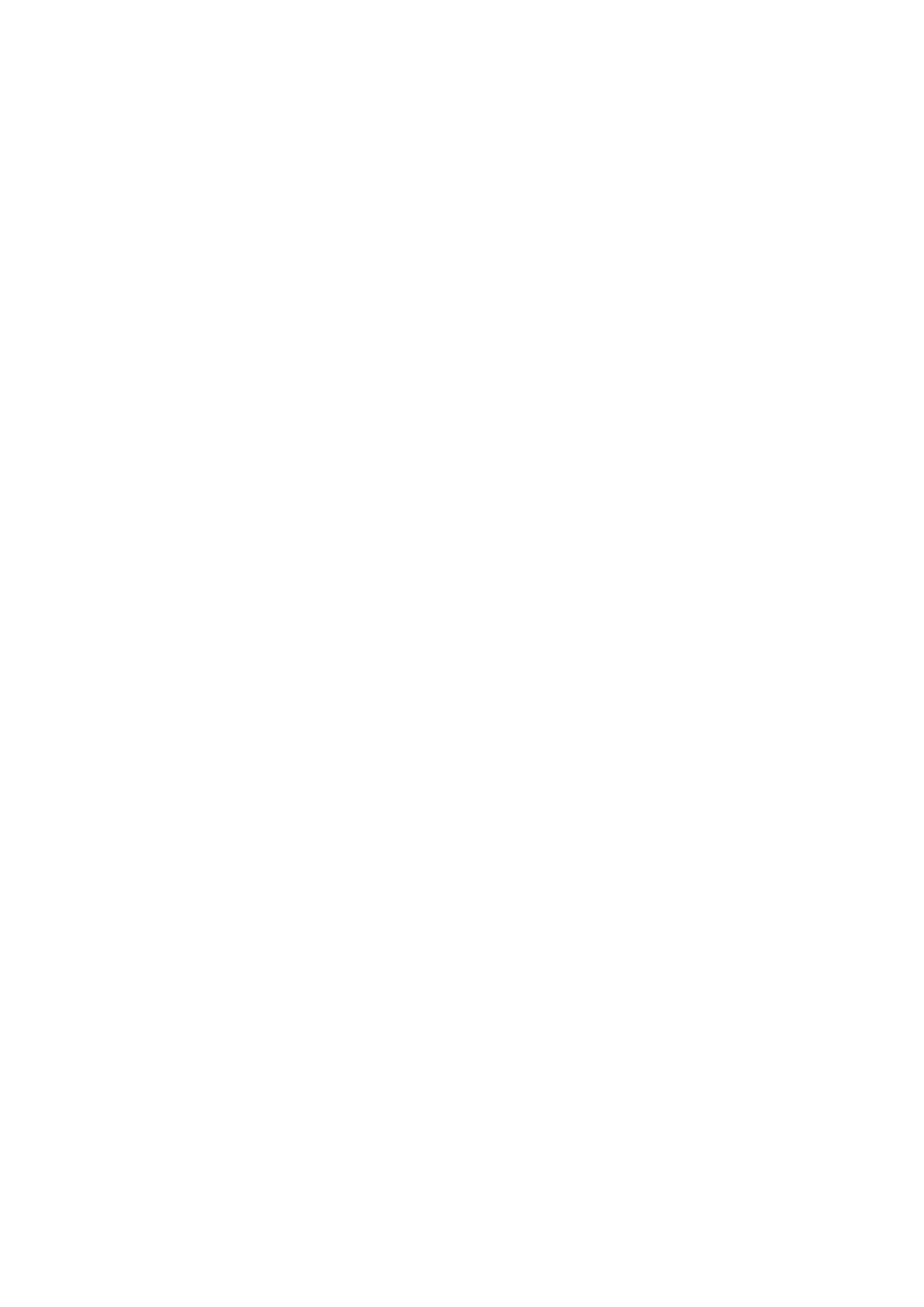### <u>सहपत्र-9</u>

# अधिका-याचे / कर्मचा-याचे कार्यमूल्यमापन अहवाल लिहीले / पुनर्विलोकीत केले गेले नाहीत तेव्हा प्रतिवेदन / पुनर्विलोकन अधिका-याने द्यावयाचे प्रमाणपत्र

# प्र मा ण पत्र

| या कालाधीतील कार्यमूल्यमापन अहवाल प्रतिवेदीत/ पुनर्विलोकीत केलेले नाहीत कारण |  |
|------------------------------------------------------------------------------|--|
|                                                                              |  |
|                                                                              |  |

 $\overline{\mathsf{G}}$ नांक :

.<br>हिकाण : बाद्धा पर कार्यकर कार्यकर कर कार्यकर कर कार्यकर कर कार्यकर प्रतिवेदन अधिका-याची सही, नाव व पदनाम

पुनर्विलोकन अधिका-याची सही, नाव व पदनाम

 $*$ नोट :- तीन महिन्याचा पूर्ण कालावधी असल्यास प्रमाणपत्र न लिहता सदर कालावधीचा अहवाल लिहण्यात यावा.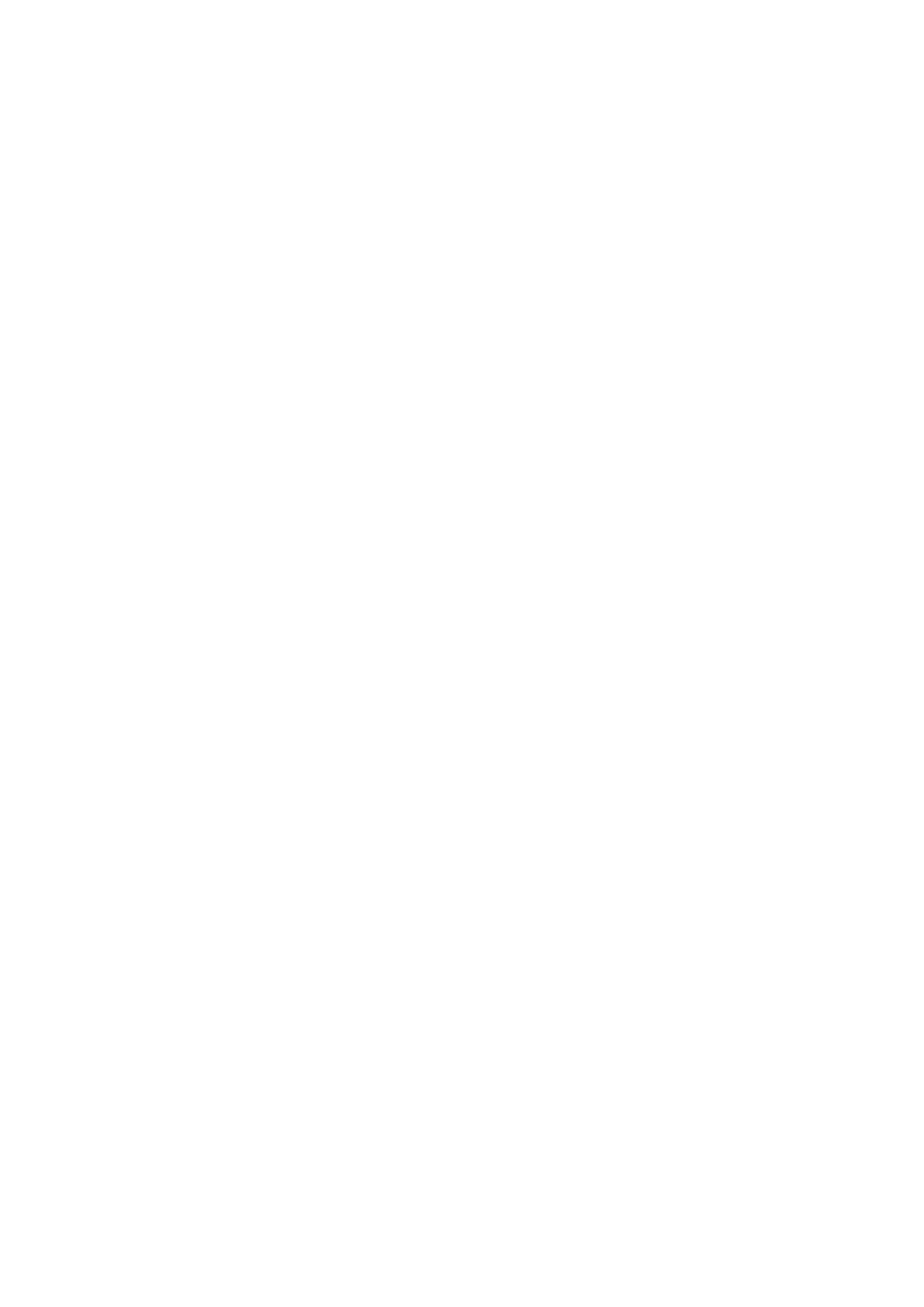# सहपत्र - २ (अ)

# कार्यमूल्यमापन अहवालाचे प्रतिवेदनासाठी आयोजित कॅम्पच्या ठिकाणी उपस्थित अधिका-यांचे उपस्थितीपत्रक

foHkkxkps@dk;kZy;kps uko %

dWEips fBdk.k % fnukad % @ @ 2022

| 3I.<br>क. | उपरिथत<br>अधिका-याचे नाव | पदनाम व<br>कार्यालय | कॅम्पच्या ठिकाणी<br>आल्याची |     | कॅम्पच्या ठिकाणाहून<br>गेल्याची |     | कार्य प्रमाणपत्र<br>कुमाक |
|-----------|--------------------------|---------------------|-----------------------------|-----|---------------------------------|-----|---------------------------|
|           |                          |                     | वळ                          | सहा | वळ                              | सह। |                           |
|           |                          |                     |                             |     |                                 |     |                           |
|           |                          |                     |                             |     |                                 |     |                           |
|           |                          |                     |                             |     |                                 |     |                           |
|           |                          |                     |                             |     |                                 |     |                           |

कॅम्पच्या प्रमुखांची किंवा त्यांनी नामनिर्देशित केलेल्या अधिका-यांची सही, दिनांक व वेळ

# का र्य प्र मा ण प त्र

प्रतिवेदन कार्यप्रमाणपत्र कुमांक $:$ 

fo|kihB ifji=d dz- ---------------------------------------------------------- ] fnukad @ @2022 uqlkj ----------------------------------------------------------------------- ;k fBdk.kh dk;ZewY;ekiu vgokykP;k izfrosnuklkBh दिनांक ........................ रोजी आयोजित केलेल्या कॅम्पच्या ठिकाणी खालील अधिकारी उपरिथत राहीले होते. त्यांनी प्रतिवेदनाचे खालीलप्रमाणे काम केलेले आहे.

| 3I. | विभागाचे $/$ | प्रतिवेदन      | प्रतिवेदीत     | प्रतिवेदीत     | प्रतिवेदीत करणे | शेरा                  |
|-----|--------------|----------------|----------------|----------------|-----------------|-----------------------|
| क.  | कार्यालयाचे  | अधिका-यांचे    | करावयाच्या     | केलेल्या       | शिल्लक          | (यामध्ये सर्व         |
|     | नाव          | नाव व कार्यालय | एकूण           | कार्यमूल्यमापन | राहिलेल्या      | कार्यमूल्यमापन        |
|     |              |                | कार्यमूल्यमापन | अहवालांची      | कार्यमूल्यमापन  | अहवालांच्या           |
|     |              |                | अहवालांची      | संख्या         | अहवालांची       | प्रतिवेदनांची         |
|     |              |                | संख्या         |                | संख्या          | कार्यवाही पुर्ण किंवा |
|     |              |                |                |                |                 | अपूर्ण याबाबतची नोंद  |
|     |              |                |                |                |                 | करावी)                |
|     |              |                |                |                |                 |                       |
|     |              |                |                |                |                 |                       |
|     |              |                |                |                |                 |                       |

| कॅम्पच्या प्रमुखांची किंवा                |
|-------------------------------------------|
| त्यांनी नामनिर्देशित केलेल्या अधिका-यांची |
| सही, दिनांक व वेळ                         |

 $\overline{y}$ 

- 9. संबंधित प्रतिवेदन अधिकारी
- २. संबंधित प्रतिवेदन अधिकारी यांचे नियंत्रण अधिकारी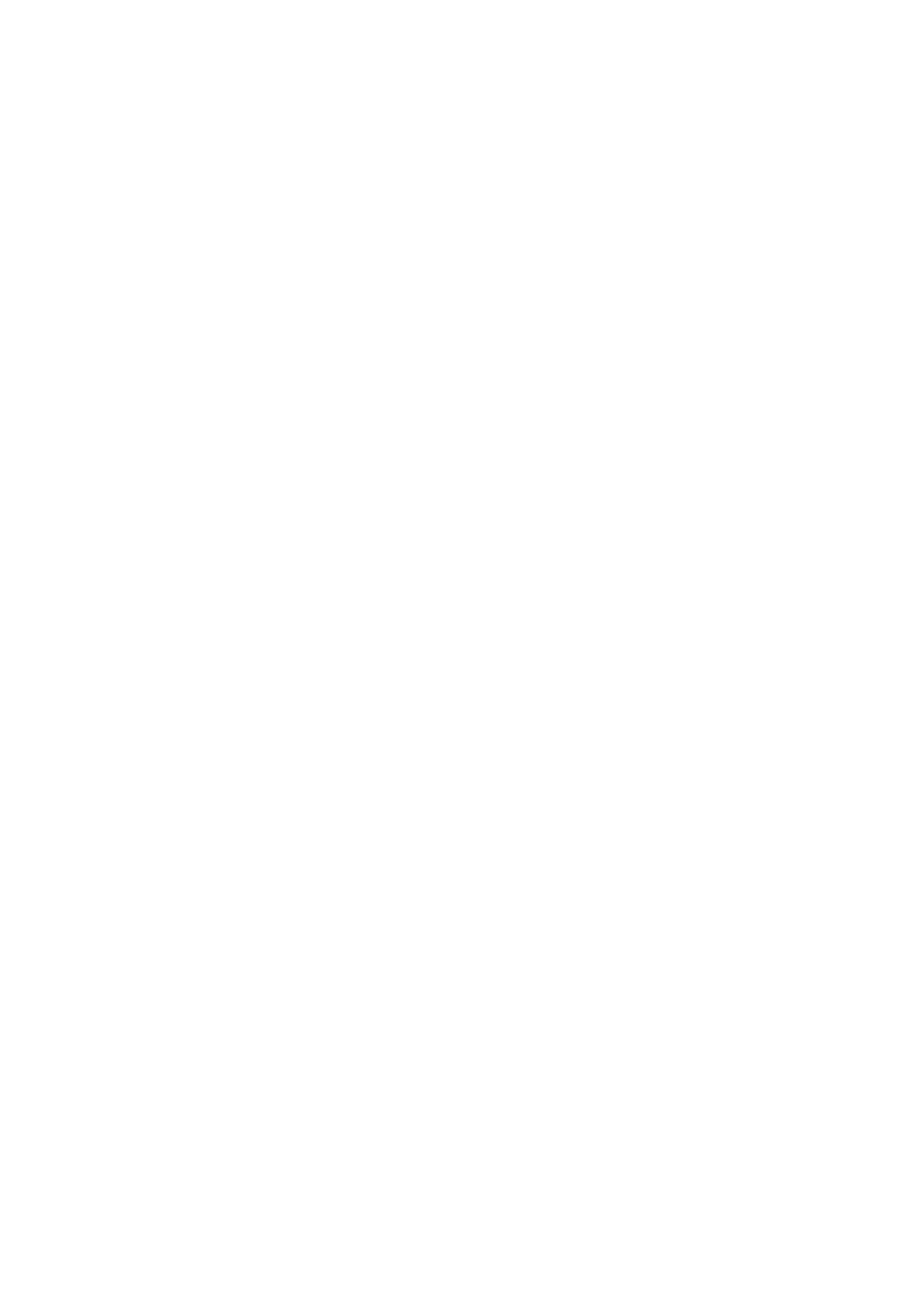# सहपत्र - २ (ब)

### कार्यमूल्यमापन अहवालाचे पुनर्विलोकनासाठी आयोजित कॅम्पच्या ठिकाणी उपस्थित अधिका-यांचे उपस्थितीपत्रक

विभागाचे/कार्यालयाचे नाव : $\frac{d}{dx}$ 

dWEips fBdk.k % ----------------------------------------------------------------------------- fnukad % @ @2022

| अ.क. | उपस्थित<br>अधिका-याचे नाव | पदनाम व<br>कार्यालय | कॅम्पच्या ठिकाणी<br>आल्याची |     | कॅम्पच्या ठिकाणाहून<br>गेल्याची |     | कार्य प्रमाणपत्र<br>कुमांक |
|------|---------------------------|---------------------|-----------------------------|-----|---------------------------------|-----|----------------------------|
|      |                           |                     | वळ                          | सही | वळ                              | सही |                            |
|      |                           |                     |                             |     |                                 |     |                            |
|      |                           |                     |                             |     |                                 |     |                            |

कॅम्पच्या प्रमुखांची किंवा त्यांनी नामनिर्देशित केलेल्या अधिका-यांची सही. दिनांक व वेळ

# का र्य प्र मा ण प त्र

 $q$ नर्विलोकन कार्यप्रमाणपत्र कुमांक $\,$  :

fo|kihB ifji=d dz- ] fn- @ @ 2022 uqlkj ----------------------

---------------------------------------------------------------------- ;k fBdk.kh dk;ZewY;ekiu vgokykP;k iqufoZyksduklkBh ..<br>दिनांक .............................रोजी आयोजित केलेल्या कॅम्पच्या ठिकाणी खालील अधिकारी उपस्थित राहीले होते. त्यांनी पुनर्विलोकनाचे खालीलप्रमाणे काम केलेले आहे.

| 3J. | विभागाचे /      | पूनर्विलोकन | पुनर्विलोकीत     | पूनर्विलोकन केलेल्या | पुनर्विलोकीत   | शेरा                  |
|-----|-----------------|-------------|------------------|----------------------|----------------|-----------------------|
| क.  | कार्यालयाचे नाव | अधिका-यांचे | करावयाच्या एकूण  | कार्यमूल्यमापन       | करणे शिल्लक    | (यामध्ये सर्व         |
|     |                 | नाव व       | कार्यमूल्यमापन   | अहवालांची संख्या     | राहिलेल्या     | कार्यमूल्यमापन        |
|     |                 | कार्यालय    | अहवालांची संख्या |                      | कार्यमूल्यमापन | अहवालांच्या           |
|     |                 |             | (विभाग/          |                      | अहवालांची      | पूनर्विलोकनाची        |
|     |                 |             | कार्यालय)        |                      | संख्या         | कार्यवाही पूर्ण किंवा |
|     |                 |             |                  |                      |                | अपूर्ण याबाबतची नोंद  |
|     |                 |             |                  |                      |                | करावी)                |
|     |                 |             |                  |                      |                |                       |
|     |                 |             |                  |                      |                |                       |
|     |                 |             |                  |                      |                |                       |
|     |                 |             |                  |                      |                |                       |

कॅम्पच्या प्रमुखांची किंवा त्यांनी नामनिर्देशित केलेल्या अधिका-यांची सही, दिनांक व वेळ

 $\overline{u}$ .

- 9. संबंधित पूनर्विलोकन अधिकारी
- २. संबंधित प्रतिवेदन/ पूनर्विलोकन अधिकारी यांचे नियंत्रण अधिकारी
- ३. मा. कुलगुरु यांचे स्विय सहायक यांना मा. कुलगुरुंचे माहितीस्तव सादर